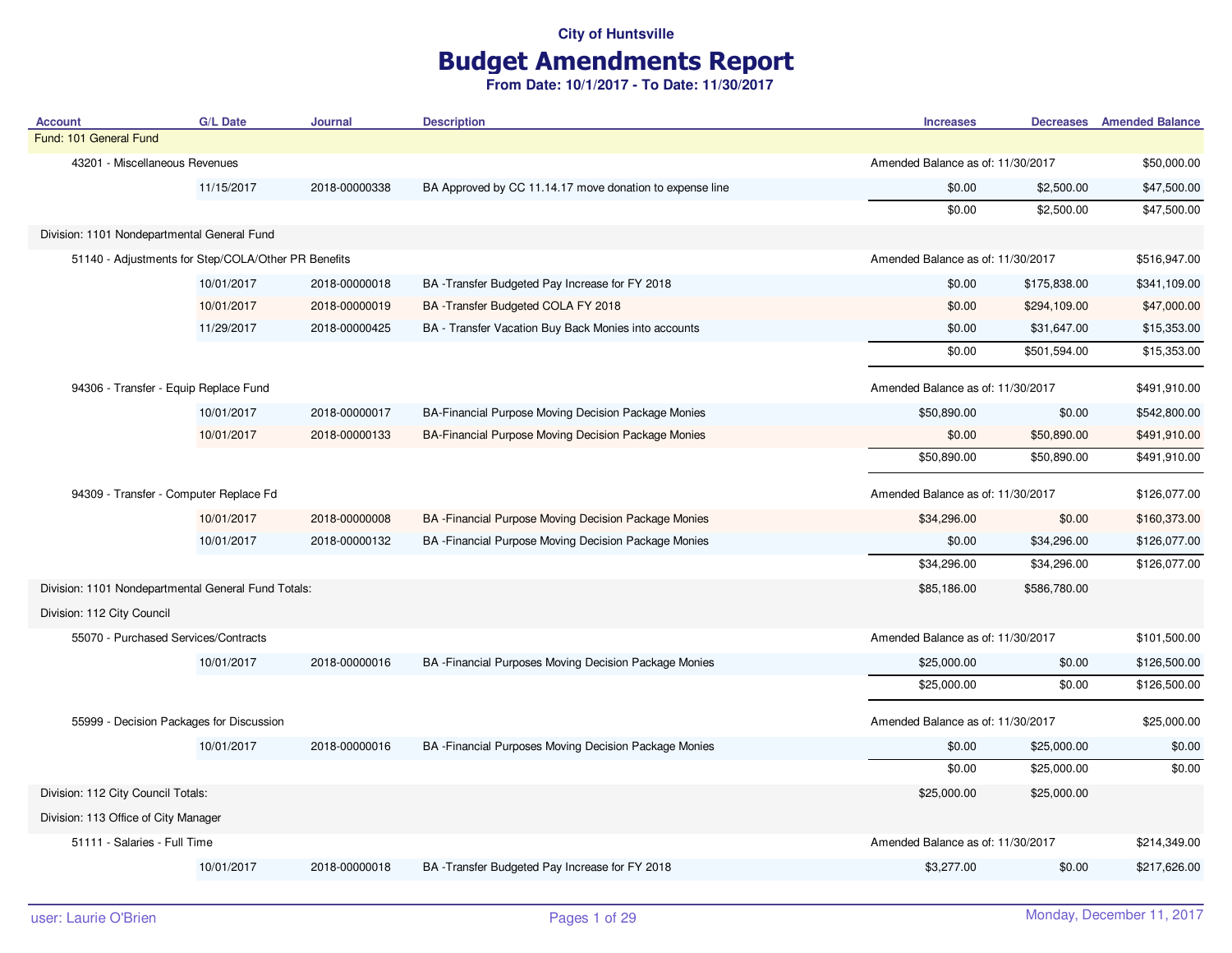# Budget Amendments Report

| <b>Account</b>                                 | <b>G/L Date</b> | <b>Journal</b> | <b>Description</b>                                    | <b>Increases</b>                  |                                   | <b>Decreases</b> Amended Balance |
|------------------------------------------------|-----------------|----------------|-------------------------------------------------------|-----------------------------------|-----------------------------------|----------------------------------|
| Fund: 101 General Fund                         |                 |                |                                                       |                                   |                                   |                                  |
| Division: 113 Office of City Manager           |                 |                |                                                       |                                   |                                   |                                  |
| 51111 - Salaries - Full Time                   |                 |                |                                                       |                                   | Amended Balance as of: 11/30/2017 |                                  |
|                                                | 10/01/2017      | 2018-00000019  | BA-Transfer Budgeted COLA FY 2018                     | \$6,505.00                        | \$0.00                            | \$224,131.00                     |
|                                                |                 |                |                                                       | \$9,782.00                        | \$0.00                            | \$224,131.00                     |
| Division: 113 Office of City Manager Totals:   |                 |                |                                                       | \$9,782.00                        | \$0.00                            |                                  |
| Division: 114 Office of City Secretary         |                 |                |                                                       |                                   |                                   |                                  |
| 51111 - Salaries - Full Time                   |                 |                |                                                       | Amended Balance as of: 11/30/2017 |                                   | \$114,002.00                     |
|                                                | 10/01/2017      | 2018-00000018  | BA-Transfer Budgeted Pay Increase for FY 2018         | \$2,080.00                        | \$0.00                            | \$116,082.00                     |
|                                                | 10/01/2017      | 2018-00000019  | BA -Transfer Budgeted COLA FY 2018                    | \$3,467.00                        | \$0.00                            | \$119,549.00                     |
|                                                |                 |                |                                                       | \$5,547.00                        | \$0.00                            | \$119,549.00                     |
| Division: 114 Office of City Secretary Totals: |                 |                |                                                       | \$5,547.00                        | \$0.00                            |                                  |
| Division: 117 Office of City Judge             |                 |                |                                                       |                                   |                                   |                                  |
| 51111 - Salaries - Full Time                   |                 |                |                                                       | Amended Balance as of: 11/30/2017 |                                   | \$61,500.00                      |
|                                                | 10/01/2017      | 2018-00000018  | BA -Transfer Budgeted Pay Increase for FY 2018        | \$937.00                          | \$0.00                            | \$62,437.00                      |
|                                                | 10/01/2017      | 2018-00000019  | BA-Transfer Budgeted COLA FY 2018                     | \$1,562.00                        | \$0.00                            | \$63,999.00                      |
|                                                |                 |                |                                                       | \$2,499.00                        | \$0.00                            | \$63,999.00                      |
| Division: 117 Office of City Judge Totals:     |                 |                |                                                       | \$2,499.00                        | \$0.00                            |                                  |
| Division: 150 Human Resources                  |                 |                |                                                       |                                   |                                   |                                  |
| 51111 - Salaries - Full Time                   |                 |                |                                                       | Amended Balance as of: 11/30/2017 |                                   | \$255,818.00                     |
|                                                | 10/01/2017      | 2018-00000018  | BA -Transfer Budgeted Pay Increase for FY 2018        | \$4,658.00                        | \$0.00                            | \$260,476.00                     |
|                                                | 10/01/2017      | 2018-00000019  | BA -Transfer Budgeted COLA FY 2018                    | \$7,763.00                        | \$0.00                            | \$268,239.00                     |
|                                                |                 |                |                                                       | \$12,421.00                       | \$0.00                            | \$268,239.00                     |
| 52999 - Decision Packages for Discussion       |                 |                |                                                       | Amended Balance as of: 11/30/2017 |                                   | \$5,000.00                       |
|                                                | 10/01/2017      | 2018-00000008  | BA - Financial Purpose Moving Decision Package Monies | \$0.00                            | \$5,000.00                        | \$0.00                           |
|                                                | 10/01/2017      | 2018-00000132  | BA - Financial Purpose Moving Decision Package Monies | \$5,000.00                        | \$0.00                            | \$5,000.00                       |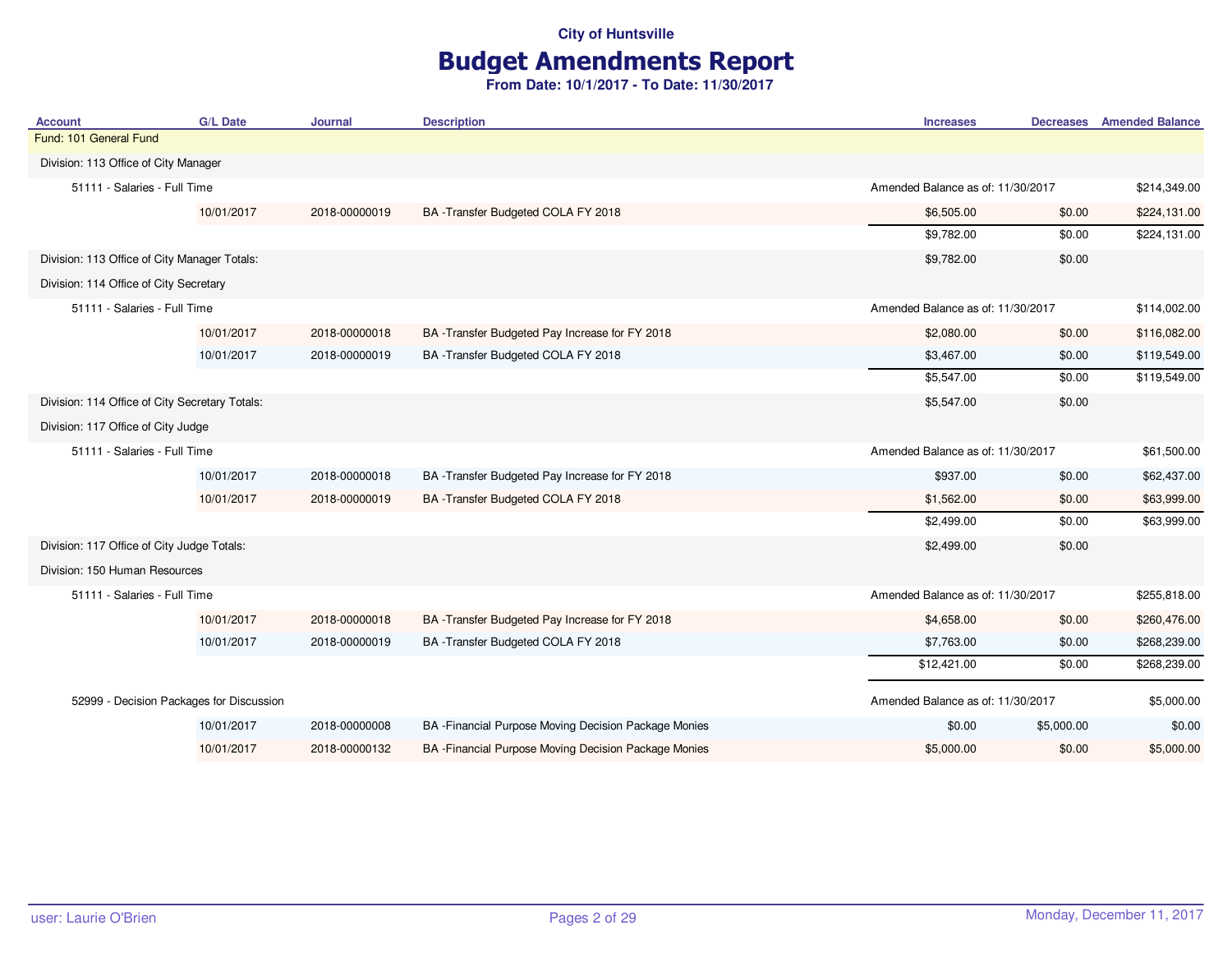## Budget Amendments Report

| <b>Account</b>                           | <b>G/L Date</b> | <b>Journal</b> | <b>Description</b>                                               | <b>Increases</b>                  |             | <b>Decreases</b> Amended Balance |
|------------------------------------------|-----------------|----------------|------------------------------------------------------------------|-----------------------------------|-------------|----------------------------------|
| Fund: 101 General Fund                   |                 |                |                                                                  |                                   |             |                                  |
| Division: 150 Human Resources            |                 |                |                                                                  |                                   |             |                                  |
| 52999 - Decision Packages for Discussion |                 |                |                                                                  | Amended Balance as of: 11/30/2017 |             | \$5,000.00                       |
|                                          | 10/01/2017      | 2018-00000134  | BA-Financial Purposes Moving Decision Package Monies for purchas | \$0.00                            | \$5,000.00  | \$0.00                           |
|                                          |                 |                |                                                                  | \$5,000.00                        | \$10,000.00 | \$0.00                           |
| 55880 - Employee Compensation Studies    |                 |                |                                                                  | Amended Balance as of: 11/30/2017 |             | \$0.00                           |
|                                          | 10/01/2017      | 2018-00000003  | BA - Financial Purposes Moving Decision Package monies           | \$60,000.00                       | \$0.00      | \$60,000.00                      |
|                                          |                 |                |                                                                  | \$60,000.00                       | \$0.00      | \$60,000.00                      |
| 55999 - Decision Packages for Discussion |                 |                |                                                                  | Amended Balance as of: 11/30/2017 |             | \$60,000.00                      |
|                                          | 10/01/2017      | 2018-00000003  | BA - Financial Purposes Moving Decision Package monies           | \$0.00                            | \$60,000.00 | \$0.00                           |
|                                          |                 |                |                                                                  | \$0.00                            | \$60,000.00 | \$0.00                           |
| 90312 - Computers & Software             |                 |                | Amended Balance as of: 11/30/2017                                |                                   | \$0.00      |                                  |
|                                          | 10/01/2017      | 2018-00000134  | BA-Financial Purposes Moving Decision Package Monies for purchas | \$5,000.00                        | \$0.00      | \$5,000.00                       |
|                                          |                 |                |                                                                  | \$5,000.00                        | \$0.00      | \$5,000.00                       |
| Division: 150 Human Resources Totals:    |                 |                |                                                                  | \$82,421.00                       | \$70,000.00 |                                  |
| Division: 210 Finance                    |                 |                |                                                                  |                                   |             |                                  |
| 51111 - Salaries - Full Time             |                 |                |                                                                  | Amended Balance as of: 11/30/2017 |             | \$469,479.00                     |
|                                          | 10/01/2017      | 2018-00000018  | BA -Transfer Budgeted Pay Increase for FY 2018                   | \$8,407.00                        | \$0.00      | \$477,886.00                     |
|                                          | 10/01/2017      | 2018-00000019  | BA-Transfer Budgeted COLA FY 2018                                | \$14,011.00                       | \$0.00      | \$491,897.00                     |
|                                          | 11/29/2017      | 2018-00000425  | BA - Transfer Vacation Buy Back Monies into accounts             | \$2,060.00                        | \$0.00      | \$493,957.00                     |
|                                          |                 |                |                                                                  | \$24,478.00                       | \$0.00      | \$493,957.00                     |
| Division: 210 Finance Totals:            |                 |                |                                                                  | \$24,478.00                       | \$0.00      |                                  |
| Division: 231 Municipal Court            |                 |                |                                                                  |                                   |             |                                  |
| 51111 - Salaries - Full Time             |                 |                |                                                                  | Amended Balance as of: 11/30/2017 |             | \$186,375.00                     |
|                                          | 10/01/2017      | 2018-00000004  | BA - Financial Purposes Moving Decision Package Monies           | \$31,512.00                       | \$0.00      | \$217,887.00                     |
|                                          | 10/01/2017      | 2018-00000018  | BA -Transfer Budgeted Pay Increase for FY 2018                   | \$3,603.00                        | \$0.00      | \$221,490.00                     |
|                                          | 10/01/2017      | 2018-00000019  | BA-Transfer Budgeted COLA FY 2018                                | \$12,012.00                       | \$0.00      | \$233,502.00                     |
|                                          | 10/01/2017      | 2018-00000020  | BA -Keying error on BA # 2018-019 & BA# 2018-04                  | \$0.00                            | \$1.00      | \$233,501.00                     |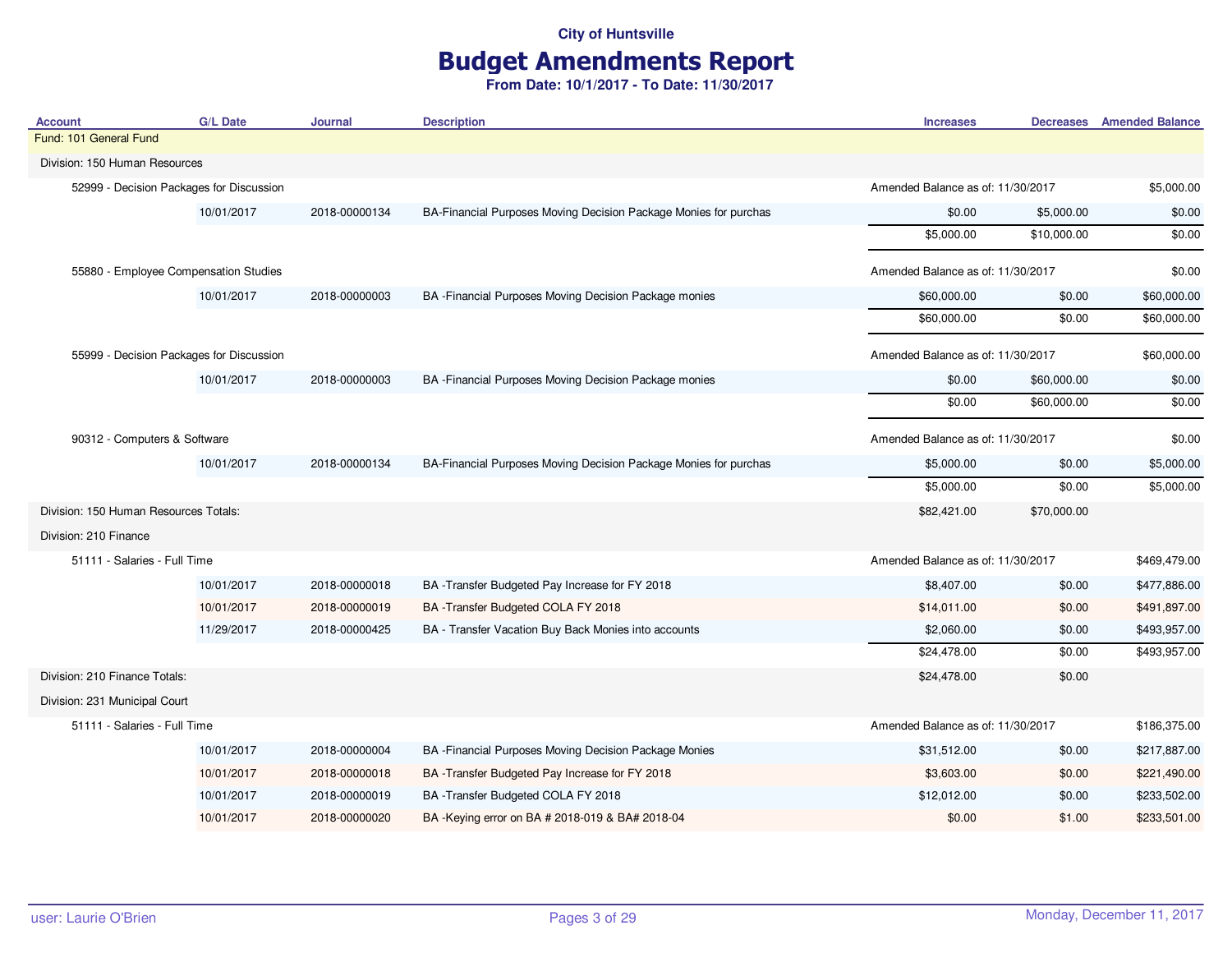## Budget Amendments Report

| <b>Account</b>                           | <b>G/L Date</b>          | <b>Journal</b>                                         | <b>Description</b>                                     | <b>Increases</b>                  |                                   | <b>Decreases</b> Amended Balance |
|------------------------------------------|--------------------------|--------------------------------------------------------|--------------------------------------------------------|-----------------------------------|-----------------------------------|----------------------------------|
| Fund: 101 General Fund                   |                          |                                                        |                                                        |                                   |                                   |                                  |
| Division: 231 Municipal Court            |                          |                                                        |                                                        |                                   |                                   |                                  |
| 51111 - Salaries - Full Time             |                          |                                                        |                                                        | Amended Balance as of: 11/30/2017 |                                   | \$186,375.00                     |
|                                          | 10/01/2017               | 2018-00000020                                          | BA -Keying error on BA # 2018-019 & BA# 2018-04        | \$0.00                            | \$6,006.00                        | \$227,495.00                     |
|                                          | 11/29/2017               | 2018-00000425                                          | BA - Transfer Vacation Buy Back Monies into accounts   | \$2,262.00                        | \$0.00                            | \$229,757.00                     |
|                                          |                          |                                                        |                                                        | \$49,389.00                       | \$6,007.00                        | \$229,757.00                     |
| 51201 - TMRS Retirement                  |                          |                                                        |                                                        | Amended Balance as of: 11/30/2017 |                                   | \$36,158.00                      |
|                                          | 10/01/2017               | 2018-00000004                                          | BA - Financial Purposes Moving Decision Package Monies | \$5,912.00                        | \$0.00                            | \$42,070.00                      |
|                                          |                          |                                                        |                                                        | \$5,912.00                        | \$0.00                            | \$42,070.00                      |
|                                          | 51202 - Health Insurance |                                                        |                                                        |                                   | Amended Balance as of: 11/30/2017 | \$40,800.00                      |
|                                          | 10/01/2017               | 2018-00000004                                          | BA - Financial Purposes Moving Decision Package Monies | \$10,200.00                       | \$0.00                            | \$51,000.00                      |
|                                          |                          |                                                        |                                                        | \$10,200.00                       | \$0.00                            | \$51,000.00                      |
| 51204 - Workers Comp Insur               |                          |                                                        |                                                        |                                   | Amended Balance as of: 11/30/2017 |                                  |
| 10/01/2017                               | 2018-00000004            | BA - Financial Purposes Moving Decision Package Monies | \$38.00                                                | \$0.00                            | \$333.00                          |                                  |
|                                          |                          |                                                        |                                                        | \$38.00                           | \$0.00                            | \$333.00                         |
| 51205 - Medicare Tax                     |                          |                                                        |                                                        |                                   | Amended Balance as of: 11/30/2017 |                                  |
|                                          | 10/01/2017               | 2018-00000004                                          | BA - Financial Purposes Moving Decision Package Monies | \$457.00                          | \$0.00                            | \$3,470.00                       |
|                                          |                          |                                                        |                                                        | \$457.00                          | \$0.00                            | \$3,470.00                       |
| 51206 - Unemployment Comp Insur          |                          |                                                        |                                                        | Amended Balance as of: 11/30/2017 |                                   | \$50.00                          |
|                                          | 10/01/2017               | 2018-00000004                                          | BA - Financial Purposes Moving Decision Package Monies | \$9.00                            | \$0.00                            | \$59.00                          |
|                                          |                          |                                                        |                                                        | \$9.00                            | \$0.00                            | \$59.00                          |
| 51999 - Decision Packages for Discussion |                          |                                                        |                                                        | Amended Balance as of: 11/30/2017 |                                   | \$48,127.00                      |
|                                          | 10/01/2017               | 2018-00000004                                          | BA - Financial Purposes Moving Decision Package Monies | \$0.00                            | \$48,127.00                       | \$0.00                           |
|                                          |                          |                                                        |                                                        | \$0.00                            | \$48,127.00                       | \$0.00                           |
| Division: 231 Municipal Court Totals:    |                          |                                                        |                                                        | \$66,005.00                       | \$54,134.00                       |                                  |
| Division: 234 Purchasing                 |                          |                                                        |                                                        |                                   |                                   |                                  |
| 51111 - Salaries - Full Time             |                          |                                                        |                                                        | Amended Balance as of: 11/30/2017 |                                   | \$71,254.00                      |
|                                          | 10/01/2017               | 2018-00000018                                          | BA -Transfer Budgeted Pay Increase for FY 2018         | \$1,292.00                        | \$0.00                            | \$72,546.00                      |
|                                          |                          |                                                        |                                                        |                                   |                                   |                                  |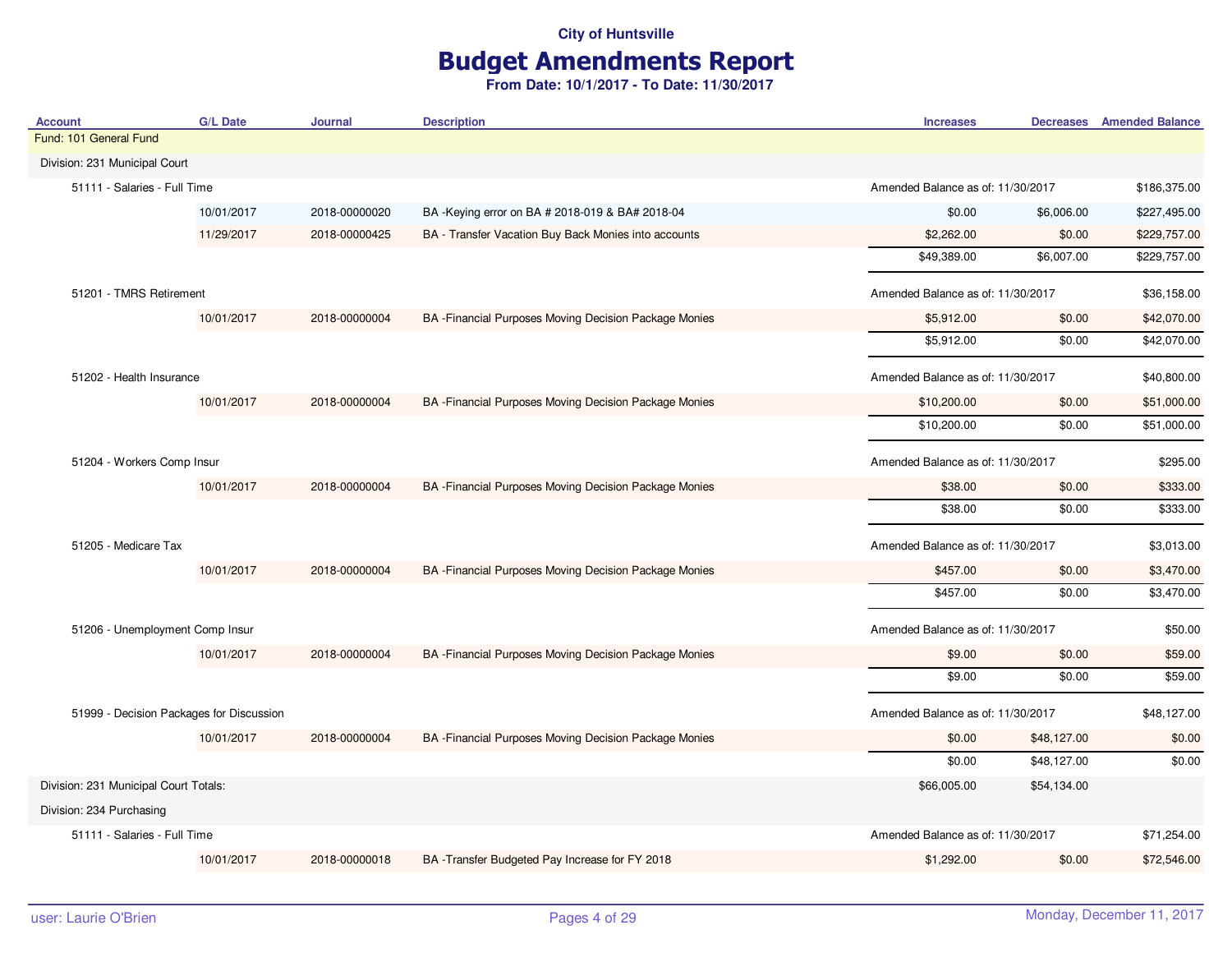# Budget Amendments Report

| <b>Account</b>                                    | <b>G/L Date</b> | <b>Journal</b> | <b>Description</b>                                   | <b>Increases</b>                  |        | <b>Decreases</b> Amended Balance |
|---------------------------------------------------|-----------------|----------------|------------------------------------------------------|-----------------------------------|--------|----------------------------------|
| Fund: 101 General Fund                            |                 |                |                                                      |                                   |        |                                  |
| Division: 234 Purchasing                          |                 |                |                                                      |                                   |        |                                  |
| 51111 - Salaries - Full Time                      |                 |                |                                                      | Amended Balance as of: 11/30/2017 |        | \$71,254.00                      |
|                                                   | 10/01/2017      | 2018-00000019  | BA -Transfer Budgeted COLA FY 2018                   | \$2,154.00                        | \$0.00 | \$74,700.00                      |
|                                                   | 11/29/2017      | 2018-00000425  | BA - Transfer Vacation Buy Back Monies into accounts | \$1,371.00                        | \$0.00 | \$76,071.00                      |
|                                                   |                 |                |                                                      | \$4,817.00                        | \$0.00 | \$76,071.00                      |
| Division: 234 Purchasing Totals:                  |                 |                |                                                      | \$4,817.00                        | \$0.00 |                                  |
| Division: 320 Public Works Administration         |                 |                |                                                      |                                   |        |                                  |
| 51111 - Salaries - Full Time                      |                 |                |                                                      | Amended Balance as of: 11/30/2017 |        | \$227,443.00                     |
|                                                   | 10/01/2017      | 2018-00000018  | BA -Transfer Budgeted Pay Increase for FY 2018       | \$4,153.00                        | \$0.00 | \$231,596.00                     |
|                                                   | 10/01/2017      | 2018-00000019  | BA -Transfer Budgeted COLA FY 2018                   | \$6,922.00                        | \$0.00 | \$238,518.00                     |
|                                                   |                 |                |                                                      | \$11,075.00                       | \$0.00 | \$238,518.00                     |
| Division: 320 Public Works Administration Totals: |                 |                |                                                      | \$11,075.00                       | \$0.00 |                                  |
| Division: 323 Streets                             |                 |                |                                                      |                                   |        |                                  |
| 51111 - Salaries - Full Time                      |                 |                |                                                      | Amended Balance as of: 11/30/2017 |        | \$420,427.00                     |
|                                                   | 10/01/2017      | 2018-00000018  | BA -Transfer Budgeted Pay Increase for FY 2018       | \$7,778.00                        | \$0.00 | \$428,205.00                     |
|                                                   | 10/01/2017      | 2018-00000019  | BA-Transfer Budgeted COLA FY 2018                    | \$12,963.00                       | \$0.00 | \$441,168.00                     |
|                                                   |                 |                |                                                      | \$20,741.00                       | \$0.00 | \$441,168.00                     |
| Division: 323 Streets Totals:                     |                 |                |                                                      | \$20,741.00                       | \$0.00 |                                  |
| Division: 388 Warehouse                           |                 |                |                                                      |                                   |        |                                  |
| 51111 - Salaries - Full Time                      |                 |                |                                                      | Amended Balance as of: 11/30/2017 |        | \$33,946.00                      |
|                                                   | 10/01/2017      | 2018-00000018  | BA -Transfer Budgeted Pay Increase for FY 2018       | \$628.00                          | \$0.00 | \$34,574.00                      |
|                                                   | 10/01/2017      | 2018-00000019  | BA-Transfer Budgeted COLA FY 2018                    | \$1,046.00                        | \$0.00 | \$35,620.00                      |
|                                                   |                 |                |                                                      | \$1,674.00                        | \$0.00 | \$35,620.00                      |
| Division: 388 Warehouse Totals:                   |                 |                |                                                      | \$1,674.00                        | \$0.00 |                                  |
| Division: 389 Garage/Fleet Services               |                 |                |                                                      |                                   |        |                                  |
| 51111 - Salaries - Full Time                      |                 |                |                                                      | Amended Balance as of: 11/30/2017 |        | \$306,977.00                     |
|                                                   | 10/01/2017      | 2018-00000018  | BA -Transfer Budgeted Pay Increase for FY 2018       | \$6,140.00                        | \$0.00 | \$313,117.00                     |
|                                                   | 10/01/2017      | 2018-00000019  | BA-Transfer Budgeted COLA FY 2018                    | \$10,233.00                       | \$0.00 | \$323,350.00                     |
|                                                   |                 |                |                                                      | \$16,373.00                       | \$0.00 | \$323,350.00                     |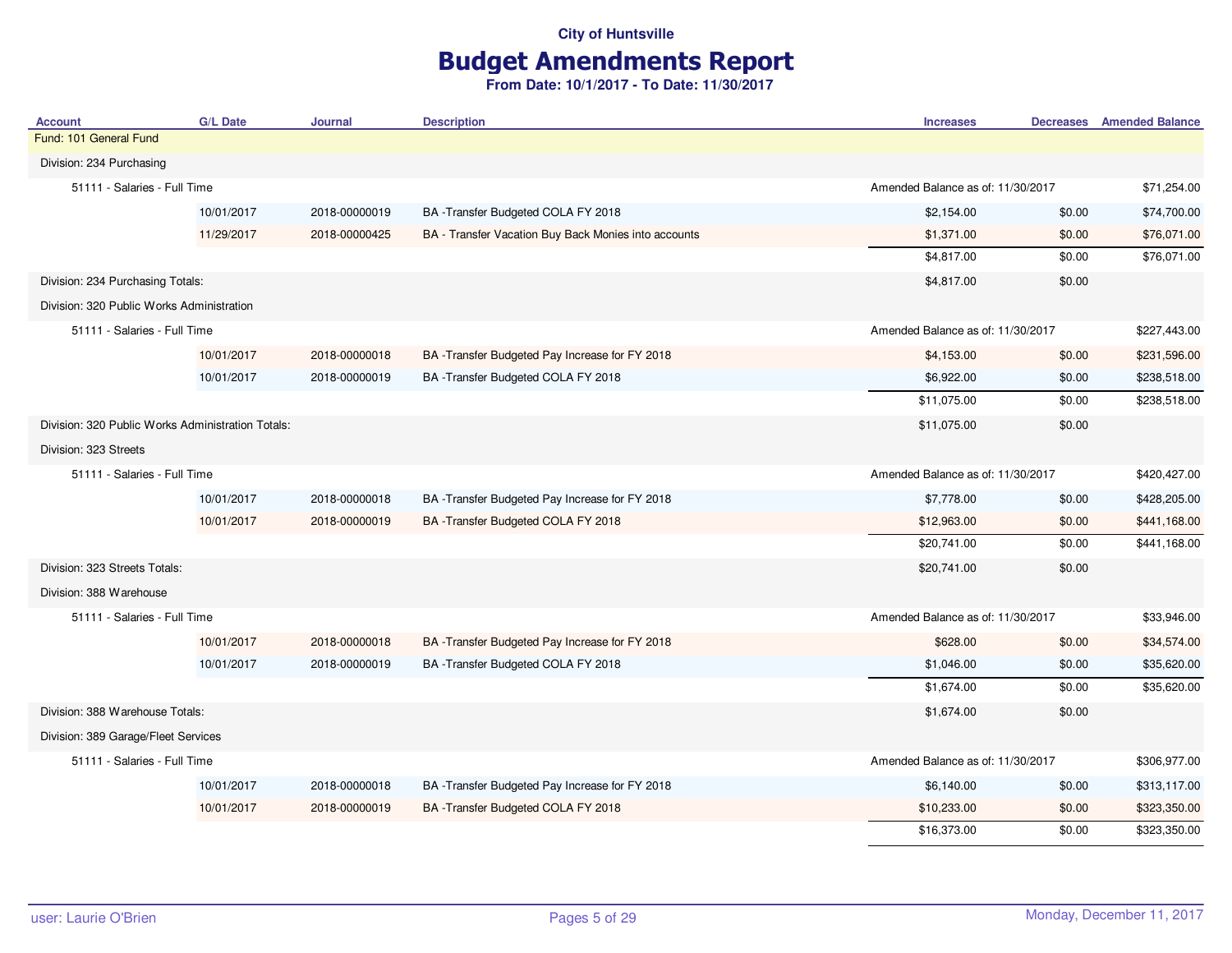## Budget Amendments Report

| <b>Account</b>                                       | <b>G/L Date</b> | Journal       | <b>Description</b>                                   | <b>Increases</b>                  |             | <b>Decreases</b> Amended Balance |
|------------------------------------------------------|-----------------|---------------|------------------------------------------------------|-----------------------------------|-------------|----------------------------------|
| Fund: 101 General Fund                               |                 |               |                                                      |                                   |             |                                  |
| Division: 389 Garage/Fleet Services                  |                 |               |                                                      |                                   |             |                                  |
| 55070 - Purchased Services/Contracts                 |                 |               |                                                      | Amended Balance as of: 11/30/2017 |             | \$1,824.00                       |
|                                                      | 10/01/2017      | 2018-00000012 | BA-Financial Purposes Moving Decision Package Monies | \$10,000.00                       | \$0.00      | \$11,824.00                      |
|                                                      |                 |               |                                                      | \$10,000.00                       | \$0.00      | \$11,824.00                      |
| 55999 - Decision Packages for Discussion             |                 |               |                                                      | Amended Balance as of: 11/30/2017 |             | \$10,000.00                      |
|                                                      | 10/01/2017      | 2018-00000012 | BA-Financial Purposes Moving Decision Package Monies | \$0.00                            | \$10,000.00 | \$0.00                           |
|                                                      |                 |               |                                                      | \$0.00                            | \$10,000.00 | \$0.00                           |
| 69020 - Cap. Mach/Tools/Equip                        |                 |               |                                                      | Amended Balance as of: 11/30/2017 |             | \$0.00                           |
|                                                      | 10/01/2017      | 2018-00000012 | BA-Financial Purposes Moving Decision Package Monies | \$20,495.00                       | \$0.00      | \$20,495.00                      |
|                                                      |                 |               |                                                      | \$20,495.00                       | \$0.00      | \$20,495.00                      |
| 69999 - Decision Packages for Discussion             |                 |               |                                                      | Amended Balance as of: 11/30/2017 |             | \$20,495.00                      |
|                                                      | 10/01/2017      | 2018-00000012 | BA-Financial Purposes Moving Decision Package Monies | \$0.00                            | \$20,495.00 | \$0.00                           |
|                                                      |                 |               |                                                      | \$0.00                            | \$20,495.00 | \$0.00                           |
| Division: 389 Garage/Fleet Services Totals:          |                 |               |                                                      | \$46,868.00                       | \$30,495.00 |                                  |
| Division: 420 Parks & Leisure Administration         |                 |               |                                                      |                                   |             |                                  |
| 51111 - Salaries - Full Time                         |                 |               |                                                      | Amended Balance as of: 11/30/2017 |             | \$133,311.00                     |
|                                                      | 10/01/2017      | 2018-00000018 | BA -Transfer Budgeted Pay Increase for FY 2018       | \$2,451.00                        | \$0.00      | \$135,762.00                     |
|                                                      | 10/01/2017      | 2018-00000019 | BA -Transfer Budgeted COLA FY 2018                   | \$4,085.00                        | \$0.00      | \$139,847.00                     |
|                                                      | 11/29/2017      | 2018-00000425 | BA - Transfer Vacation Buy Back Monies into accounts | \$1,659.00                        | \$0.00      | \$141,506.00                     |
|                                                      |                 |               |                                                      | \$8,195.00                        | \$0.00      | \$141,506.00                     |
| Division: 420 Parks & Leisure Administration Totals: |                 |               |                                                      | \$8,195.00                        | \$0.00      |                                  |
| Division: 422 Parks Maintenance                      |                 |               |                                                      |                                   |             |                                  |
| 51111 - Salaries - Full Time                         |                 |               |                                                      | Amended Balance as of: 11/30/2017 |             | \$350,754.00                     |
|                                                      | 10/01/2017      | 2018-00000019 | BA-Transfer Budgeted COLA FY 2018                    | \$12,382.00                       | \$0.00      | \$363,136.00                     |
|                                                      | 11/29/2017      | 2018-00000425 | BA - Transfer Vacation Buy Back Monies into accounts | \$765.00                          | \$0.00      | \$363,901.00                     |
|                                                      |                 |               |                                                      | \$13,147.00                       | \$0.00      | \$363,901.00                     |
| Division: 422 Parks Maintenance Totals:              |                 |               |                                                      | \$13,147.00                       | \$0.00      |                                  |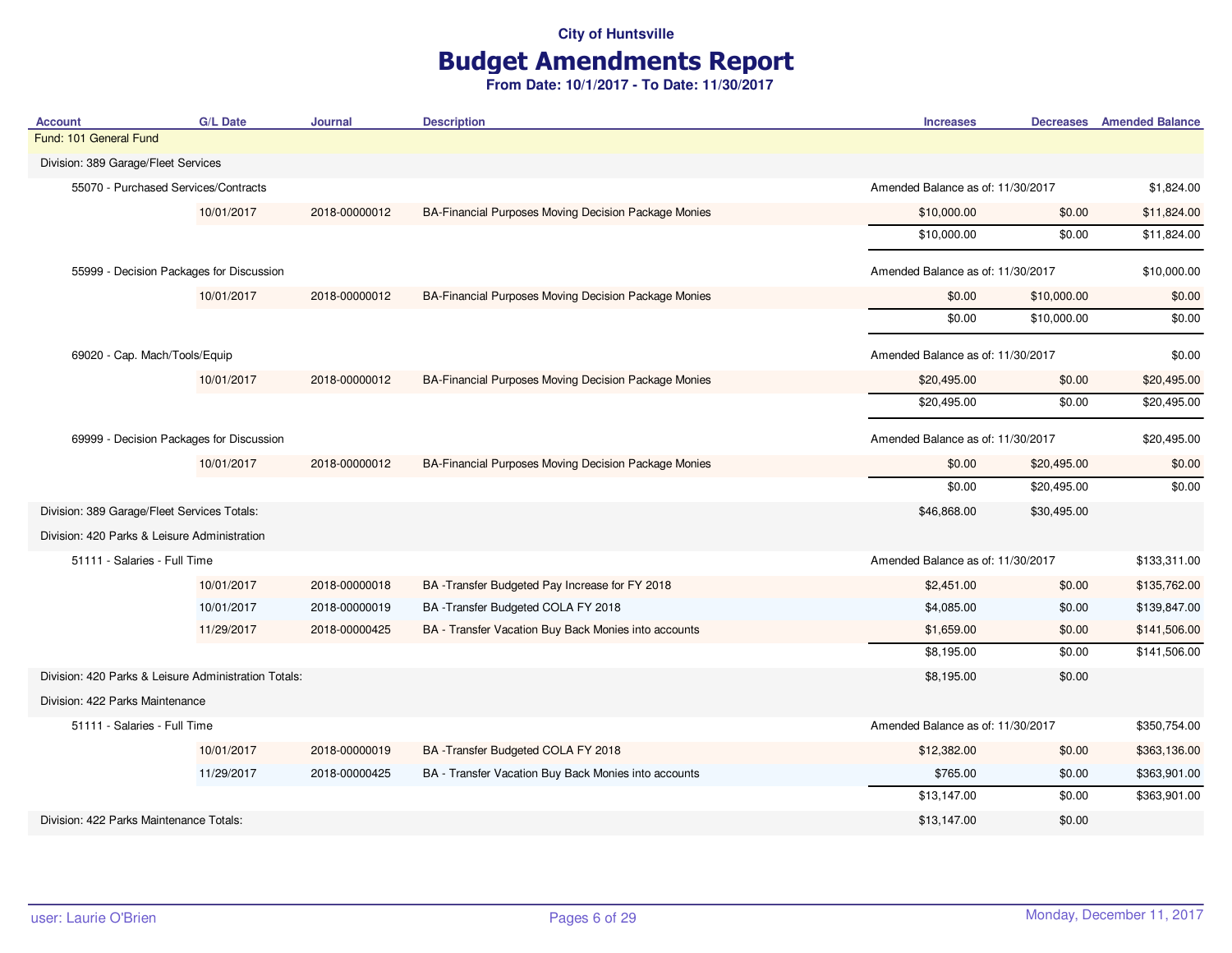## Budget Amendments Report

| <b>Account</b>                                     | <b>G/L Date</b> | Journal       | <b>Description</b>                                     | <b>Increases</b>                  |        | <b>Decreases</b> Amended Balance |
|----------------------------------------------------|-----------------|---------------|--------------------------------------------------------|-----------------------------------|--------|----------------------------------|
| Fund: 101 General Fund                             |                 |               |                                                        |                                   |        |                                  |
| Division: 424 Aquatic Center Operations            |                 |               |                                                        |                                   |        |                                  |
| 51111 - Salaries - Full Time                       |                 |               |                                                        | Amended Balance as of: 11/30/2017 |        | \$45,012.00                      |
|                                                    | 10/01/2017      | 2018-00000018 | BA-Transfer Budgeted Pay Increase for FY 2018          | \$1,425.00                        | \$0.00 | \$46,437.00                      |
|                                                    | 10/01/2017      | 2018-00000018 | BA -Transfer Budgeted Pay Increase for FY 2018         | \$7,429.00                        | \$0.00 | \$53,866.00                      |
|                                                    | 10/01/2017      | 2018-00000019 | BA -Transfer Budgeted COLA FY 2018                     | \$2,375.00                        | \$0.00 | \$56,241.00                      |
|                                                    |                 |               |                                                        | \$11,229.00                       | \$0.00 | \$56,241.00                      |
| Division: 424 Aquatic Center Operations Totals:    |                 |               |                                                        | \$11,229.00                       | \$0.00 |                                  |
| Division: 444 Building Maintenance                 |                 |               |                                                        |                                   |        |                                  |
| 51111 - Salaries - Full Time                       |                 |               |                                                        | Amended Balance as of: 11/30/2017 |        | \$76,690.00                      |
|                                                    | 10/01/2017      | 2018-00000018 | BA -Transfer Budgeted Pay Increase for FY 2018         | \$1,590.00                        | \$0.00 | \$78,280.00                      |
|                                                    | 10/01/2017      | 2018-00000019 | BA-Transfer Budgeted COLA FY 2018                      | \$2,649.00                        | \$0.00 | \$80,929.00                      |
|                                                    | 11/29/2017      | 2018-00000425 | BA - Transfer Vacation Buy Back Monies into accounts   | \$980.00                          | \$0.00 | \$81,909.00                      |
|                                                    |                 |               |                                                        | \$5,219.00                        | \$0.00 | \$81,909.00                      |
| Division: 444 Building Maintenance Totals:         |                 |               |                                                        | \$5,219.00                        | \$0.00 |                                  |
| Division: 460 Cemetery                             |                 |               |                                                        |                                   |        |                                  |
| 51111 - Salaries - Full Time                       |                 |               |                                                        | Amended Balance as of: 11/30/2017 |        | \$44,554.00                      |
|                                                    | 10/01/2017      | 2018-00000018 | BA -Transfer Budgeted Pay Increase for FY 2018         | \$833.00                          | \$0.00 | \$45,387.00                      |
|                                                    | 10/01/2017      | 2018-00000019 | BA -Transfer Budgeted COLA FY 2018                     | \$1,388.00                        | \$0.00 | \$46,775.00                      |
|                                                    |                 |               |                                                        | \$2,221.00                        | \$0.00 | \$46,775.00                      |
| Division: 460 Cemetery Totals:                     |                 |               |                                                        | \$2,221.00                        | \$0.00 |                                  |
| Division: 550 Public Safety Administration         |                 |               |                                                        |                                   |        |                                  |
| 51111 - Salaries - Full Time                       |                 |               |                                                        | Amended Balance as of: 11/30/2017 |        | \$164,665.00                     |
|                                                    | 10/01/2017      | 2018-00000018 | BA -Transfer Budgeted Pay Increase for FY 2018         | \$2,965.00                        | \$0.00 | \$167,630.00                     |
|                                                    | 10/01/2017      | 2018-00000019 | BA-Transfer Budgeted COLA FY 2018                      | \$4,942.00                        | \$0.00 | \$172,572.00                     |
|                                                    | 11/29/2017      | 2018-00000425 | BA - Transfer Vacation Buy Back Monies into accounts   | \$2,240.00                        | \$0.00 | \$174,812.00                     |
|                                                    |                 |               |                                                        | \$10,147.00                       | \$0.00 | \$174,812.00                     |
| Division: 550 Public Safety Administration Totals: |                 |               |                                                        | \$10,147.00                       | \$0.00 |                                  |
| Division: 551 Police Services                      |                 |               |                                                        |                                   |        |                                  |
| 51111 - Salaries - Full Time                       |                 |               |                                                        | Amended Balance as of: 11/30/2017 |        | \$3,061,169.00                   |
|                                                    | 10/01/2017      | 2018-00000006 | BA - Financial Purposes Moving Decision Package Monies | \$43,597.00                       | \$0.00 | \$3,104,766.00                   |
|                                                    | 10/01/2017      | 2018-00000018 | BA -Transfer Budgeted Pay Increase for FY 2018         | \$58,790.00                       | \$0.00 | \$3,163,556.00                   |
|                                                    |                 |               |                                                        |                                   |        |                                  |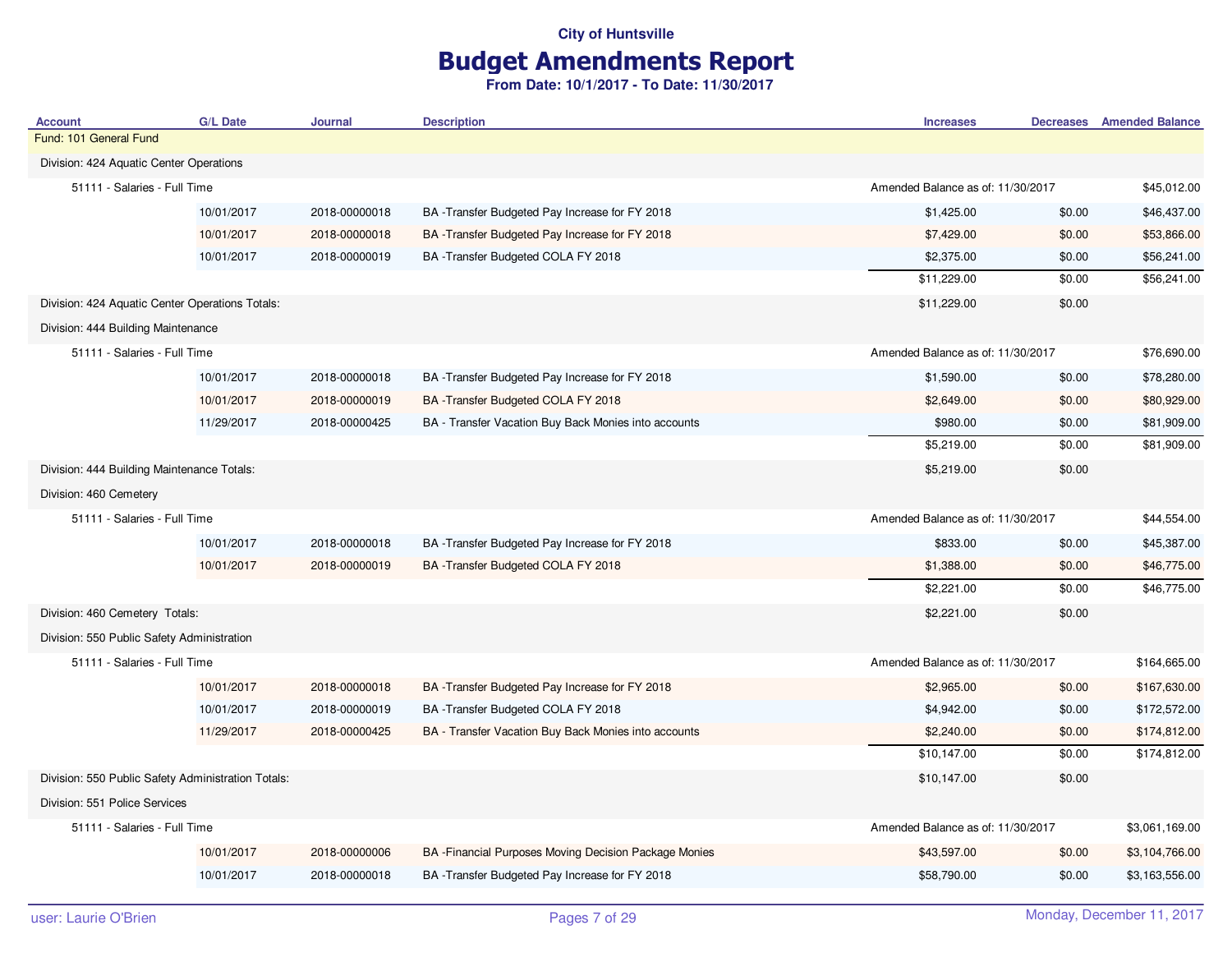# Budget Amendments Report

| <b>Account</b>                     | <b>G/L Date</b>                               | <b>Journal</b> | <b>Description</b>                                     | <b>Increases</b>                  |                                   | <b>Decreases</b> Amended Balance |
|------------------------------------|-----------------------------------------------|----------------|--------------------------------------------------------|-----------------------------------|-----------------------------------|----------------------------------|
| Fund: 101 General Fund             |                                               |                |                                                        |                                   |                                   |                                  |
| Division: 551 Police Services      |                                               |                |                                                        |                                   |                                   |                                  |
| 51111 - Salaries - Full Time       |                                               |                |                                                        |                                   | Amended Balance as of: 11/30/2017 |                                  |
|                                    | 10/01/2017                                    | 2018-00000019  | BA -Transfer Budgeted COLA FY 2018                     | \$97,983.00                       | \$0.00                            | \$3,261,539.00                   |
|                                    | 11/29/2017                                    | 2018-00000425  | BA - Transfer Vacation Buy Back Monies into accounts   | \$11,039.00                       | \$0.00                            | \$3,272,578.00                   |
|                                    |                                               |                |                                                        | \$211,409.00                      | \$0.00                            | \$3,272,578.00                   |
| 51123 - Incentive Pay (Degree/OIC) |                                               |                |                                                        | Amended Balance as of: 11/30/2017 |                                   | \$38,400.00                      |
|                                    | 10/01/2017                                    | 2018-00000006  | BA - Financial Purposes Moving Decision Package Monies | \$1,200.00                        | \$0.00                            | \$39,600.00                      |
|                                    |                                               |                |                                                        | \$1,200.00                        | \$0.00                            | \$39,600.00                      |
|                                    | 51126 - License Pay (Certification/Bilingual) |                |                                                        | Amended Balance as of: 11/30/2017 |                                   | \$50,700.00                      |
|                                    | 10/01/2017                                    | 2018-00000006  | BA - Financial Purposes Moving Decision Package Monies | \$1,200.00                        | \$0.00                            | \$51,900.00                      |
|                                    |                                               |                |                                                        | \$1,200.00                        | \$0.00                            | \$51,900.00                      |
| 51201 - TMRS Retirement            |                                               |                |                                                        | Amended Balance as of: 11/30/2017 |                                   | \$626,569.00                     |
|                                    | 10/01/2017                                    | 2018-00000006  | BA - Financial Purposes Moving Decision Package Monies | \$8,629.00                        | \$0.00                            | \$635,198.00                     |
|                                    |                                               |                |                                                        | \$8,629.00                        | \$0.00                            | \$635,198.00                     |
| 51202 - Health Insurance           |                                               |                |                                                        | Amended Balance as of: 11/30/2017 |                                   | \$531,552.00                     |
|                                    | 10/01/2017                                    | 2018-00000006  | BA - Financial Purposes Moving Decision Package Monies | \$10,200.00                       | \$0.00                            | \$541,752.00                     |
|                                    |                                               |                |                                                        | \$10,200.00                       | \$0.00                            | \$541,752.00                     |
| 51204 - Workers Comp Insur         |                                               |                |                                                        | Amended Balance as of: 11/30/2017 |                                   | \$41,546.00                      |
|                                    | 10/01/2017                                    | 2018-00000006  | BA - Financial Purposes Moving Decision Package Monies | \$475.00                          | \$0.00                            | \$42,021.00                      |
|                                    |                                               |                |                                                        | \$475.00                          | \$0.00                            | \$42,021.00                      |
| 51205 - Medicare Tax               |                                               |                |                                                        | Amended Balance as of: 11/30/2017 |                                   | \$48,226.00                      |
|                                    | 10/01/2017                                    | 2018-00000006  | BA - Financial Purposes Moving Decision Package Monies | \$667.00                          | \$0.00                            | \$48,893.00                      |
|                                    |                                               |                |                                                        | \$667.00                          | \$0.00                            | \$48,893.00                      |
| 51206 - Unemployment Comp Insur    |                                               |                |                                                        | Amended Balance as of: 11/30/2017 |                                   | \$531.00                         |
|                                    | 10/01/2017                                    | 2018-00000006  | BA - Financial Purposes Moving Decision Package Monies | \$9.00                            | \$0.00                            | \$540.00                         |
|                                    |                                               |                |                                                        | \$9.00                            | \$0.00                            | \$540.00                         |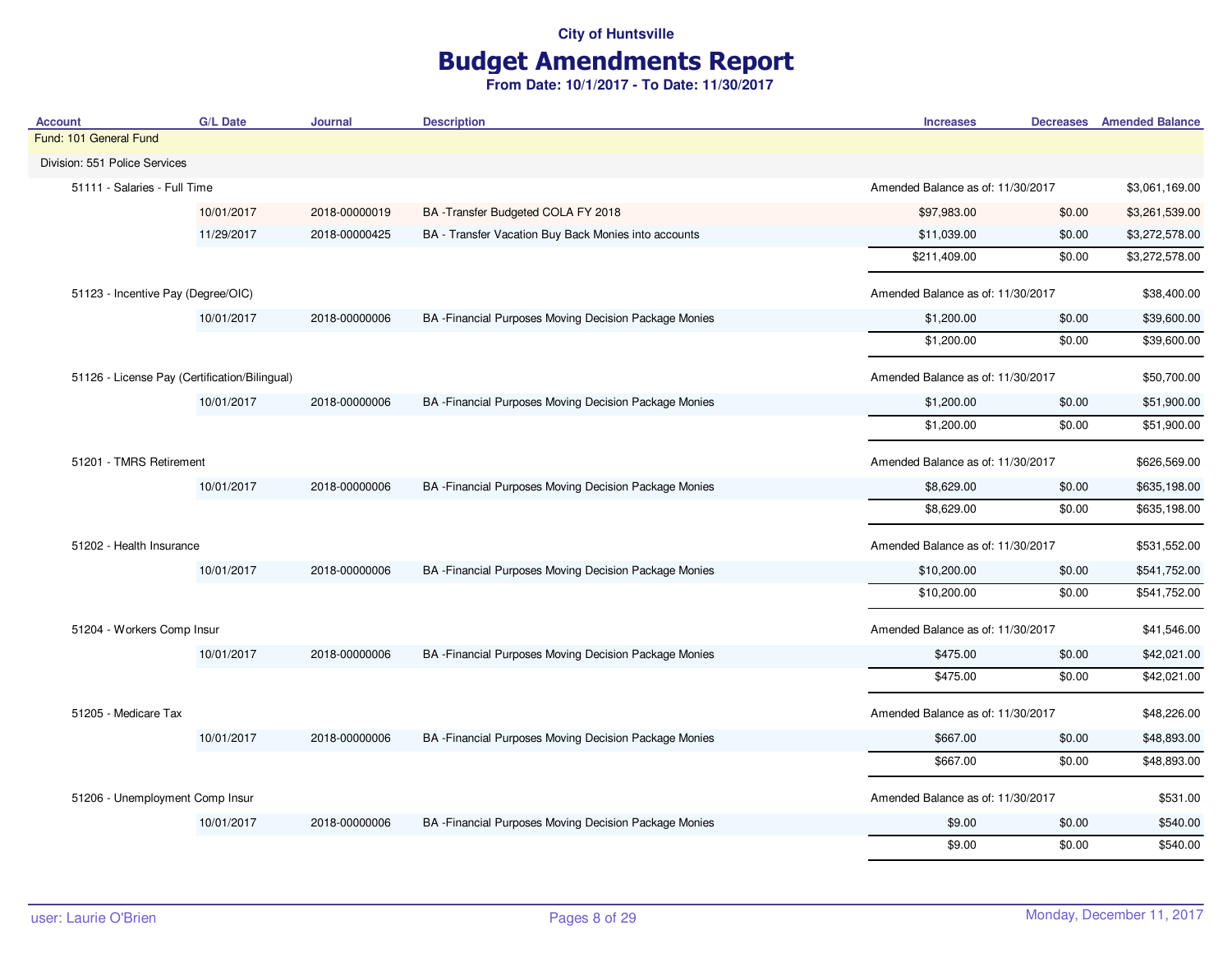## Budget Amendments Report

| <b>Account</b>                           | <b>G/L Date</b> | <b>Journal</b> | <b>Description</b>                                               | <b>Increases</b>                  | <b>Decreases</b>                  | <b>Amended Balance</b> |
|------------------------------------------|-----------------|----------------|------------------------------------------------------------------|-----------------------------------|-----------------------------------|------------------------|
| Fund: 101 General Fund                   |                 |                |                                                                  |                                   |                                   |                        |
| Division: 551 Police Services            |                 |                |                                                                  |                                   |                                   |                        |
| 51999 - Decision Packages for Discussion |                 |                |                                                                  |                                   | Amended Balance as of: 11/30/2017 |                        |
|                                          | 10/01/2017      | 2018-00000006  | BA - Financial Purposes Moving Decision Package Monies           | \$0.00                            | \$65,977.00                       | \$0.00                 |
|                                          |                 |                |                                                                  | \$0.00                            | \$65,977.00                       | \$0.00                 |
| 52030 - Clothing                         |                 |                |                                                                  | Amended Balance as of: 11/30/2017 |                                   | \$39,307.00            |
|                                          | 10/01/2017      | 2018-00000006  | BA - Financial Purposes Moving Decision Package Monies           | \$2,400.00                        | \$0.00                            | \$41,707.00            |
|                                          |                 |                |                                                                  | \$2,400.00                        | \$0.00                            | \$41,707.00            |
| 52420 - Bicycle Program                  |                 |                |                                                                  | Amended Balance as of: 11/30/2017 |                                   | \$2,500.00             |
|                                          | 11/15/2017      | 2018-00000338  | BA Approved by CC 11.14.17 move donation to expense line         | \$2,500.00                        | \$0.00                            | \$5,000.00             |
|                                          |                 |                |                                                                  | \$2,500.00                        | \$0.00                            | \$5,000.00             |
| 52999 - Decision Packages for Discussion |                 |                |                                                                  | Amended Balance as of: 11/30/2017 |                                   | \$2,400.00             |
|                                          | 10/01/2017      | 2018-00000006  | BA - Financial Purposes Moving Decision Package Monies           | \$0.00                            | \$2,400.00                        | \$0.00                 |
|                                          |                 |                |                                                                  | \$0.00                            | \$2,400.00                        | \$0.00                 |
| 55080 - Travel & Training                |                 |                |                                                                  | Amended Balance as of: 11/30/2017 |                                   | \$35,460.00            |
|                                          | 10/01/2017      | 2018-00000006  | BA - Financial Purposes Moving Decision Package Monies           | \$3,500.00                        | \$0.00                            | \$38,960.00            |
|                                          |                 |                |                                                                  | \$3,500.00                        | \$0.00                            | \$38,960.00            |
| 55999 - Decision Packages for Discussion |                 |                |                                                                  | Amended Balance as of: 11/30/2017 |                                   | \$3,500.00             |
|                                          | 10/01/2017      | 2018-00000006  | BA - Financial Purposes Moving Decision Package Monies           | \$0.00                            | \$3,500.00                        | \$0.00                 |
|                                          |                 |                |                                                                  | \$0.00                            | \$3,500.00                        | \$0.00                 |
| 69040 - Motor Vehicles                   |                 |                |                                                                  | Amended Balance as of: 11/30/2017 |                                   | \$111,850.00           |
|                                          | 10/01/2017      | 2018-00000017  | BA-Financial Purpose Moving Decision Package Monies              | \$9,820.00                        | \$0.00                            | \$121,670.00           |
|                                          | 10/01/2017      | 2018-00000133  | BA-Financial Purpose Moving Decision Package Monies              | \$0.00                            | \$9,820.00                        | \$111,850.00           |
|                                          | 10/01/2017      | 2018-00000136  | BA-Financial Purposes Moving Decision Package Monies for purchas | \$9,820.00                        | \$0.00                            | \$121,670.00           |
|                                          |                 |                |                                                                  | \$19,640.00                       | \$9,820.00                        | \$121,670.00           |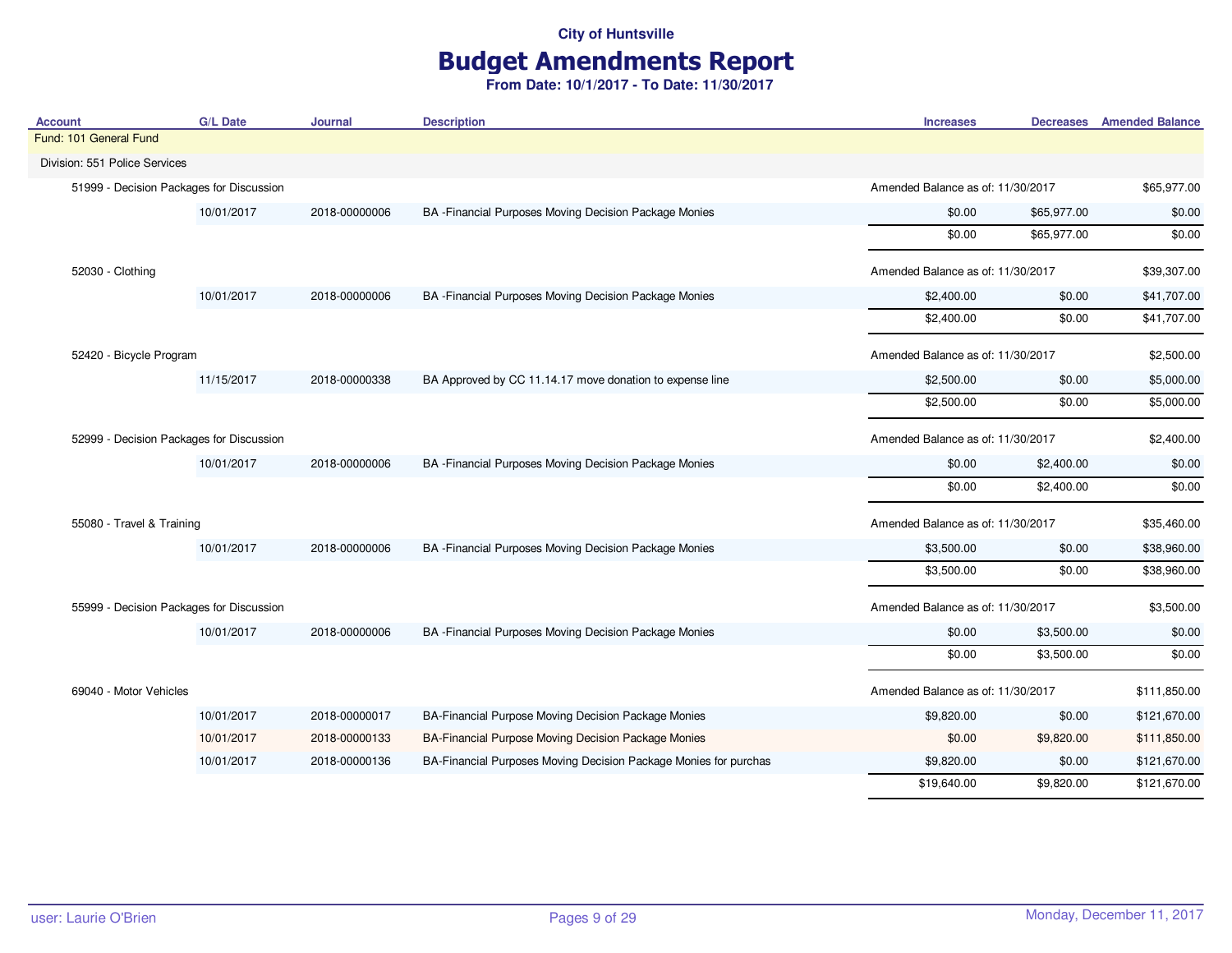## Budget Amendments Report

| <b>Account</b>                            | <b>G/L Date</b> | <b>Journal</b> | <b>Description</b>                                               | <b>Increases</b>                  |              | <b>Decreases</b> Amended Balance |
|-------------------------------------------|-----------------|----------------|------------------------------------------------------------------|-----------------------------------|--------------|----------------------------------|
| Fund: 101 General Fund                    |                 |                |                                                                  |                                   |              |                                  |
| Division: 551 Police Services             |                 |                |                                                                  |                                   |              |                                  |
| 69999 - Decision Packages for Discussion  |                 |                |                                                                  | Amended Balance as of: 11/30/2017 |              | \$30,500.00                      |
|                                           | 10/01/2017      | 2018-00000017  | BA-Financial Purpose Moving Decision Package Monies              | \$0.00                            | \$30,500.00  | \$0.00                           |
|                                           | 10/01/2017      | 2018-00000133  | BA-Financial Purpose Moving Decision Package Monies              | \$30,500.00                       | \$0.00       | \$30,500.00                      |
|                                           | 10/01/2017      | 2018-00000136  | BA-Financial Purposes Moving Decision Package Monies for purchas | \$0.00                            | \$9,820.00   | \$20,680.00                      |
|                                           | 10/01/2017      | 2018-00000136  | BA-Financial Purposes Moving Decision Package Monies for purchas | \$0.00                            | \$20,680.00  | \$0.00                           |
|                                           |                 |                |                                                                  | \$30,500.00                       | \$61,000.00  | \$0.00                           |
| 90300 - New Vehicle & Equipment Purchases |                 |                |                                                                  | Amended Balance as of: 11/30/2017 |              | \$0.00                           |
|                                           | 10/01/2017      | 2018-00000136  | BA-Financial Purposes Moving Decision Package Monies for purchas | \$20,680.00                       | \$0.00       | \$20,680.00                      |
|                                           |                 |                |                                                                  | \$20,680.00                       | \$0.00       | \$20,680.00                      |
| Division: 551 Police Services Totals:     |                 |                |                                                                  | \$313,009.00                      | \$142,697.00 |                                  |
| Division: 552 Fire Services               |                 |                |                                                                  |                                   |              |                                  |
| 51111 - Salaries - Full Time              |                 |                |                                                                  | Amended Balance as of: 11/30/2017 |              | \$853,264.00                     |
|                                           | 10/01/2017      | 2018-00000018  | BA -Transfer Budgeted Pay Increase for FY 2018                   | \$16,731.00                       | \$0.00       | \$869,995.00                     |
|                                           | 10/01/2017      | 2018-00000019  | BA -Transfer Budgeted COLA FY 2018                               | \$27,886.00                       | \$0.00       | \$897,881.00                     |
|                                           | 11/29/2017      | 2018-00000425  | BA - Transfer Vacation Buy Back Monies into accounts             | \$5,489.00                        | \$0.00       | \$903,370.00                     |
|                                           |                 |                |                                                                  | \$50,106.00                       | \$0.00       | \$903,370.00                     |
| 55034 - Communication & Data Services     |                 |                |                                                                  | Amended Balance as of: 11/30/2017 |              | \$3,840.00                       |
|                                           | 10/01/2017      | 2018-00000009  | BA - Financial Purposes Moving Decision Package Monies           | \$960.00                          | \$0.00       | \$4,800.00                       |
|                                           |                 |                |                                                                  | \$960.00                          | \$0.00       | \$4,800.00                       |
| 55070 - Purchased Services/Contracts      |                 |                |                                                                  | Amended Balance as of: 11/30/2017 |              | \$29,739.00                      |
|                                           | 10/01/2017      | 2018-00000140  | BA-Financial Purposes Moving Decision Package Monies             | \$80,000.00                       | \$0.00       | \$109,739.00                     |
|                                           |                 |                |                                                                  | \$80,000.00                       | \$0.00       | \$109,739.00                     |
| 57999 - Decision Packages for Discussion  |                 |                |                                                                  | Amended Balance as of: 11/30/2017 |              | \$80,000.00                      |
|                                           | 10/01/2017      | 2018-00000140  | BA-Financial Purposes Moving Decision Package Monies             | \$0.00                            | \$80,000.00  | \$0.00                           |
|                                           |                 |                |                                                                  | \$0.00                            | \$80,000.00  | \$0.00                           |
| 69999 - Decision Packages for Discussion  |                 |                |                                                                  | Amended Balance as of: 11/30/2017 |              | \$55,511.00                      |
|                                           | 10/01/2017      | 2018-00000008  | BA - Financial Purpose Moving Decision Package Monies            | \$0.00                            | \$24,341.00  | \$31,170.00                      |
|                                           |                 |                |                                                                  |                                   |              |                                  |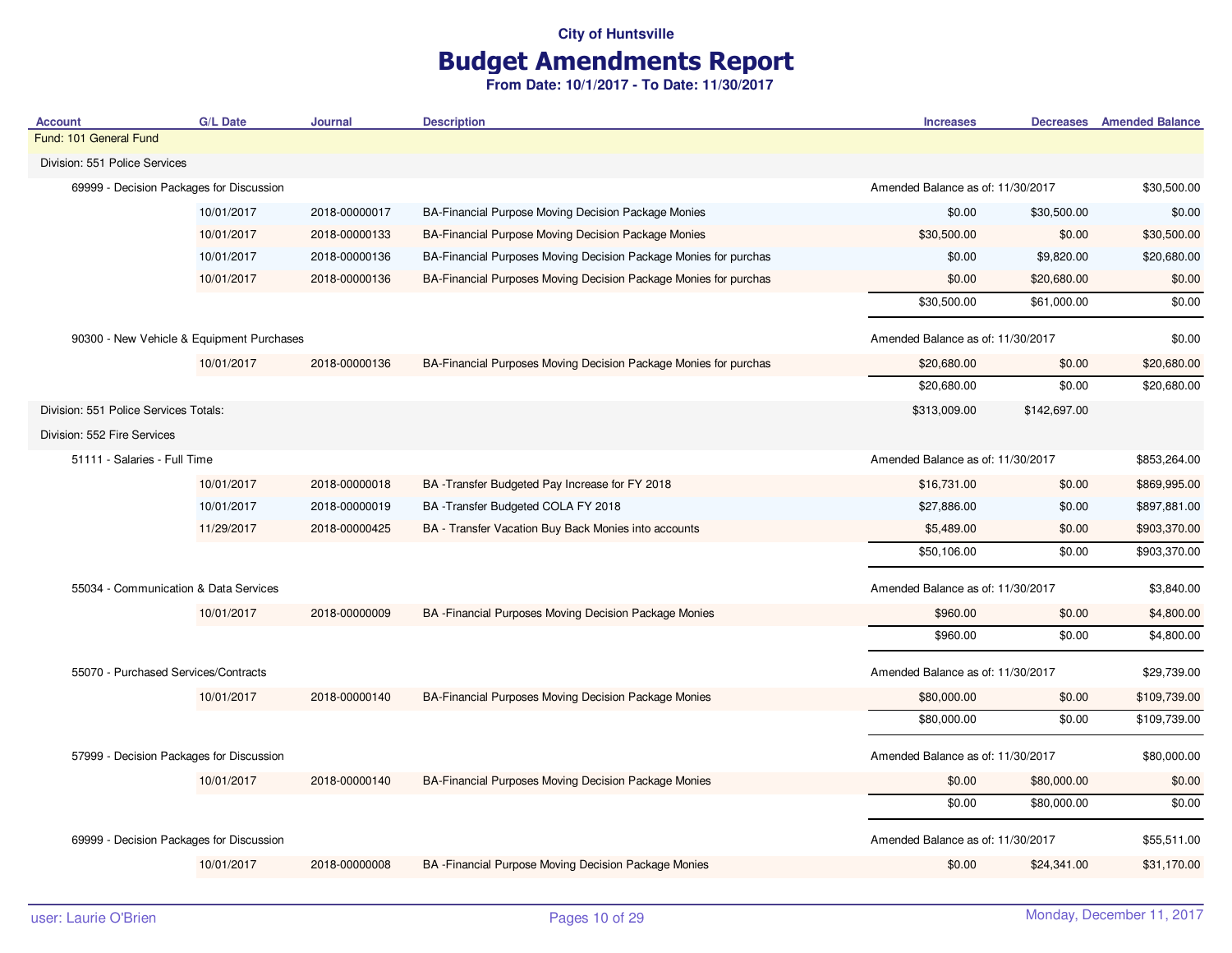## Budget Amendments Report

| <b>Account</b>                               | <b>G/L Date</b> | Journal       | <b>Description</b>                                               | <b>Increases</b>                  |              | <b>Decreases</b> Amended Balance |
|----------------------------------------------|-----------------|---------------|------------------------------------------------------------------|-----------------------------------|--------------|----------------------------------|
| Fund: 101 General Fund                       |                 |               |                                                                  |                                   |              |                                  |
| Division: 552 Fire Services                  |                 |               |                                                                  |                                   |              |                                  |
| 69999 - Decision Packages for Discussion     |                 |               |                                                                  | Amended Balance as of: 11/30/2017 |              | \$55,511.00                      |
|                                              | 10/01/2017      | 2018-00000009 | BA - Financial Purposes Moving Decision Package Monies           | \$0.00                            | \$960.00     | \$30,210.00                      |
|                                              | 10/01/2017      | 2018-00000017 | BA-Financial Purpose Moving Decision Package Monies              | \$0.00                            | \$30,210.00  | \$0.00                           |
|                                              | 10/01/2017      | 2018-00000132 | BA - Financial Purpose Moving Decision Package Monies            | \$24,341.00                       | \$0.00       | \$24,341.00                      |
|                                              | 10/01/2017      | 2018-00000133 | BA-Financial Purpose Moving Decision Package Monies              | \$30,210.00                       | \$0.00       | \$54,551.00                      |
|                                              | 10/01/2017      | 2018-00000134 | BA-Financial Purposes Moving Decision Package Monies for purchas | \$0.00                            | \$24,341.00  | \$30,210.00                      |
|                                              | 10/01/2017      | 2018-00000136 | BA-Financial Purposes Moving Decision Package Monies for purchas | \$0.00                            | \$30,210.00  | \$0.00                           |
|                                              |                 |               |                                                                  | \$54,551.00                       | \$110,062.00 | \$0.00                           |
| 90300 - New Vehicle & Equipment Purchases    |                 |               | Amended Balance as of: 11/30/2017                                |                                   | \$0.00       |                                  |
|                                              | 10/01/2017      | 2018-00000136 | BA-Financial Purposes Moving Decision Package Monies for purchas | \$30,210.00                       | \$0.00       | \$30,210.00                      |
|                                              |                 |               |                                                                  | \$30,210.00                       | \$0.00       | \$30,210.00                      |
| 90312 - Computers & Software                 |                 |               |                                                                  | Amended Balance as of: 11/30/2017 |              | \$0.00                           |
|                                              | 10/01/2017      | 2018-00000134 | BA-Financial Purposes Moving Decision Package Monies for purchas | \$24,341.00                       | \$0.00       | \$24,341.00                      |
|                                              |                 |               |                                                                  | \$24,341.00                       | \$0.00       | \$24,341.00                      |
| Division: 552 Fire Services Totals:          |                 |               |                                                                  | \$240,168.00                      | \$190,062.00 |                                  |
| Division: 556 Victim Services                |                 |               |                                                                  |                                   |              |                                  |
| 51111 - Salaries - Full Time                 |                 |               |                                                                  | Amended Balance as of: 11/30/2017 |              | \$42,620.00                      |
|                                              | 10/01/2017      | 2018-00000018 | BA -Transfer Budgeted Pay Increase for FY 2018                   | \$789.00                          | \$0.00       | \$43,409.00                      |
|                                              | 10/01/2017      | 2018-00000019 | BA-Transfer Budgeted COLA FY 2018                                | \$1,315.00                        | \$0.00       | \$44,724.00                      |
|                                              |                 |               |                                                                  | \$2,104.00                        | \$0.00       | \$44,724.00                      |
| Division: 556 Victim Services Totals:        |                 |               |                                                                  | \$2,104.00                        | \$0.00       |                                  |
| Division: 640 Information Technology         |                 |               |                                                                  |                                   |              |                                  |
| 51111 - Salaries - Full Time                 |                 |               |                                                                  | Amended Balance as of: 11/30/2017 |              | \$260,566.00                     |
|                                              | 10/01/2017      | 2018-00000018 | BA -Transfer Budgeted Pay Increase for FY 2018                   | \$4,733.00                        | \$0.00       | \$265,299.00                     |
|                                              | 10/01/2017      | 2018-00000019 | BA -Transfer Budgeted COLA FY 2018                               | \$7,889.00                        | \$0.00       | \$273,188.00                     |
|                                              |                 |               |                                                                  | \$12,622.00                       | \$0.00       | \$273,188.00                     |
| Division: 640 Information Technology Totals: |                 |               |                                                                  | \$12,622.00                       | \$0.00       |                                  |
|                                              |                 |               |                                                                  |                                   |              |                                  |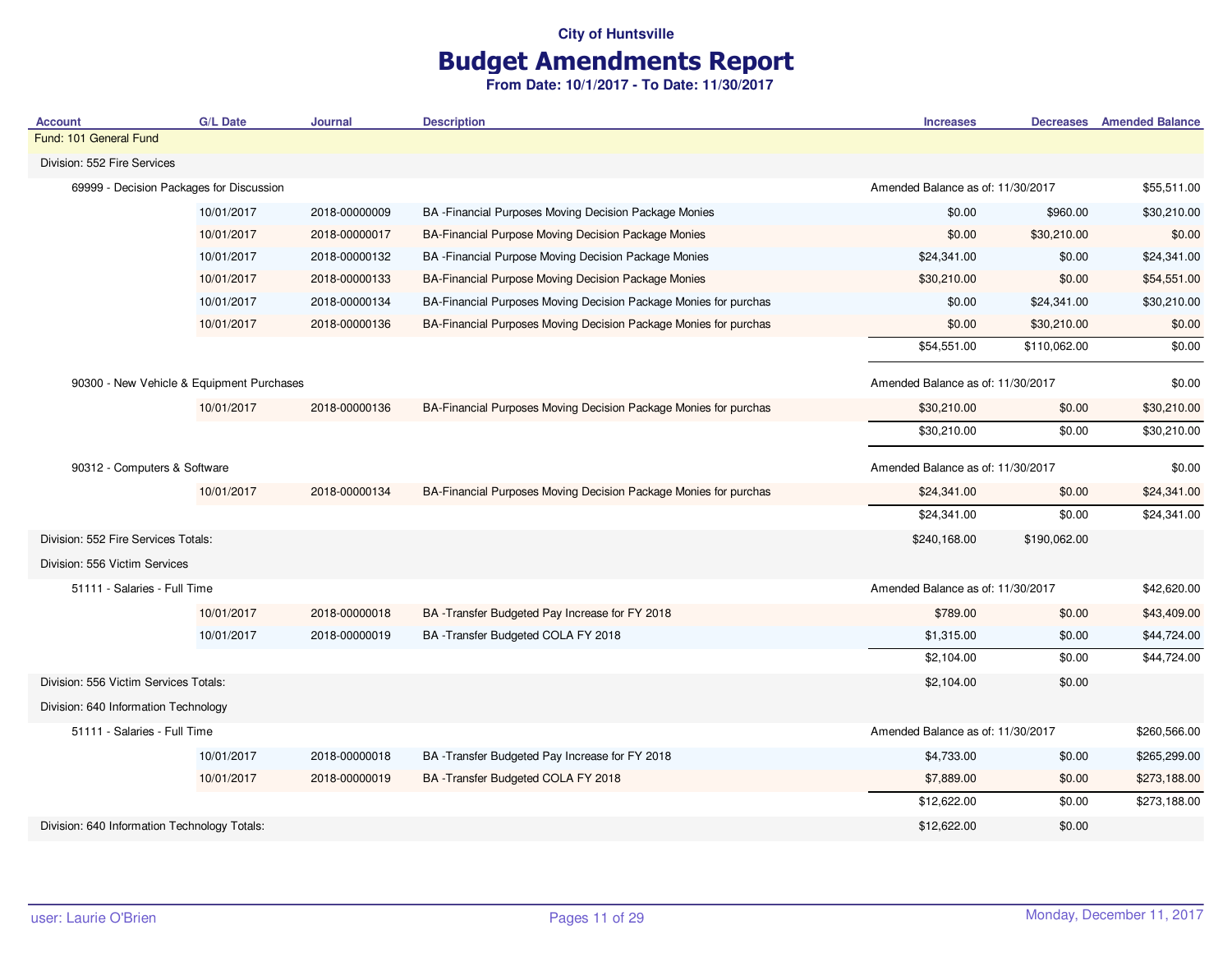## Budget Amendments Report

| <b>Account</b>                           | <b>G/L Date</b>               | <b>Journal</b> | <b>Description</b>                                   | <b>Increases</b>                  |                                   | <b>Decreases</b> Amended Balance |
|------------------------------------------|-------------------------------|----------------|------------------------------------------------------|-----------------------------------|-----------------------------------|----------------------------------|
| Fund: 101 General Fund                   |                               |                |                                                      |                                   |                                   |                                  |
| Division: 642 GIS                        |                               |                |                                                      |                                   |                                   |                                  |
| 51111 - Salaries - Full Time             |                               |                |                                                      | Amended Balance as of: 11/30/2017 |                                   | \$152,538.00                     |
|                                          | 10/01/2017                    | 2018-00000018  | BA -Transfer Budgeted Pay Increase for FY 2018       | \$2,767.00                        | \$0.00                            | \$155,305.00                     |
|                                          | 10/01/2017                    | 2018-00000019  | BA -Transfer Budgeted COLA FY 2018                   | \$4,611.00                        | \$0.00                            | \$159,916.00                     |
|                                          |                               |                |                                                      | \$7,378.00                        | \$0.00                            | \$159,916.00                     |
| 55570 - Software Annual Maint Agreemnts  |                               |                |                                                      | Amended Balance as of: 11/30/2017 |                                   | \$0.00                           |
|                                          | 10/01/2017                    | 2018-00000011  | BA-Financial Purposes Moving Decision Package Monies | \$493.00                          | \$0.00                            | \$493.00                         |
|                                          | 10/01/2017                    | 2018-00000011  | BA-Financial Purposes Moving Decision Package Monies | \$590.00                          | \$0.00                            | \$1,083.00                       |
|                                          |                               |                |                                                      | \$1,083.00                        | \$0.00                            | \$1,083.00                       |
| 55999 - Decision Packages for Discussion |                               |                |                                                      | Amended Balance as of: 11/30/2017 |                                   | \$1,083.00                       |
|                                          | 10/01/2017                    | 2018-00000011  | BA-Financial Purposes Moving Decision Package Monies | \$0.00                            | \$493.00                          | \$590.00                         |
|                                          | 10/01/2017                    | 2018-00000011  | BA-Financial Purposes Moving Decision Package Monies | \$0.00                            | \$590.00                          | \$0.00                           |
|                                          |                               |                |                                                      | \$0.00                            | \$1,083.00                        | \$0.00                           |
|                                          | 69020 - Cap. Mach/Tools/Equip |                |                                                      |                                   | Amended Balance as of: 11/30/2017 | \$0.00                           |
|                                          | 10/01/2017                    | 2018-00000011  | BA-Financial Purposes Moving Decision Package Monies | \$15,034.00                       | \$0.00                            | \$15,034.00                      |
|                                          |                               |                |                                                      | \$15,034.00                       | \$0.00                            | \$15,034.00                      |
| 69999 - Decision Packages for Discussion |                               |                |                                                      | Amended Balance as of: 11/30/2017 |                                   | \$15,034.00                      |
|                                          | 10/01/2017                    | 2018-00000011  | BA-Financial Purposes Moving Decision Package Monies | \$0.00                            | \$15,034.00                       | \$0.00                           |
|                                          |                               |                |                                                      | \$0.00                            | \$15,034.00                       | \$0.00                           |
| Division: 642 GIS Totals:                |                               |                |                                                      | \$23,495.00                       | \$16,117.00                       |                                  |
| Division: 647 Library Services           |                               |                |                                                      |                                   |                                   |                                  |
| 51111 - Salaries - Full Time             |                               |                |                                                      | Amended Balance as of: 11/30/2017 |                                   | \$225,608.00                     |
|                                          | 10/01/2017                    | 2018-00000018  | BA -Transfer Budgeted Pay Increase for FY 2018       | \$6,289.00                        | \$0.00                            | \$231,897.00                     |
|                                          | 10/01/2017                    | 2018-00000019  | BA-Transfer Budgeted COLA FY 2018                    | \$10,482.00                       | \$0.00                            | \$242,379.00                     |
|                                          |                               |                |                                                      | \$16,771.00                       | \$0.00                            | \$242,379.00                     |
| Division: 647 Library Services Totals:   |                               |                |                                                      | \$16,771.00                       | \$0.00                            |                                  |
| Division: 715 Support Services           |                               |                |                                                      |                                   |                                   |                                  |
| 51111 - Salaries - Full Time             |                               |                |                                                      | Amended Balance as of: 11/30/2017 |                                   | \$127,568.00                     |
|                                          | 10/01/2017                    | 2018-00000018  | BA -Transfer Budgeted Pay Increase for FY 2018       | \$2,577.00                        | \$0.00                            | \$130,145.00                     |
|                                          |                               |                |                                                      |                                   |                                   |                                  |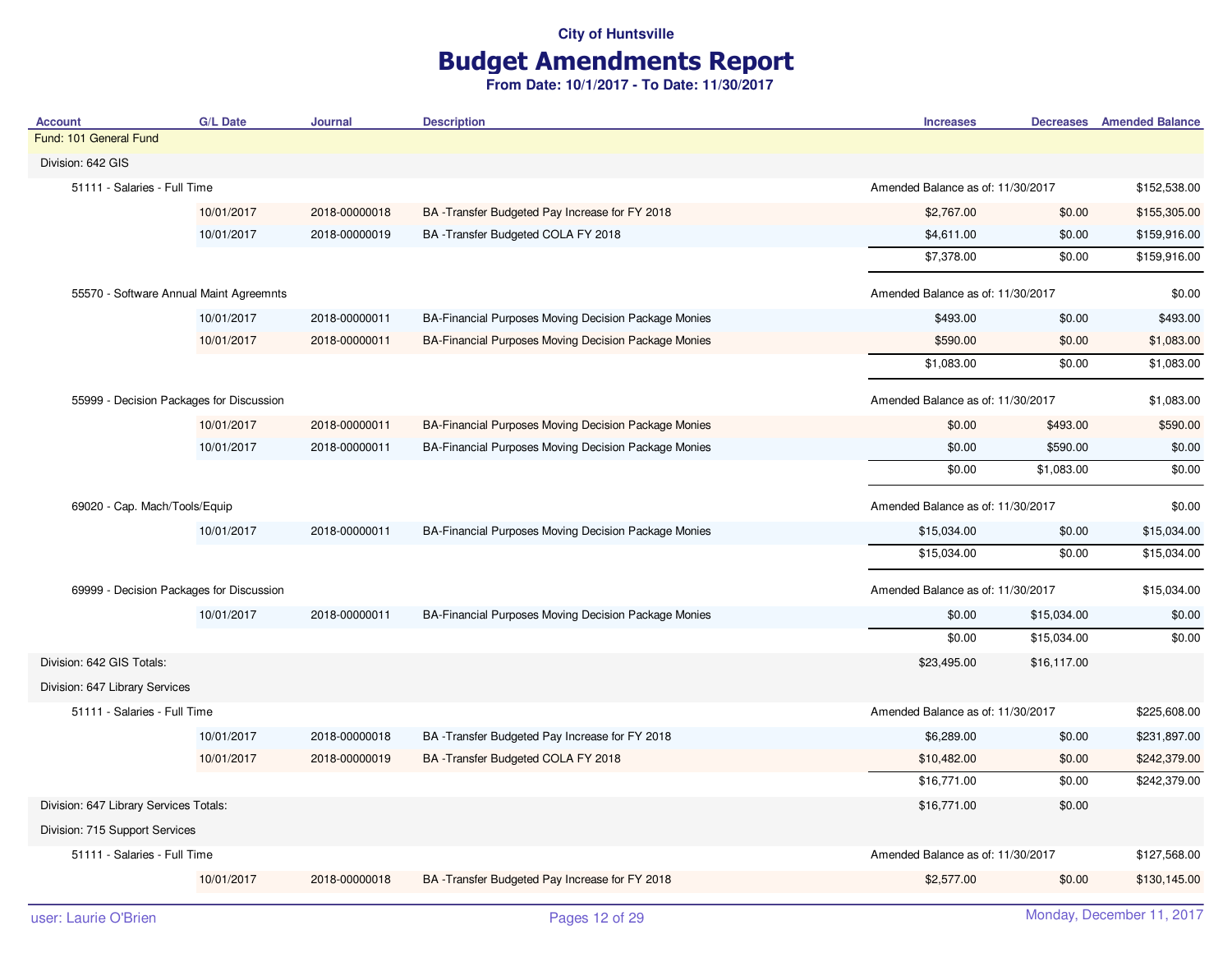# Budget Amendments Report

| <b>Account</b>                            | <b>G/L Date</b> | Journal       | <b>Description</b>                                    | <b>Increases</b>                  | <b>Decreases</b> Amended Balance |              |
|-------------------------------------------|-----------------|---------------|-------------------------------------------------------|-----------------------------------|----------------------------------|--------------|
| Fund: 101 General Fund                    |                 |               |                                                       |                                   |                                  |              |
| Division: 715 Support Services            |                 |               |                                                       |                                   |                                  |              |
| 51111 - Salaries - Full Time              |                 |               |                                                       | Amended Balance as of: 11/30/2017 |                                  | \$127,568.00 |
|                                           | 10/01/2017      | 2018-00000019 | BA-Transfer Budgeted COLA FY 2018                     | \$4,295.00                        | \$0.00                           | \$134,440.00 |
|                                           | 11/29/2017      | 2018-00000425 | BA - Transfer Vacation Buy Back Monies into accounts  | \$1,143.00                        | \$0.00                           | \$135,583.00 |
|                                           |                 |               |                                                       | \$8,015.00                        | \$0.00                           | \$135,583.00 |
| Division: 715 Support Services Totals:    |                 |               |                                                       | \$8,015.00                        | \$0.00                           |              |
| Division: 716 Planning and Zoning         |                 |               |                                                       |                                   |                                  |              |
| 51111 - Salaries - Full Time              |                 |               |                                                       | Amended Balance as of: 11/30/2017 |                                  | \$161,069.00 |
|                                           | 10/01/2017      | 2018-00000018 | BA -Transfer Budgeted Pay Increase for FY 2018        | \$3,166.00                        | \$0.00                           | \$164,235.00 |
|                                           | 10/01/2017      | 2018-00000019 | BA-Transfer Budgeted COLA FY 2018                     | \$5,277.00                        | \$0.00                           | \$169,512.00 |
|                                           |                 |               |                                                       | \$8,443.00                        | \$0.00                           | \$169,512.00 |
| Division: 716 Planning and Zoning Totals: |                 |               |                                                       | \$8,443.00                        | \$0.00                           |              |
| Division: 717 Engineering and Mapping     |                 |               |                                                       |                                   |                                  |              |
| 51111 - Salaries - Full Time              |                 |               |                                                       | Amended Balance as of: 11/30/2017 |                                  | \$372,407.00 |
|                                           | 10/01/2017      | 2018-00000005 | BA - Financial Purposes Moving Decsion Package Monies | \$38,605.00                       | \$0.00                           | \$411,012.00 |
|                                           | 10/01/2017      | 2018-00000005 | BA - Financial Purposes Moving Decsion Package Monies | \$79,168.00                       | \$0.00                           | \$490,180.00 |
|                                           | 10/01/2017      | 2018-00000018 | BA -Transfer Budgeted Pay Increase for FY 2018        | \$6,859.00                        | \$0.00                           | \$497,039.00 |
|                                           | 10/01/2017      | 2018-00000019 | BA-Transfer Budgeted COLA FY 2018                     | \$11,432.00                       | \$0.00                           | \$508,471.00 |
|                                           | 11/29/2017      | 2018-00000425 | BA - Transfer Vacation Buy Back Monies into accounts  | \$883.00                          | \$0.00                           | \$509,354.00 |
|                                           |                 |               |                                                       | \$136,947.00                      | \$0.00                           | \$509,354.00 |
| 51124 - Allowances-Clothing/Cell Phone    |                 |               |                                                       | Amended Balance as of: 11/30/2017 |                                  | \$960.00     |
|                                           | 10/01/2017      | 2018-00000005 | BA - Financial Purposes Moving Decsion Package Monies | \$1,800.00                        | \$0.00                           | \$2,760.00   |
|                                           |                 |               |                                                       | \$1,800.00                        | \$0.00                           | \$2,760.00   |
| 51201 - TMRS Retirement                   |                 |               |                                                       | Amended Balance as of: 11/30/2017 |                                  | \$72,636.00  |
|                                           | 10/01/2017      | 2018-00000005 | BA - Financial Purposes Moving Decsion Package Monies | \$7,242.00                        | \$0.00                           | \$79,878.00  |
|                                           | 10/01/2017      | 2018-00000005 | BA - Financial Purposes Moving Decsion Package Monies | \$15,190.00                       | \$0.00                           | \$95,068.00  |
|                                           |                 |               |                                                       | \$22,432.00                       | \$0.00                           | \$95,068.00  |
|                                           |                 |               |                                                       |                                   |                                  |              |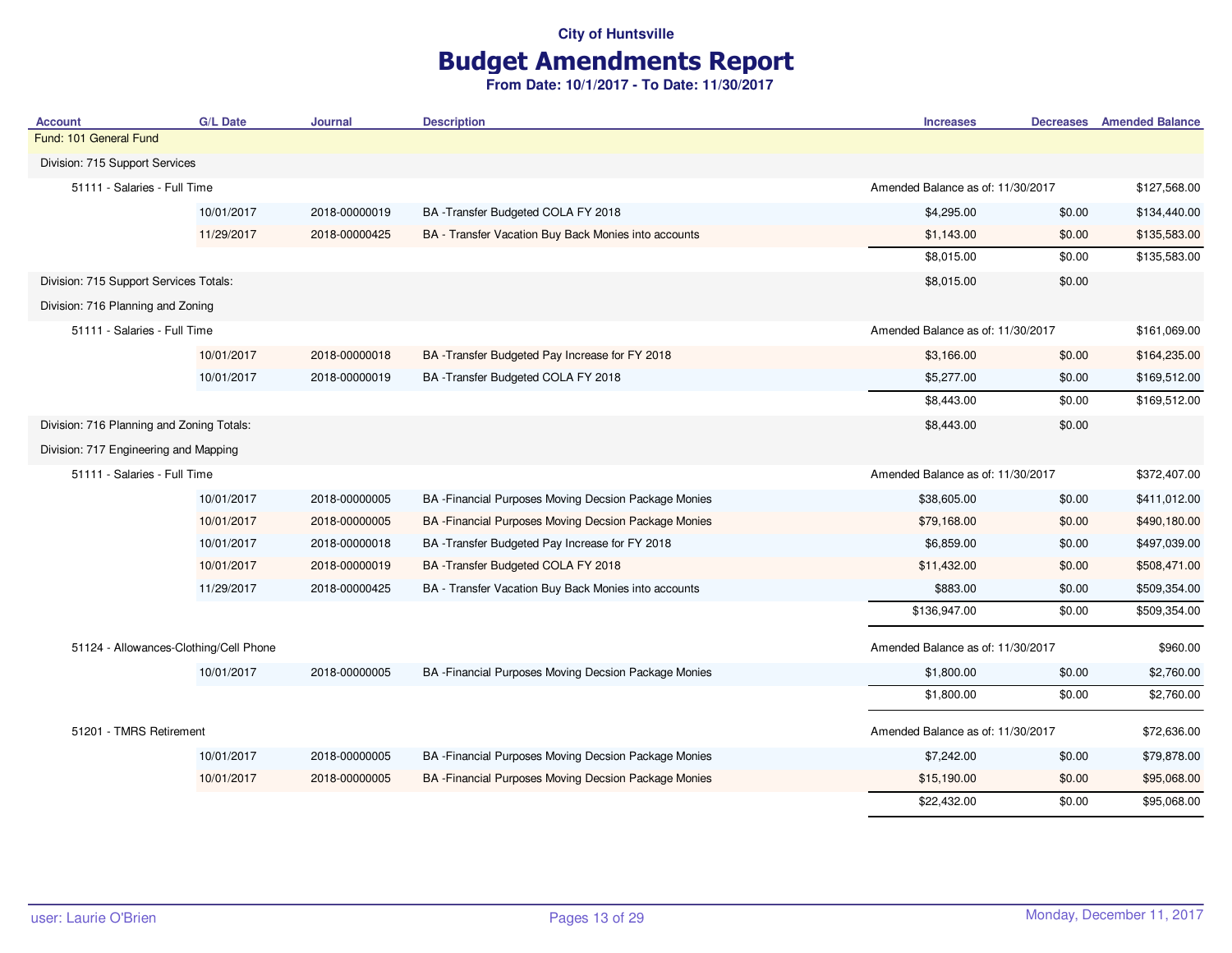# Budget Amendments Report

| <b>Account</b>                        | <b>G/L Date</b>                          | <b>Journal</b> | <b>Description</b>                                    | <b>Increases</b>                  |              | <b>Decreases</b> Amended Balance |
|---------------------------------------|------------------------------------------|----------------|-------------------------------------------------------|-----------------------------------|--------------|----------------------------------|
| Fund: 101 General Fund                |                                          |                |                                                       |                                   |              |                                  |
| Division: 717 Engineering and Mapping |                                          |                |                                                       |                                   |              |                                  |
| 51202 - Health Insurance              |                                          |                |                                                       | Amended Balance as of: 11/30/2017 |              | \$61,339.00                      |
|                                       | 10/01/2017                               | 2018-00000005  | BA - Financial Purposes Moving Decsion Package Monies | \$20,400.00                       | \$0.00       | \$81,739.00                      |
|                                       |                                          |                |                                                       | \$20,400.00                       | \$0.00       | \$81,739.00                      |
| 51204 - Workers Comp Insur            |                                          |                |                                                       | Amended Balance as of: 11/30/2017 |              | \$947.00                         |
|                                       | 10/01/2017                               | 2018-00000005  | BA - Financial Purposes Moving Decsion Package Monies | \$85.00                           | \$0.00       | \$1,032.00                       |
|                                       | 10/01/2017                               | 2018-00000005  | BA - Financial Purposes Moving Decsion Package Monies | \$174.00                          | \$0.00       | \$1,206.00                       |
|                                       |                                          |                |                                                       | \$259.00                          | \$0.00       | \$1,206.00                       |
| 51205 - Medicare Tax                  |                                          |                |                                                       | Amended Balance as of: 11/30/2017 |              | \$5,590.00                       |
|                                       | 10/01/2017                               | 2018-00000005  | BA - Financial Purposes Moving Decsion Package Monies | \$560.00                          | \$0.00       | \$6,150.00                       |
|                                       | 10/01/2017                               | 2018-00000005  | BA - Financial Purposes Moving Decsion Package Monies | \$1,174.00                        | \$0.00       | \$7,324.00                       |
|                                       |                                          |                |                                                       | \$1,734.00                        | \$0.00       | \$7,324.00                       |
| 51206 - Unemployment Comp Insur       |                                          |                |                                                       | Amended Balance as of: 11/30/2017 |              | \$64.00                          |
|                                       | 10/01/2017                               | 2018-00000005  | BA - Financial Purposes Moving Decsion Package Monies | \$18.00                           | \$0.00       | \$82.00                          |
|                                       |                                          |                |                                                       | \$18.00                           | \$0.00       | \$82.00                          |
|                                       | 51999 - Decision Packages for Discussion |                |                                                       | Amended Balance as of: 11/30/2017 |              | \$164,416.00                     |
|                                       | 10/01/2017                               | 2018-00000005  | BA - Financial Purposes Moving Decsion Package Monies | \$0.00                            | \$56,701.00  | \$107,715.00                     |
|                                       | 10/01/2017                               | 2018-00000005  | BA - Financial Purposes Moving Decsion Package Monies | \$0.00                            | \$107,715.00 | \$0.00                           |
|                                       |                                          |                |                                                       | \$0.00                            | \$164,416.00 | \$0.00                           |
| 52130 - Other Supplies                |                                          |                |                                                       | Amended Balance as of: 11/30/2017 |              | \$1,000.00                       |
|                                       | 10/01/2017                               | 2018-00000005  | BA - Financial Purposes Moving Decsion Package Monies | \$800.00                          | \$0.00       | \$1,800.00                       |
|                                       |                                          |                |                                                       | \$800.00                          | \$0.00       | \$1,800.00                       |
|                                       | 52999 - Decision Packages for Discussion |                |                                                       | Amended Balance as of: 11/30/2017 |              | \$5,755.00                       |
|                                       | 10/01/2017                               | 2018-00000005  | BA - Financial Purposes Moving Decsion Package Monies | \$0.00                            | \$800.00     | \$4,955.00                       |
|                                       | 10/01/2017                               | 2018-00000008  | BA - Financial Purpose Moving Decision Package Monies | \$0.00                            | \$4,955.00   | \$0.00                           |
|                                       | 10/01/2017                               | 2018-00000132  | BA - Financial Purpose Moving Decision Package Monies | \$4,955.00                        | \$0.00       | \$4,955.00                       |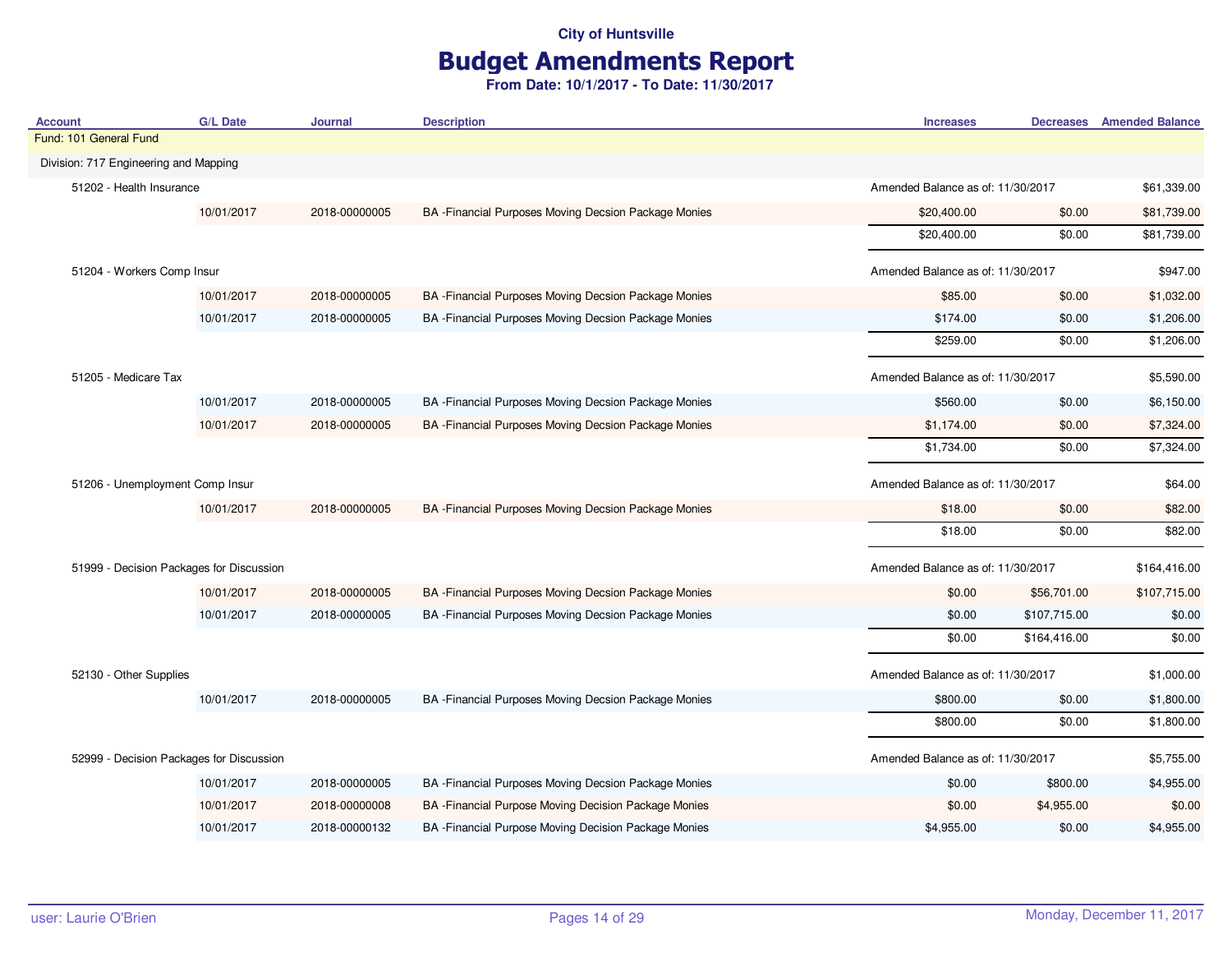## Budget Amendments Report

| <b>Account</b>                                | <b>G/L Date</b> | Journal       | <b>Description</b>                                               | <b>Increases</b>                  |              | <b>Decreases</b> Amended Balance |
|-----------------------------------------------|-----------------|---------------|------------------------------------------------------------------|-----------------------------------|--------------|----------------------------------|
| Fund: 101 General Fund                        |                 |               |                                                                  |                                   |              |                                  |
| Division: 717 Engineering and Mapping         |                 |               |                                                                  |                                   |              |                                  |
| 52999 - Decision Packages for Discussion      |                 |               |                                                                  | Amended Balance as of: 11/30/2017 |              | \$5,755.00                       |
|                                               | 10/01/2017      | 2018-00000134 | BA-Financial Purposes Moving Decision Package Monies for purchas | \$0.00                            | \$4,955.00   | \$0.00                           |
|                                               |                 |               |                                                                  | \$4,955.00                        | \$10,710.00  | \$0.00                           |
| 55080 - Travel & Training                     |                 |               |                                                                  | Amended Balance as of: 11/30/2017 |              | \$8,800.00                       |
|                                               | 10/01/2017      | 2018-00000005 | BA - Financial Purposes Moving Decsion Package Monies            | \$3,250.00                        | \$0.00       | \$12,050.00                      |
|                                               |                 |               |                                                                  | \$3,250.00                        | \$0.00       | \$12,050.00                      |
| 55999 - Decision Packages for Discussion      |                 |               |                                                                  | Amended Balance as of: 11/30/2017 |              | \$3,250.00                       |
|                                               | 10/01/2017      | 2018-00000005 | BA - Financial Purposes Moving Decsion Package Monies            | \$0.00                            | \$3,250.00   | \$0.00                           |
|                                               |                 |               |                                                                  | \$0.00                            | \$3,250.00   | \$0.00                           |
| 90312 - Computers & Software                  |                 |               |                                                                  | Amended Balance as of: 11/30/2017 |              | \$0.00                           |
|                                               | 10/01/2017      | 2018-00000134 | BA-Financial Purposes Moving Decision Package Monies for purchas | \$4,955.00                        | \$0.00       | \$4,955.00                       |
|                                               |                 |               |                                                                  | \$4,955.00                        | \$0.00       | \$4,955.00                       |
| Division: 717 Engineering and Mapping Totals: |                 |               |                                                                  | \$197,550.00                      | \$178,376.00 |                                  |
| Division: 718 Neighborhood Resources          |                 |               |                                                                  |                                   |              |                                  |
| 51111 - Salaries - Full Time                  |                 |               |                                                                  | Amended Balance as of: 11/30/2017 |              | \$133,496.00                     |
|                                               | 10/01/2017      | 2018-00000018 | BA -Transfer Budgeted Pay Increase for FY 2018                   | \$2,412.00                        | \$0.00       | \$135,908.00                     |
|                                               | 10/01/2017      | 2018-00000019 | BA-Transfer Budgeted COLA FY 2018                                | \$4,019.00                        | \$0.00       | \$139,927.00                     |
|                                               | 11/29/2017      | 2018-00000425 | BA - Transfer Vacation Buy Back Monies into accounts             | \$1,756.00                        | \$0.00       | \$141,683.00                     |
|                                               |                 |               |                                                                  | \$8,187.00                        | \$0.00       | \$141,683.00                     |
| Division: 718 Neighborhood Resources Totals:  |                 |               |                                                                  | \$8,187.00                        | \$0.00       |                                  |
| Division: 719 Survey                          |                 |               |                                                                  |                                   |              |                                  |
| 51111 - Salaries - Full Time                  |                 |               |                                                                  | Amended Balance as of: 11/30/2017 |              | \$123,168.00                     |
|                                               | 10/01/2017      | 2018-00000018 | BA -Transfer Budgeted Pay Increase for FY 2018                   | \$2,249.00                        | \$0.00       | \$125,417.00                     |
|                                               | 10/01/2017      | 2018-00000019 | BA -Transfer Budgeted COLA FY 2018                               | \$3,749.00                        | \$0.00       | \$129,166.00                     |
|                                               |                 |               |                                                                  | \$5,998.00                        | \$0.00       | \$129,166.00                     |
| Division: 719 Survey Totals:                  |                 |               |                                                                  | \$5,998.00                        | \$0.00       |                                  |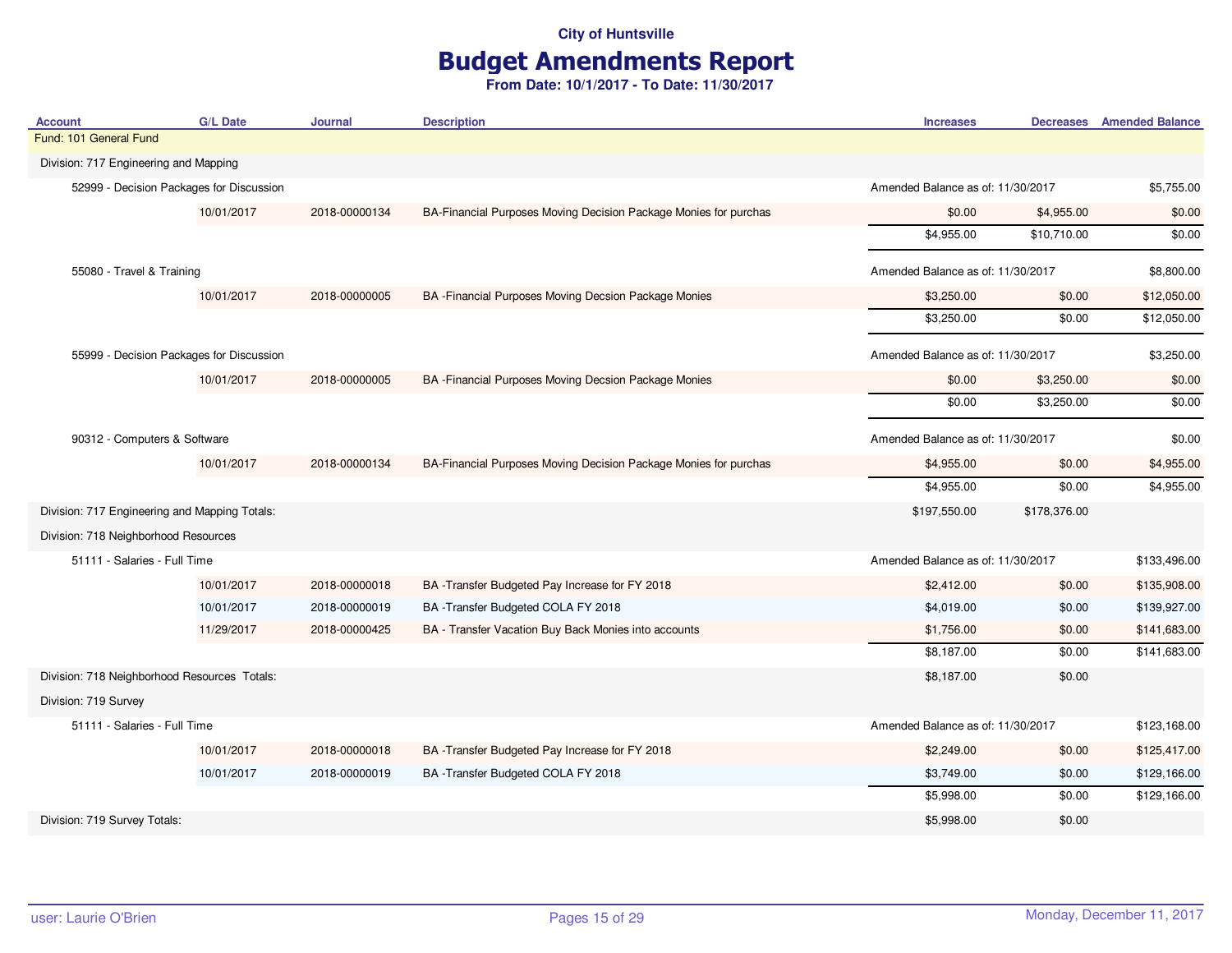## Budget Amendments Report

| <b>Account</b>                            | <b>G/L Date</b> | <b>Journal</b> | <b>Description</b>                                     | <b>Increases</b>                  | <b>Decreases</b> Amended Balance |
|-------------------------------------------|-----------------|----------------|--------------------------------------------------------|-----------------------------------|----------------------------------|
| Fund: 101 General Fund                    |                 |                |                                                        |                                   |                                  |
| Division: 724 Inspections                 |                 |                |                                                        |                                   |                                  |
| 51111 - Salaries - Full Time              |                 |                |                                                        | Amended Balance as of: 11/30/2017 | \$286,336.00                     |
|                                           | 10/01/2017      | 2018-00000018  | BA -Transfer Budgeted Pay Increase for FY 2018         | \$1,548.00<br>\$0.00              | \$287,884.00                     |
|                                           | 10/01/2017      | 2018-00000018  | BA -Transfer Budgeted Pay Increase for FY 2018         | \$5,641.00<br>\$0.00              | \$293,525.00                     |
|                                           | 10/01/2017      | 2018-00000019  | BA -Transfer Budgeted COLA FY 2018                     | \$9,401.00<br>\$0.00              | \$302,926.00                     |
|                                           |                 |                |                                                        | \$16,590.00<br>\$0.00             | \$302,926.00                     |
| Division: 724 Inspections Totals:         |                 |                |                                                        | \$16,590.00<br>\$0.00             |                                  |
| Division: 725 Health                      |                 |                |                                                        |                                   |                                  |
| 51111 - Salaries - Full Time              |                 |                |                                                        | Amended Balance as of: 11/30/2017 | \$84,490.00                      |
|                                           | 10/01/2017      | 2018-00000019  | BA -Transfer Budgeted COLA FY 2018                     | \$2,581.00<br>\$0.00              | \$87,071.00                      |
|                                           |                 |                |                                                        | \$2,581.00<br>\$0.00              | \$87,071.00                      |
| Division: 725 Health Totals:              |                 |                |                                                        | \$2,581.00<br>\$0.00              |                                  |
| Division: 839 Main Street/Bus Ret and Exp |                 |                |                                                        |                                   |                                  |
| 51111 - Salaries - Full Time              |                 |                |                                                        | Amended Balance as of: 11/30/2017 | \$37,502.00                      |
|                                           | 10/01/2017      | 2018-00000018  | BA -Transfer Budgeted Pay Increase for FY 2018         | \$0.00<br>\$677.00                | \$38,179.00                      |
|                                           | 10/01/2017      | 2018-00000019  | BA-Transfer Budgeted COLA FY 2018                      | \$1,129.00<br>\$0.00              | \$39,308.00                      |
|                                           |                 |                |                                                        | \$1,806.00<br>\$0.00              | \$39,308.00                      |
| 52135 - Mainstreet Promo Expenses         |                 |                |                                                        | Amended Balance as of: 11/30/2017 | \$5,000.00                       |
|                                           | 10/01/2017      | 2018-00000010  | BA - Financial Purposes Moving Decision Package Monies | \$10,000.00<br>\$0.00             | \$15,000.00                      |
|                                           |                 |                |                                                        | \$10,000.00<br>\$0.00             | \$15,000.00                      |
| 52999 - Decision Packages for Discussion  |                 |                |                                                        | Amended Balance as of: 11/30/2017 | \$0.00                           |
|                                           | 10/01/2017      | 2018-00000010  | BA - Financial Purposes Moving Decision Package Monies | \$10,000.00<br>\$0.00             | (\$10,000.00)                    |
|                                           |                 |                |                                                        | \$10,000.00<br>\$0.00             | (\$10,000.00)                    |
| Division: 839 Main Street/Bus Ret and Exp |                 | Totals:        |                                                        | \$11,806.00<br>\$10,000.00        |                                  |
|                                           |                 |                |                                                        |                                   |                                  |
| Division: 883 Gift Shop @ Visitors Center |                 |                |                                                        |                                   |                                  |
| 51111 - Salaries - Full Time              |                 |                |                                                        | Amended Balance as of: 11/30/2017 | \$35,696.00                      |
|                                           | 10/01/2017      | 2018-00000018  | BA -Transfer Budgeted Pay Increase for FY 2018         | \$0.00<br>\$964.00                | \$36,660.00                      |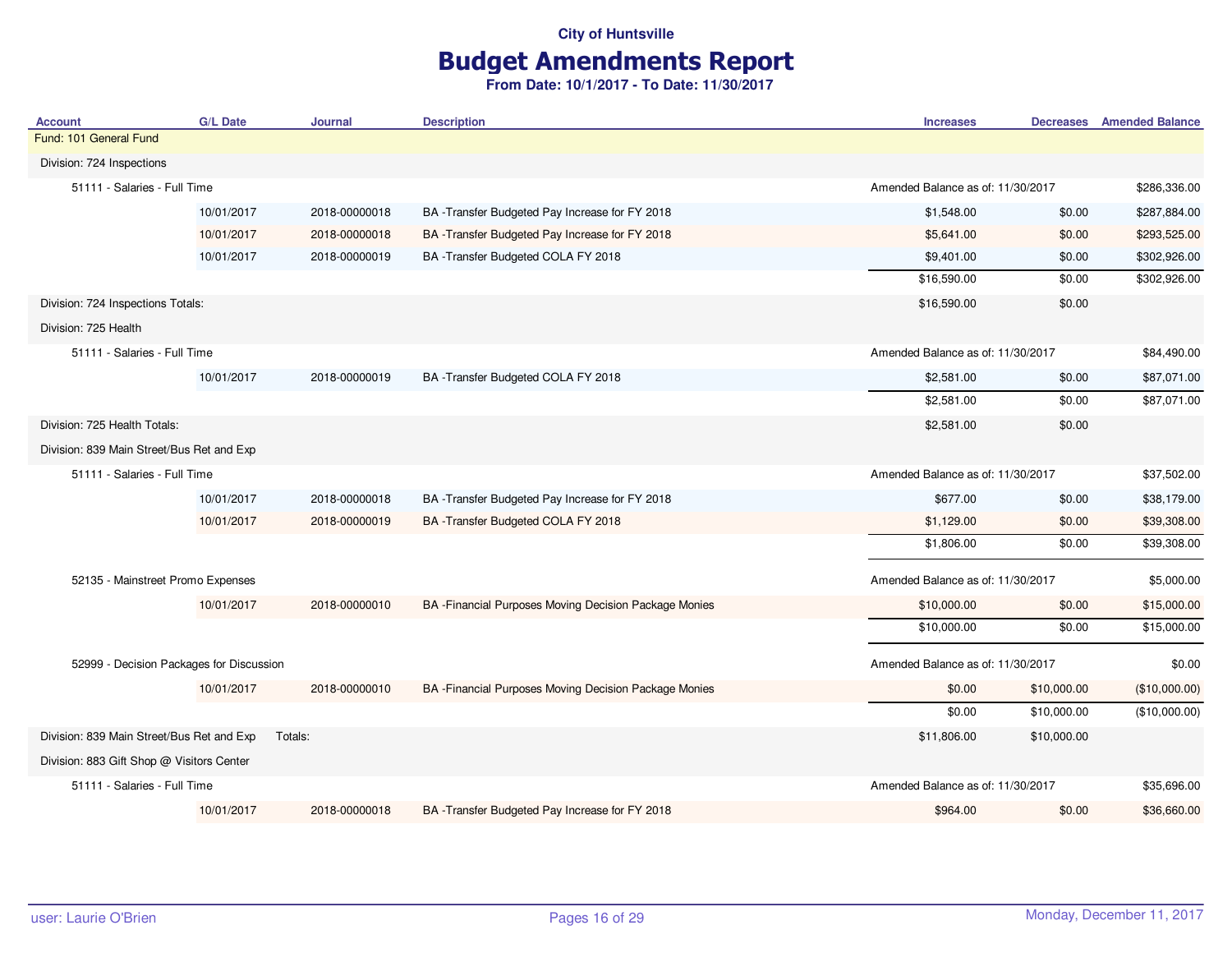# Budget Amendments Report

| <b>Account</b>                                         | <b>G/L Date</b> | <b>Journal</b> | <b>Description</b>                                    | <b>Increases</b>                  |                | <b>Decreases</b> Amended Balance |
|--------------------------------------------------------|-----------------|----------------|-------------------------------------------------------|-----------------------------------|----------------|----------------------------------|
| Fund: 101 General Fund                                 |                 |                |                                                       |                                   |                |                                  |
| Division: 883 Gift Shop @ Visitors Center              |                 |                |                                                       |                                   |                |                                  |
| 51111 - Salaries - Full Time                           |                 |                |                                                       | Amended Balance as of: 11/30/2017 |                | \$35,696.00                      |
|                                                        | 10/01/2017      | 2018-00000019  | BA-Transfer Budgeted COLA FY 2018                     | \$1,607.00                        | \$0.00         | \$38,267.00                      |
|                                                        |                 |                |                                                       | \$2,571.00                        | \$0.00         | \$38,267.00                      |
| Division: 883 Gift Shop @ Visitors Center Totals:      |                 |                |                                                       | \$2,571.00                        | \$0.00         |                                  |
| <b>Fund Totals: General Fund</b>                       |                 |                |                                                       | \$1,306,161.00                    | \$1,306,161.00 |                                  |
| Fund: 220 Utility Fund                                 |                 |                |                                                       |                                   |                |                                  |
| Division: 1220 Nondepartmental Water Fund              |                 |                |                                                       |                                   |                |                                  |
| 51140 - Adjustments for Step/COLA/Other PR Benefits    |                 |                |                                                       | Amended Balance as of: 11/30/2017 |                | \$58,838.00                      |
|                                                        | 10/01/2017      | 2018-00000018  | BA -Transfer Budgeted Pay Increase for FY 2018        | \$0.00                            | \$20,002.00    | \$38,836.00                      |
|                                                        | 10/01/2017      | 2018-00000019  | BA -Transfer Budgeted COLA FY 2018                    | \$0.00                            | \$33,336.00    | \$5,500.00                       |
|                                                        | 11/29/2017      | 2018-00000425  | BA - Transfer Vacation Buy Back Monies into accounts  | \$0.00                            | \$1,256.00     | \$4,244.00                       |
|                                                        |                 |                |                                                       | \$0.00                            | \$54,594.00    | \$4,244.00                       |
| 94309 - Transfer - Computer Replace Fd                 |                 |                |                                                       | Amended Balance as of: 11/30/2017 |                | \$13,413.00                      |
|                                                        | 10/01/2017      | 2018-00000008  | BA - Financial Purpose Moving Decision Package Monies | \$2,500.00                        | \$0.00         | \$15,913.00                      |
|                                                        | 10/01/2017      | 2018-00000132  | BA - Financial Purpose Moving Decision Package Monies | \$0.00                            | \$2,500.00     | \$13,413.00                      |
|                                                        |                 |                |                                                       | \$2,500.00                        | \$2,500.00     | \$13,413.00                      |
| Division: 1220 Nondepartmental Water Fund Totals:      |                 |                |                                                       | \$2,500.00                        | \$57,094.00    |                                  |
| Division: 1221 Nondepartmental Wastewater Fund         |                 |                |                                                       |                                   |                |                                  |
| 51140 - Adjustments for Step/COLA/Other PR Benefits    |                 |                |                                                       | Amended Balance as of: 11/30/2017 |                | \$60,322.00                      |
|                                                        | 10/01/2017      | 2018-00000018  | BA -Transfer Budgeted Pay Increase for FY 2018        | \$0.00                            | \$21,833.00    | \$38,489.00                      |
|                                                        | 10/01/2017      | 2018-00000019  | BA-Transfer Budgeted COLA FY 2018                     | \$0.00                            | \$36,389.00    | \$2,100.00                       |
|                                                        | 11/29/2017      | 2018-00000425  | BA - Transfer Vacation Buy Back Monies into accounts  | \$0.00                            | \$2,100.00     | \$0.00                           |
|                                                        |                 |                |                                                       | \$0.00                            | \$60,322.00    | \$0.00                           |
| Division: 1221 Nondepartmental Wastewater Fund Totals: |                 |                |                                                       | \$0.00                            | \$60,322.00    |                                  |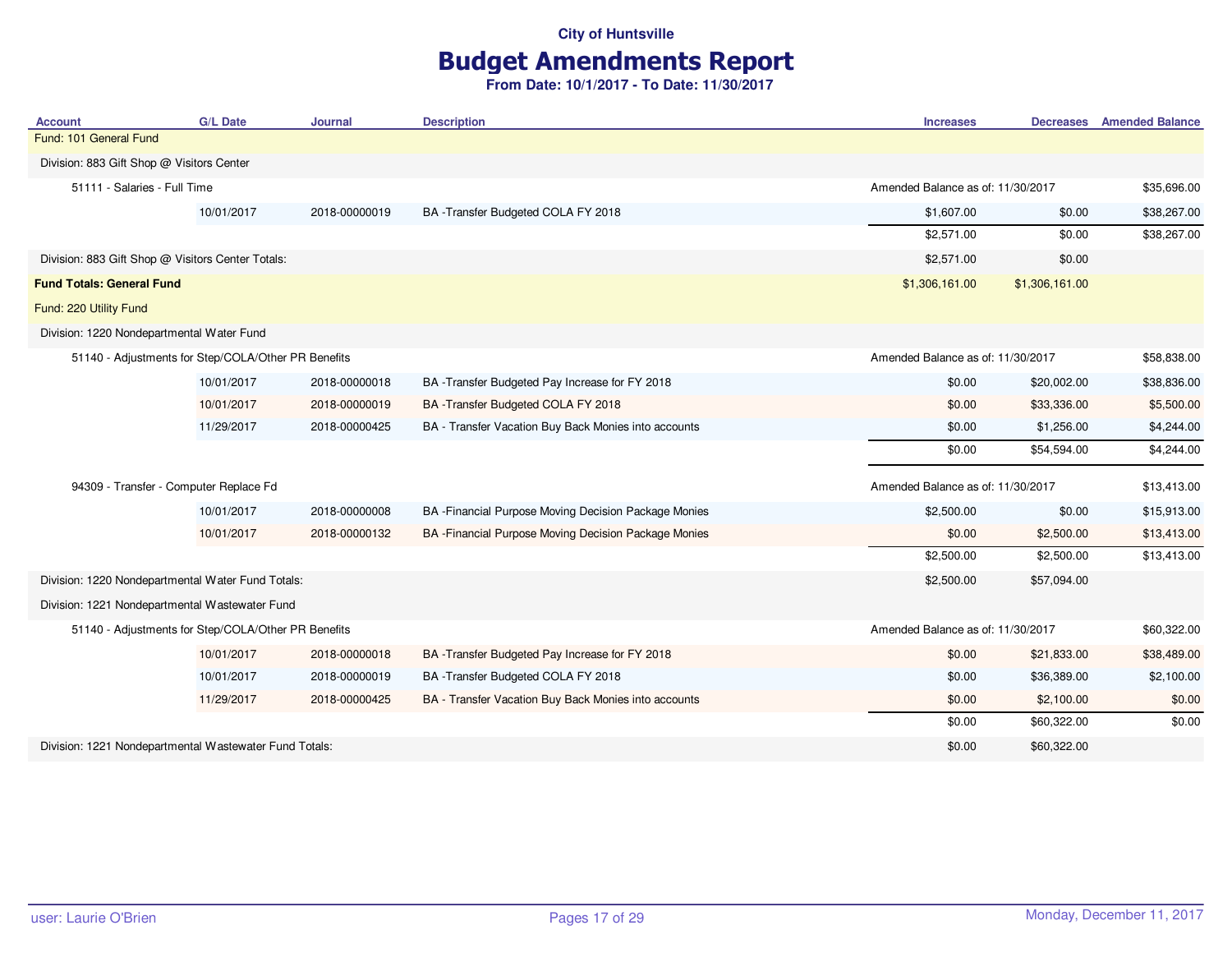## Budget Amendments Report

| <b>Account</b>                           | <b>G/L Date</b> | <b>Journal</b> | <b>Description</b>                                               | <b>Increases</b>                  |            | <b>Decreases</b> Amended Balance |
|------------------------------------------|-----------------|----------------|------------------------------------------------------------------|-----------------------------------|------------|----------------------------------|
| Fund: 220 Utility Fund                   |                 |                |                                                                  |                                   |            |                                  |
| Division: 212 Utility Billing            |                 |                |                                                                  |                                   |            |                                  |
| 51111 - Salaries - Full Time             |                 |                |                                                                  | Amended Balance as of: 11/30/2017 |            | \$237,751.00                     |
|                                          | 10/01/2017      | 2018-00000018  | BA -Transfer Budgeted Pay Increase for FY 2018                   | \$4,607.00                        | \$0.00     | \$242,358.00                     |
|                                          | 10/01/2017      | 2018-00000019  | BA -Transfer Budgeted COLA FY 2018                               | \$7,678.00                        | \$0.00     | \$250,036.00                     |
|                                          |                 |                |                                                                  | \$12,285.00                       | \$0.00     | \$250,036.00                     |
| Division: 212 Utility Billing Totals:    |                 |                |                                                                  | \$12,285.00                       | \$0.00     |                                  |
| Division: 361 Water Production           |                 |                |                                                                  |                                   |            |                                  |
| 51111 - Salaries - Full Time             |                 |                |                                                                  | Amended Balance as of: 11/30/2017 |            | \$140,339.00                     |
|                                          | 10/01/2017      | 2018-00000018  | BA -Transfer Budgeted Pay Increase for FY 2018                   | \$2,710.00                        | \$0.00     | \$143,049.00                     |
|                                          | 10/01/2017      | 2018-00000019  | BA -Transfer Budgeted COLA FY 2018                               | \$4,516.00                        | \$0.00     | \$147,565.00                     |
|                                          | 11/29/2017      | 2018-00000425  | BA - Transfer Vacation Buy Back Monies into accounts             | \$1,256.00                        | \$0.00     | \$148,821.00                     |
|                                          |                 |                |                                                                  | \$8,482.00                        | \$0.00     | \$148,821.00                     |
| 52999 - Decision Packages for Discussion |                 |                |                                                                  | Amended Balance as of: 11/30/2017 |            | \$2,500.00                       |
|                                          | 10/01/2017      | 2018-00000008  | BA - Financial Purpose Moving Decision Package Monies            | \$0.00                            | \$2,500.00 | \$0.00                           |
|                                          | 10/01/2017      | 2018-00000132  | BA - Financial Purpose Moving Decision Package Monies            | \$2,500.00                        | \$0.00     | \$2,500.00                       |
|                                          | 10/01/2017      | 2018-00000134  | BA-Financial Purposes Moving Decision Package Monies for purchas | \$0.00                            | \$2,500.00 | \$0.00                           |
|                                          |                 |                |                                                                  | \$2,500.00                        | \$5,000.00 | \$0.00                           |
| 90312 - Computers & Software             |                 |                |                                                                  | Amended Balance as of: 11/30/2017 |            | \$0.00                           |
|                                          | 10/01/2017      | 2018-00000134  | BA-Financial Purposes Moving Decision Package Monies for purchas | \$2,500.00                        | \$0.00     | \$2,500.00                       |
|                                          |                 |                |                                                                  | \$2,500.00                        | \$0.00     | \$2,500.00                       |
| Division: 361 Water Production Totals:   |                 |                |                                                                  | \$13,482.00                       | \$5,000.00 |                                  |
| Division: 362 Water Distribution         |                 |                |                                                                  |                                   |            |                                  |
| 51111 - Salaries - Full Time             |                 |                |                                                                  | Amended Balance as of: 11/30/2017 |            | \$531,083.00                     |
|                                          | 10/01/2017      | 2018-00000018  | BA-Transfer Budgeted Pay Increase for FY 2018                    | \$10,550.00                       | \$0.00     | \$541,633.00                     |
|                                          | 10/01/2017      | 2018-00000019  | BA -Transfer Budgeted COLA FY 2018                               | \$17,584.00                       | \$0.00     | \$559,217.00                     |
|                                          |                 |                |                                                                  | \$28,134.00                       | \$0.00     | \$559,217.00                     |
| Division: 362 Water Distribution Totals: |                 |                |                                                                  | \$28,134.00                       | \$0.00     |                                  |
| Division: 363 Wastewater Collection      |                 |                |                                                                  |                                   |            |                                  |
| 51111 - Salaries - Full Time             |                 |                |                                                                  | Amended Balance as of: 11/30/2017 |            | \$392,716.00                     |
|                                          | 10/01/2017      | 2018-00000018  | BA -Transfer Budgeted Pay Increase for FY 2018                   | \$7,673.00                        | \$0.00     | \$400,389.00                     |
|                                          |                 |                |                                                                  |                                   |            |                                  |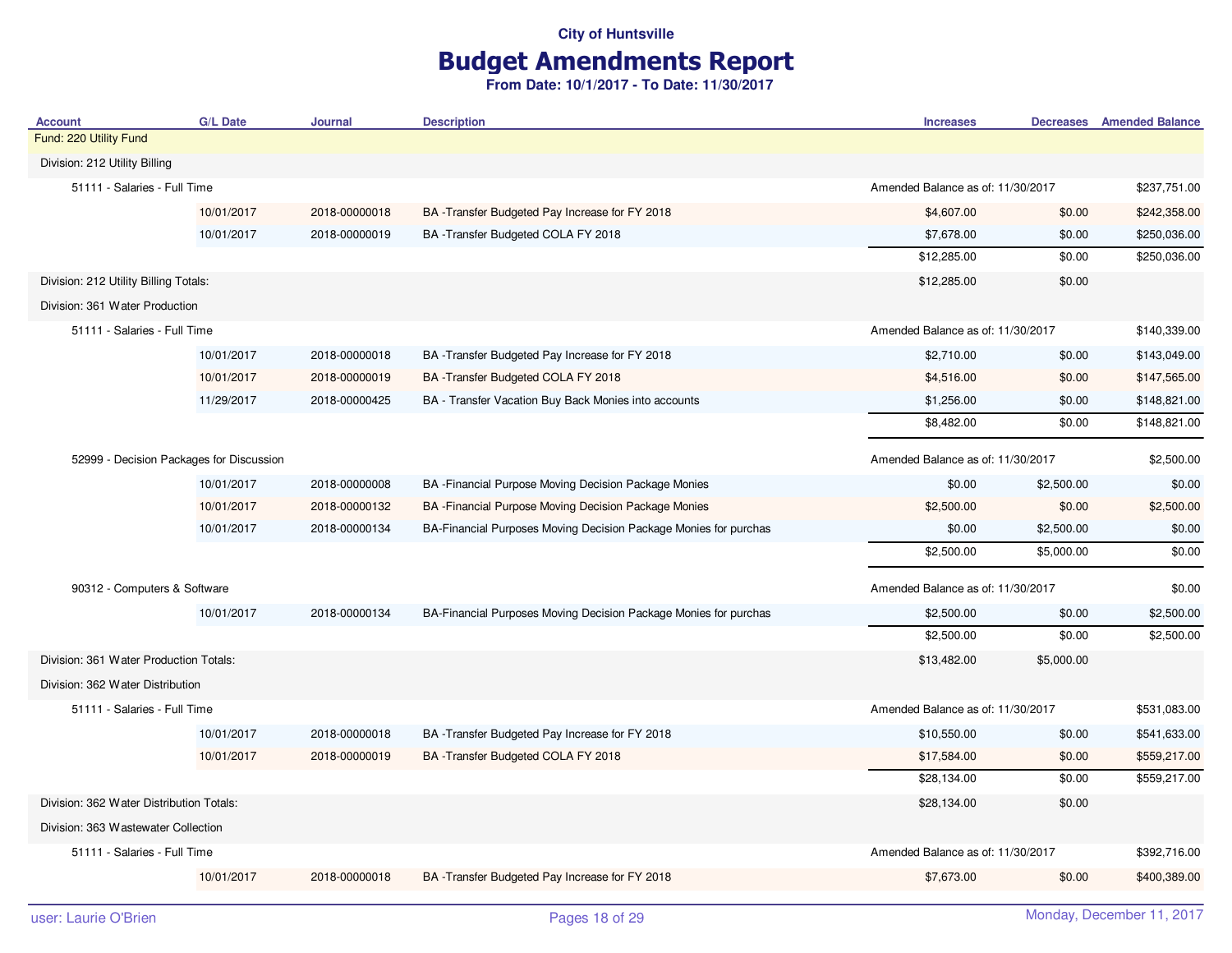## Budget Amendments Report

| <b>Account</b>                              | <b>G/L Date</b>                          | Journal       | <b>Description</b>                                      | <b>Increases</b>                  |                                   | <b>Decreases</b> Amended Balance |
|---------------------------------------------|------------------------------------------|---------------|---------------------------------------------------------|-----------------------------------|-----------------------------------|----------------------------------|
| Fund: 220 Utility Fund                      |                                          |               |                                                         |                                   |                                   |                                  |
| Division: 363 Wastewater Collection         |                                          |               |                                                         |                                   |                                   |                                  |
| 51111 - Salaries - Full Time                |                                          |               |                                                         |                                   | Amended Balance as of: 11/30/2017 |                                  |
|                                             | 10/01/2017                               | 2018-00000019 | BA -Transfer Budgeted COLA FY 2018                      | \$12,789.00                       | \$0.00                            | \$413,178.00                     |
|                                             | 11/29/2017                               | 2018-00000425 | BA - Transfer Vacation Buy Back Monies into accounts    | \$1,375.00                        | \$0.00                            | \$414,553.00                     |
|                                             |                                          |               |                                                         | \$21,837.00                       | \$0.00                            | \$414,553.00                     |
|                                             | 52999 - Decision Packages for Discussion |               |                                                         | Amended Balance as of: 11/30/2017 |                                   | \$157,000.00                     |
|                                             | 10/01/2017                               | 2018-00000140 | BA-Financial Purposes Moving Decision Package Monies    | \$0.00                            | \$157,000.00                      | \$0.00                           |
|                                             |                                          |               |                                                         | \$0.00                            | \$157,000.00                      | \$0.00                           |
| 53030 - Sewer Line Maintenance              |                                          |               |                                                         | Amended Balance as of: 11/30/2017 |                                   | \$250,000.00                     |
|                                             | 10/01/2017                               | 2018-00000013 | BA - Financial Purposes Moving Decision Packages Monies | \$75,000.00                       | \$0.00                            | \$325,000.00                     |
|                                             |                                          |               |                                                         | \$75,000.00                       | \$0.00                            | \$325,000.00                     |
| 53070 - Maint-Sewer Plant/Lift Station      |                                          |               |                                                         | Amended Balance as of: 11/30/2017 |                                   | \$50,000.00                      |
|                                             | 10/01/2017                               | 2018-00000013 | BA - Financial Purposes Moving Decision Packages Monies | \$82,000.00                       | \$0.00                            | \$132,000.00                     |
|                                             |                                          |               |                                                         | \$82,000.00                       | \$0.00                            | \$132,000.00                     |
|                                             | 53999 - Decision Packages for Discussion |               |                                                         | Amended Balance as of: 11/30/2017 |                                   | \$0.00                           |
|                                             | 10/01/2017                               | 2018-00000013 | BA - Financial Purposes Moving Decision Packages Monies | \$0.00                            | \$157,000.00                      | (\$157,000.00)                   |
|                                             | 10/01/2017                               | 2018-00000140 | BA-Correct Keying Error -Decision Package Monies        | \$157,000.00                      | \$0.00                            | \$0.00                           |
|                                             |                                          |               |                                                         | \$157,000.00                      | \$157,000.00                      | \$0.00                           |
| Division: 363 Wastewater Collection Totals: |                                          |               |                                                         | \$335,837.00                      | \$314,000.00                      |                                  |
| Division: 364 A J Brown WW Treatment Plant  |                                          |               |                                                         |                                   |                                   |                                  |
| 51111 - Salaries - Full Time                |                                          |               |                                                         | Amended Balance as of: 11/30/2017 |                                   | \$186,412.00                     |
|                                             | 10/01/2017                               | 2018-00000018 | BA -Transfer Budgeted Pay Increase for FY 2018          | \$3,642.00                        | \$0.00                            | \$190,054.00                     |
|                                             | 10/01/2017                               | 2018-00000019 | BA -Transfer Budgeted COLA FY 2018                      | \$6,071.00                        | \$0.00                            | \$196,125.00                     |
|                                             | 11/29/2017                               | 2018-00000425 | BA - Transfer Vacation Buy Back Monies into accounts    | \$725.00                          | \$0.00                            | \$196,850.00                     |
|                                             |                                          |               |                                                         | \$10,438.00                       | \$0.00                            | \$196,850.00                     |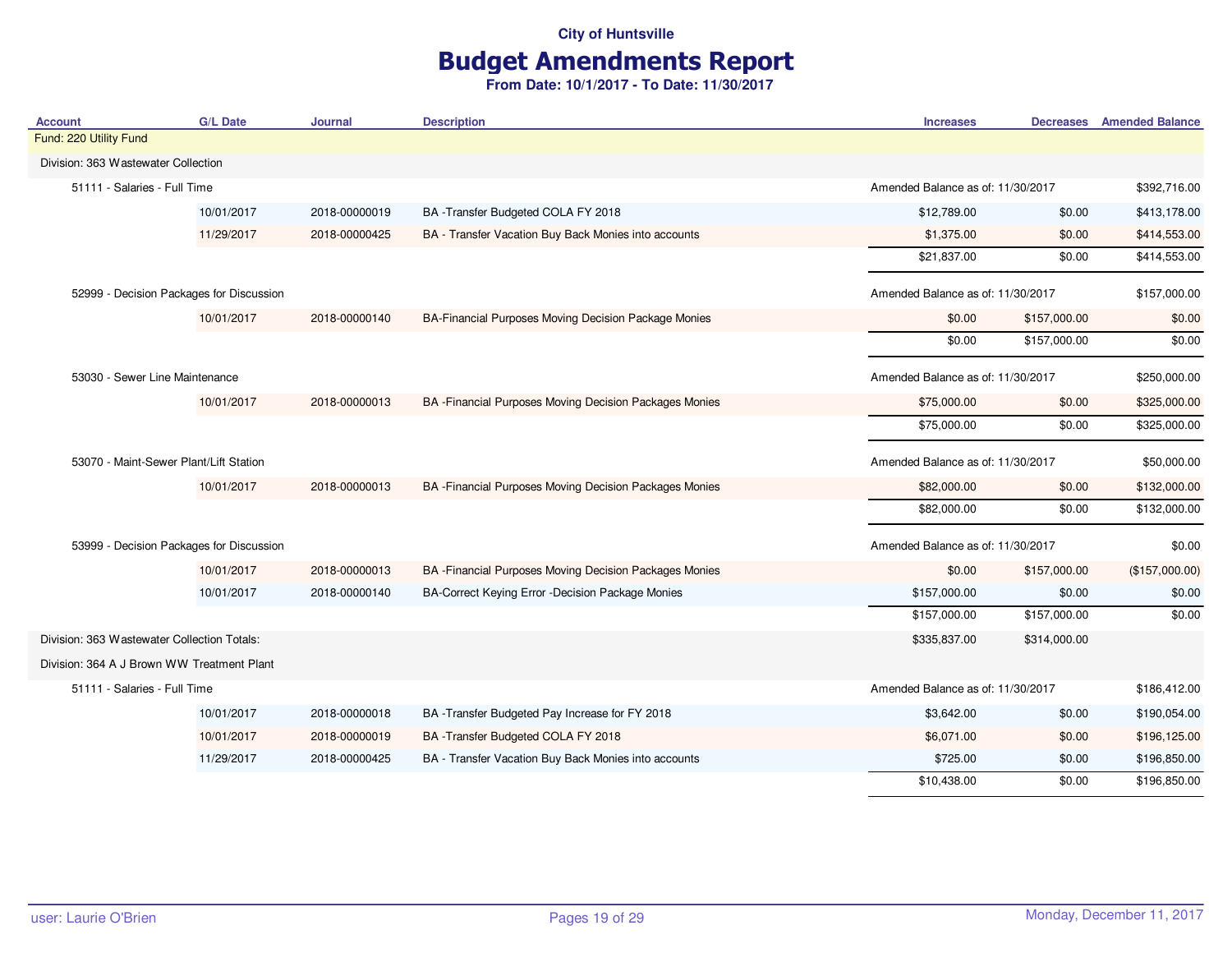# Budget Amendments Report

| <b>Account</b>                                        | <b>G/L Date</b>                          | <b>Journal</b> | <b>Description</b>                                      | <b>Increases</b>                  |                                   | <b>Decreases</b> Amended Balance |
|-------------------------------------------------------|------------------------------------------|----------------|---------------------------------------------------------|-----------------------------------|-----------------------------------|----------------------------------|
| Fund: 220 Utility Fund                                |                                          |                |                                                         |                                   |                                   |                                  |
| Division: 364 A J Brown WW Treatment Plant            |                                          |                |                                                         |                                   |                                   |                                  |
| 53070 - Maint-Sewer Plant/Lift Station                |                                          |                |                                                         | Amended Balance as of: 11/30/2017 |                                   | \$140,000.00                     |
|                                                       | 10/01/2017                               | 2018-00000013  | BA - Financial Purposes Moving Decision Packages Monies | \$7,200.00                        | \$0.00                            | \$147,200.00                     |
|                                                       |                                          |                |                                                         | \$7,200.00                        | \$0.00                            | \$147,200.00                     |
|                                                       | 53999 - Decision Packages for Discussion |                |                                                         | Amended Balance as of: 11/30/2017 |                                   | \$7,200.00                       |
|                                                       | 10/01/2017                               | 2018-00000013  | BA - Financial Purposes Moving Decision Packages Monies | \$0.00                            | \$7,200.00                        | \$0.00                           |
|                                                       |                                          |                |                                                         | \$0.00                            | \$7,200.00                        | \$0.00                           |
| Division: 364 A J Brown WW Treatment Plant Totals:    |                                          |                |                                                         | \$17,638.00                       | \$7,200.00                        |                                  |
| Division: 365 N B Davidson WW Treatment Plant         |                                          |                |                                                         |                                   |                                   |                                  |
| 51111 - Salaries - Full Time                          |                                          |                |                                                         |                                   | Amended Balance as of: 11/30/2017 |                                  |
|                                                       | 10/01/2017                               | 2018-00000018  | BA -Transfer Budgeted Pay Increase for FY 2018          | \$2,789.00                        | \$0.00                            | \$139,946.00                     |
|                                                       | 10/01/2017                               | 2018-00000019  | BA -Transfer Budgeted COLA FY 2018                      | \$4,648.00                        | \$0.00                            | \$144,594.00                     |
|                                                       |                                          |                |                                                         | \$7,437.00                        | \$0.00                            | \$144,594.00                     |
| 53070 - Maint-Sewer Plant/Lift Station                |                                          |                |                                                         | Amended Balance as of: 11/30/2017 |                                   | \$75,000.00                      |
|                                                       | 10/01/2017                               | 2018-00000013  | BA - Financial Purposes Moving Decision Packages Monies | \$276,000.00                      | \$0.00                            | \$351,000.00                     |
|                                                       |                                          |                |                                                         | \$276,000.00                      | \$0.00                            | \$351,000.00                     |
| 53999 - Decision Packages for Discussion              |                                          |                |                                                         | Amended Balance as of: 11/30/2017 |                                   | \$276,000.00                     |
|                                                       | 10/01/2017                               | 2018-00000013  | BA - Financial Purposes Moving Decision Packages Monies | \$0.00                            | \$276,000.00                      | \$0.00                           |
|                                                       |                                          |                |                                                         | \$0.00                            | \$276,000.00                      | \$0.00                           |
| Division: 365 N B Davidson WW Treatment Plant Totals: |                                          |                |                                                         | \$283,437.00                      | \$276,000.00                      |                                  |
| Division: 366 Robinson Creek WW Treatment Plant       |                                          |                |                                                         |                                   |                                   |                                  |
| 51111 - Salaries - Full Time                          |                                          |                |                                                         | Amended Balance as of: 11/30/2017 |                                   | \$140,297.00                     |
|                                                       | 10/01/2017                               | 2018-00000018  | BA -Transfer Budgeted Pay Increase for FY 2018          | \$2,739.00                        | \$0.00                            | \$143,036.00                     |
|                                                       | 10/01/2017                               | 2018-00000019  | BA -Transfer Budgeted COLA FY 2018                      | \$4,565.00                        | \$0.00                            | \$147,601.00                     |
|                                                       |                                          |                |                                                         | \$7,304.00                        | \$0.00                            | \$147,601.00                     |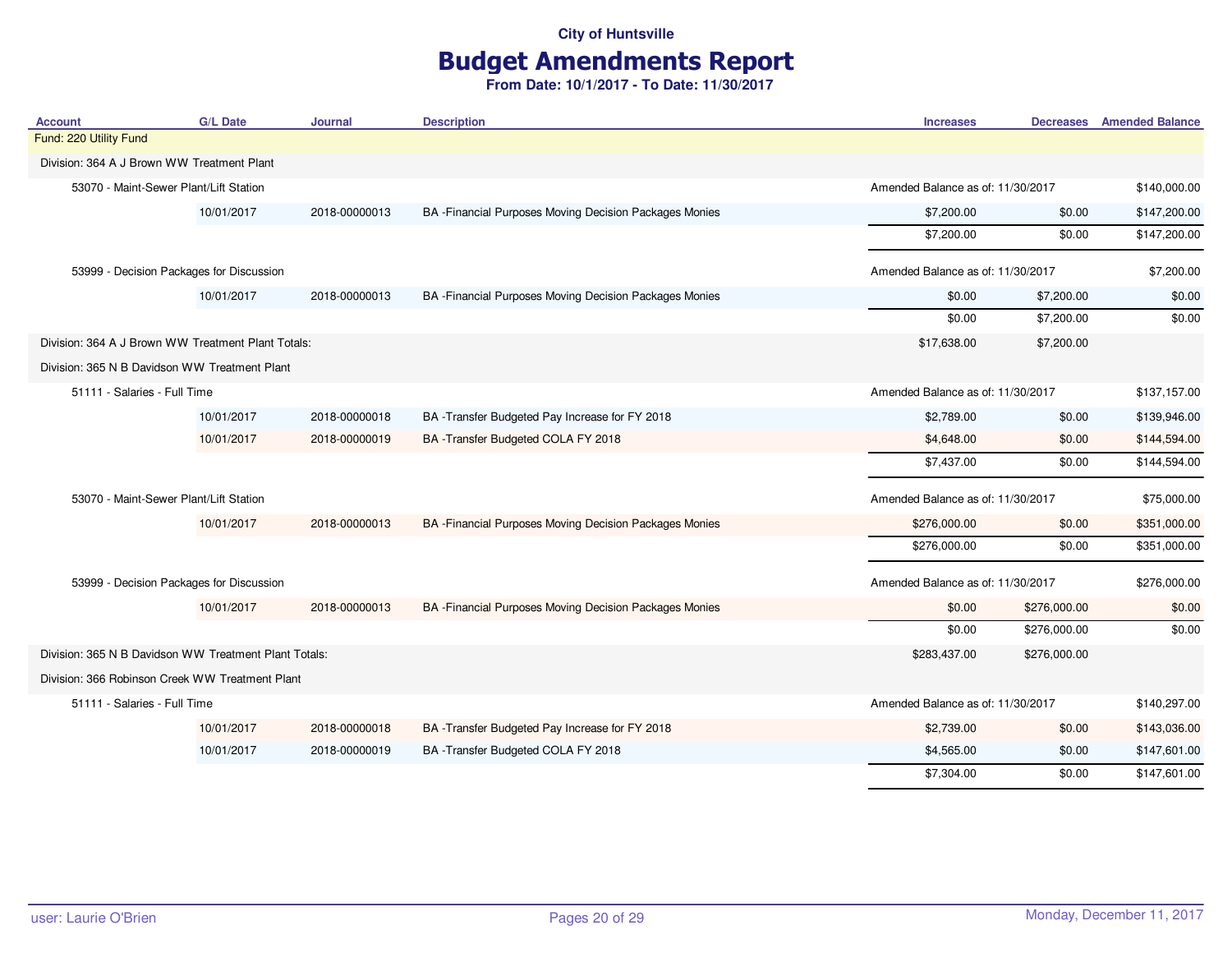## Budget Amendments Report

| <b>Account</b>                                          | <b>G/L Date</b> | <b>Journal</b> | <b>Description</b>                                      | <b>Increases</b>                  |             | <b>Decreases</b> Amended Balance |
|---------------------------------------------------------|-----------------|----------------|---------------------------------------------------------|-----------------------------------|-------------|----------------------------------|
| Fund: 220 Utility Fund                                  |                 |                |                                                         |                                   |             |                                  |
| Division: 366 Robinson Creek WW Treatment Plant         |                 |                |                                                         |                                   |             |                                  |
| 53070 - Maint-Sewer Plant/Lift Station                  |                 |                |                                                         | Amended Balance as of: 11/30/2017 |             | \$75,000.00                      |
|                                                         | 10/01/2017      | 2018-00000013  | BA - Financial Purposes Moving Decision Packages Monies | \$36,000.00                       | \$0.00      | \$111,000.00                     |
|                                                         |                 |                |                                                         | \$36,000.00                       | \$0.00      | \$111,000.00                     |
| 53999 - Decision Packages for Discussion                |                 |                |                                                         | Amended Balance as of: 11/30/2017 |             | \$36,000.00                      |
|                                                         | 10/01/2017      | 2018-00000013  | BA - Financial Purposes Moving Decision Packages Monies | \$0.00                            | \$36,000.00 | \$0.00                           |
|                                                         |                 |                |                                                         | \$0.00                            | \$36,000.00 | \$0.00                           |
| Division: 366 Robinson Creek WW Treatment Plant Totals: |                 |                |                                                         | \$43,304.00                       | \$36,000.00 |                                  |
| Division: 367 Environmental Services                    |                 |                |                                                         |                                   |             |                                  |
| 51111 - Salaries - Full Time                            |                 |                |                                                         | Amended Balance as of: 11/30/2017 |             | \$144,256.00                     |
|                                                         | 10/01/2017      | 2018-00000018  | BA -Transfer Budgeted Pay Increase for FY 2018          | \$2,638.00                        | \$0.00      | \$146,894.00                     |
|                                                         | 10/01/2017      | 2018-00000019  | BA -Transfer Budgeted COLA FY 2018                      | \$4,396.00                        | \$0.00      | \$151,290.00                     |
|                                                         |                 |                |                                                         | \$7,034.00                        | \$0.00      | \$151,290.00                     |
| Division: 367 Environmental Services Totals:            |                 |                |                                                         | \$7,034.00                        | \$0.00      |                                  |
| Division: 368 Meter Reading                             |                 |                |                                                         |                                   |             |                                  |
| 51111 - Salaries - Full Time                            |                 |                |                                                         | Amended Balance as of: 11/30/2017 |             | \$108,411.00                     |
|                                                         | 10/01/2017      | 2018-00000018  | BA -Transfer Budgeted Pay Increase for FY 2018          | \$2,135.00                        | \$0.00      | \$110,546.00                     |
|                                                         | 10/01/2017      | 2018-00000019  | BA-Transfer Budgeted COLA FY 2018                       | \$3,558.00                        | \$0.00      | \$114,104.00                     |
|                                                         |                 |                |                                                         | \$5,693.00                        | \$0.00      | \$114,104.00                     |
| Division: 368 Meter Reading Totals:                     |                 |                |                                                         | \$5,693.00                        | \$0.00      |                                  |
| Division: 382 Street Sweeping                           |                 |                |                                                         |                                   |             |                                  |
| 51111 - Salaries - Full Time                            |                 |                |                                                         | Amended Balance as of: 11/30/2017 |             | \$35,672.00                      |
|                                                         | 10/01/2017      | 2018-00000018  | BA -Transfer Budgeted Pay Increase for FY 2018          | \$665.00                          | \$0.00      | \$36,337.00                      |
|                                                         | 10/01/2017      | 2018-00000019  | BA -Transfer Budgeted COLA FY 2018                      | \$1,109.00                        | \$0.00      | \$37,446.00                      |
|                                                         |                 |                |                                                         | \$1,774.00                        | \$0.00      | \$37,446.00                      |
| Division: 382 Street Sweeping Totals:                   |                 |                |                                                         | \$1,774.00                        | \$0.00      |                                  |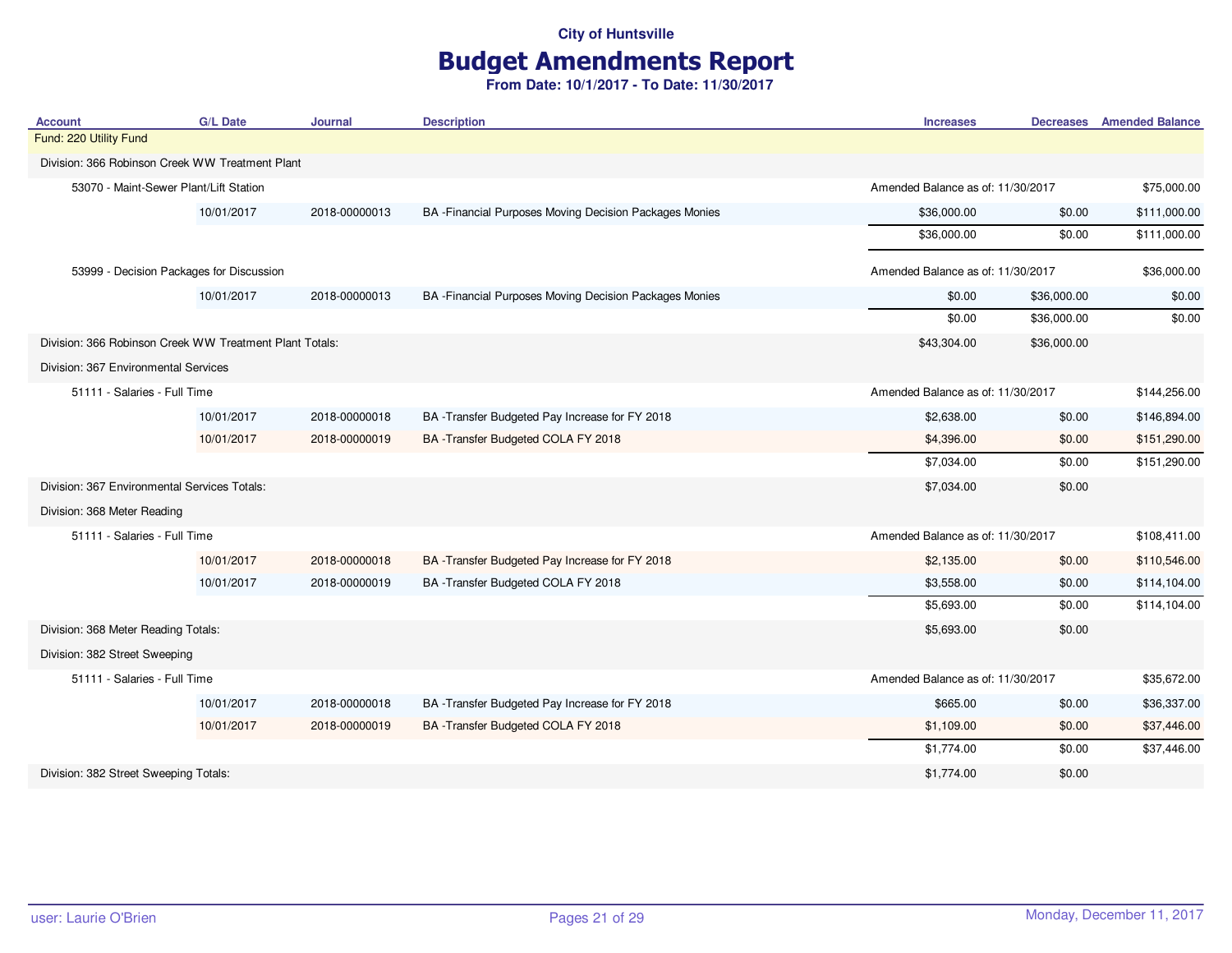## Budget Amendments Report

| <b>Account</b>                                          | <b>G/L Date</b> | <b>Journal</b> | <b>Description</b>                                    | <b>Increases</b>                  |              | <b>Decreases</b> Amended Balance |
|---------------------------------------------------------|-----------------|----------------|-------------------------------------------------------|-----------------------------------|--------------|----------------------------------|
| Fund: 220 Utility Fund                                  |                 |                |                                                       |                                   |              |                                  |
| Division: 384 Drainage Maintenance                      |                 |                |                                                       |                                   |              |                                  |
| 51111 - Salaries - Full Time                            |                 |                |                                                       | Amended Balance as of: 11/30/2017 |              | \$87,986.00                      |
|                                                         | 10/01/2017      | 2018-00000018  | BA -Transfer Budgeted Pay Increase for FY 2018        | \$1,687.00                        | \$0.00       | \$89,673.00                      |
|                                                         | 10/01/2017      | 2018-00000019  | BA -Transfer Budgeted COLA FY 2018                    | \$2,811.00                        | \$0.00       | \$92,484.00                      |
|                                                         |                 |                |                                                       | \$4,498.00                        | \$0.00       | \$92,484.00                      |
| Division: 384 Drainage Maintenance Totals:              |                 |                |                                                       | \$4,498.00                        | \$0.00       |                                  |
| <b>Fund Totals: Utility Fund</b>                        |                 |                |                                                       | \$755,616.00                      | \$755,616.00 |                                  |
| Fund: 224 Solid Waste Fund                              |                 |                |                                                       |                                   |              |                                  |
| Division: 1224 Nondepartmental Solid Waste Fund         |                 |                |                                                       |                                   |              |                                  |
| 51140 - Adjustments for Step/COLA/Other PR Benefits     |                 |                |                                                       | Amended Balance as of: 11/30/2017 |              | \$53,067.00                      |
|                                                         | 10/01/2017      | 2018-00000018  | BA -Transfer Budgeted Pay Increase for FY 2018        | \$0.00                            | \$17,613.00  | \$35,454.00                      |
|                                                         | 10/01/2017      | 2018-00000019  | BA -Transfer Budgeted COLA FY 2018                    | \$0.00                            | \$29,354.00  | \$6,100.00                       |
|                                                         | 11/29/2017      | 2018-00000425  | BA - Transfer Vacation Buy Back Monies into accounts  | \$0.00                            | \$4,212.00   | \$1,888.00                       |
|                                                         |                 |                |                                                       | \$0.00                            | \$51,179.00  | \$1,888.00                       |
| 94309 - Transfer - Computer Replace Fd                  |                 |                |                                                       | Amended Balance as of: 11/30/2017 |              | \$9,434.00                       |
|                                                         | 10/01/2017      | 2018-00000008  | BA - Financial Purpose Moving Decision Package Monies | \$7,500.00                        | \$0.00       | \$16,934.00                      |
|                                                         | 10/01/2017      | 2018-00000132  | BA - Financial Purpose Moving Decision Package Monies | \$0.00                            | \$7,500.00   | \$9,434.00                       |
|                                                         |                 |                |                                                       | \$7,500.00                        | \$7,500.00   | \$9,434.00                       |
| Division: 1224 Nondepartmental Solid Waste Fund Totals: |                 |                |                                                       | \$7,500.00                        | \$58,679.00  |                                  |
| Division: 373 Commercial Collection                     |                 |                |                                                       |                                   |              |                                  |
| 51111 - Salaries - Full Time                            |                 |                |                                                       | Amended Balance as of: 11/30/2017 |              | \$241,968.00                     |
|                                                         | 10/01/2017      | 2018-00000018  | BA -Transfer Budgeted Pay Increase for FY 2018        | \$4,756.00                        | \$0.00       | \$246,724.00                     |
|                                                         | 10/01/2017      | 2018-00000019  | BA -Transfer Budgeted COLA FY 2018                    | \$7,926.00                        | \$0.00       | \$254,650.00                     |
|                                                         | 11/29/2017      | 2018-00000425  | BA - Transfer Vacation Buy Back Monies into accounts  | \$918.00                          | \$0.00       | \$255,568.00                     |
|                                                         |                 |                |                                                       | \$13,600.00                       | \$0.00       | \$255,568.00                     |
| Division: 373 Commercial Collection Totals:             |                 |                |                                                       | \$13,600.00                       | \$0.00       |                                  |
| Division: 374 Solid Waste Disposal                      |                 |                |                                                       |                                   |              |                                  |
| 51111 - Salaries - Full Time                            |                 |                |                                                       | Amended Balance as of: 11/30/2017 |              | \$322,544.00                     |
|                                                         |                 |                |                                                       |                                   |              |                                  |
|                                                         | 10/01/2017      | 2018-00000018  | BA -Transfer Budgeted Pay Increase for FY 2018        | \$7,022.00                        | \$0.00       | \$329,566.00                     |
|                                                         | 10/01/2017      | 2018-00000019  | BA-Transfer Budgeted COLA FY 2018                     | \$11,704.00                       | \$0.00       | \$341,270.00                     |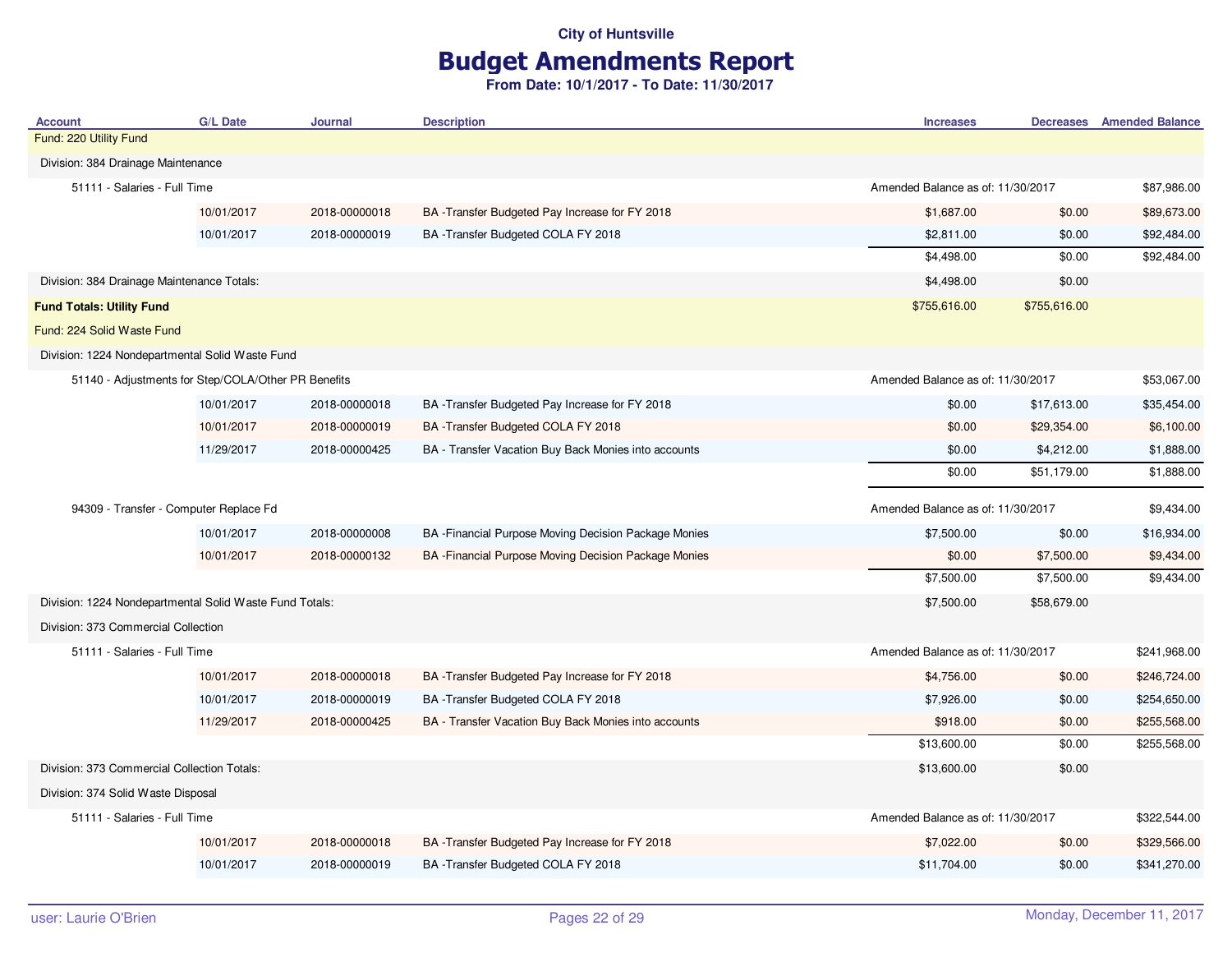## Budget Amendments Report

| <b>Account</b>                               | <b>G/L Date</b> | <b>Journal</b> | <b>Description</b>                                               | <b>Increases</b>                  |             | <b>Decreases</b> Amended Balance |
|----------------------------------------------|-----------------|----------------|------------------------------------------------------------------|-----------------------------------|-------------|----------------------------------|
| Fund: 224 Solid Waste Fund                   |                 |                |                                                                  |                                   |             |                                  |
| Division: 374 Solid Waste Disposal           |                 |                |                                                                  |                                   |             |                                  |
| 51111 - Salaries - Full Time                 |                 |                |                                                                  | Amended Balance as of: 11/30/2017 |             | \$322,544.00                     |
|                                              | 11/29/2017      | 2018-00000425  | BA - Transfer Vacation Buy Back Monies into accounts             | \$1,584.00                        | \$0.00      | \$342,854.00                     |
|                                              |                 |                |                                                                  | \$20,310.00                       | \$0.00      | \$342,854.00                     |
| 52999 - Decision Packages for Discussion     |                 |                |                                                                  | Amended Balance as of: 11/30/2017 |             | \$7,500.00                       |
|                                              | 10/01/2017      | 2018-00000008  | BA - Financial Purpose Moving Decision Package Monies            | \$0.00                            | \$7,500.00  | \$0.00                           |
|                                              | 10/01/2017      | 2018-00000132  | BA - Financial Purpose Moving Decision Package Monies            | \$7,500.00                        | \$0.00      | \$7,500.00                       |
|                                              | 10/01/2017      | 2018-00000134  | BA-Financial Purposes Moving Decision Package Monies for purchas | \$0.00                            | \$7,500.00  | \$0.00                           |
|                                              |                 |                |                                                                  | \$7,500.00                        | \$15,000.00 | \$0.00                           |
| 55070 - Purchased Services/Contracts         |                 |                |                                                                  | Amended Balance as of: 11/30/2017 |             | \$0.00                           |
|                                              | 10/01/2017      | 2018-00000014  | BA - Financial Purpose Moving Decision Package Monies            | \$17,000.00                       | \$0.00      | \$17,000.00                      |
|                                              |                 |                |                                                                  | \$17,000.00                       | \$0.00      | \$17,000.00                      |
| 55999 - Decision Packages for Discussion     |                 |                |                                                                  | Amended Balance as of: 11/30/2017 |             | \$17,000.00                      |
|                                              | 10/01/2017      | 2018-00000014  | BA - Financial Purpose Moving Decision Package Monies            | \$0.00                            | \$17,000.00 | \$0.00                           |
|                                              |                 |                |                                                                  | \$0.00                            | \$17,000.00 | \$0.00                           |
| 90312 - Computers & Software                 |                 |                |                                                                  | Amended Balance as of: 11/30/2017 |             | \$0.00                           |
|                                              | 10/01/2017      | 2018-00000134  | BA-Financial Purposes Moving Decision Package Monies for purchas | \$7,500.00                        | \$0.00      | \$7,500.00                       |
|                                              |                 |                |                                                                  | \$7,500.00                        | \$0.00      | \$7,500.00                       |
| Division: 374 Solid Waste Disposal Totals:   |                 |                |                                                                  | \$52,310.00                       | \$32,000.00 |                                  |
| Division: 375 Residential Collection         |                 |                |                                                                  |                                   |             |                                  |
| 51111 - Salaries - Full Time                 |                 |                |                                                                  | Amended Balance as of: 11/30/2017 |             | \$266,971.00                     |
|                                              | 10/01/2017      | 2018-00000018  | BA -Transfer Budgeted Pay Increase for FY 2018                   | \$5,165.00                        | \$0.00      | \$272,136.00                     |
|                                              | 10/01/2017      | 2018-00000019  | BA-Transfer Budgeted COLA FY 2018                                | \$8,608.00                        | \$0.00      | \$280,744.00                     |
|                                              | 11/29/2017      | 2018-00000425  | BA - Transfer Vacation Buy Back Monies into accounts             | \$1,710.00                        | \$0.00      | \$282,454.00                     |
|                                              |                 |                |                                                                  | \$15,483.00                       | \$0.00      | \$282,454.00                     |
| Division: 375 Residential Collection Totals: |                 |                |                                                                  | \$15,483.00                       | \$0.00      |                                  |
|                                              |                 |                |                                                                  |                                   |             |                                  |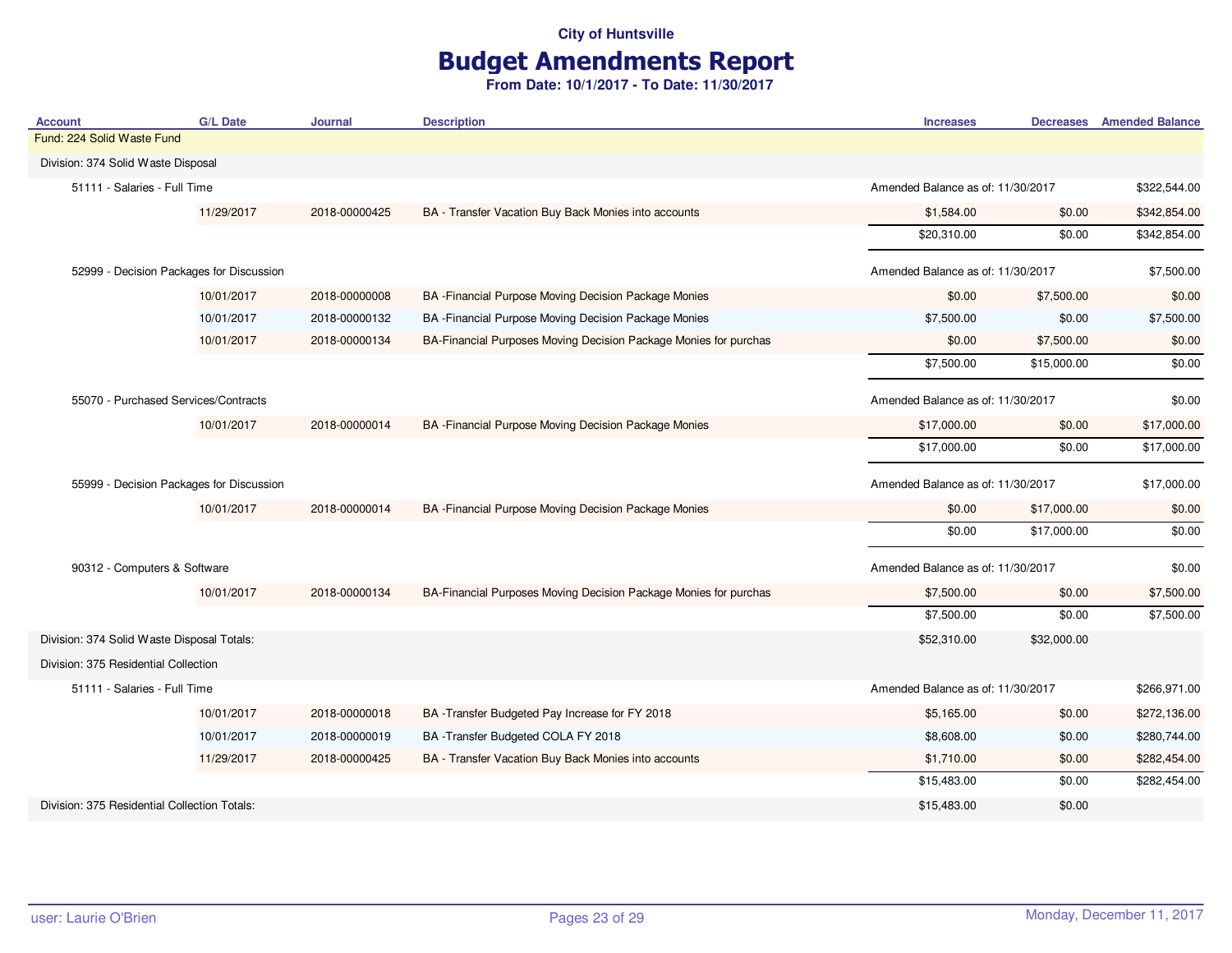## Budget Amendments Report

| <b>Account</b>                             | <b>G/L Date</b> | <b>Journal</b> | <b>Description</b>                                               | <b>Increases</b>                  |              | <b>Decreases</b> Amended Balance |
|--------------------------------------------|-----------------|----------------|------------------------------------------------------------------|-----------------------------------|--------------|----------------------------------|
| Fund: 224 Solid Waste Fund                 |                 |                |                                                                  |                                   |              |                                  |
| Division: 377 Recycling                    |                 |                |                                                                  |                                   |              |                                  |
| 51111 - Salaries - Full Time               |                 |                |                                                                  | Amended Balance as of: 11/30/2017 |              | \$36,151.00                      |
|                                            | 10/01/2017      | 2018-00000018  | BA -Transfer Budgeted Pay Increase for FY 2018                   | \$670.00                          | \$0.00       | \$36,821.00                      |
|                                            | 10/01/2017      | 2018-00000019  | BA-Transfer Budgeted COLA FY 2018                                | \$1,116.00                        | \$0.00       | \$37,937.00                      |
|                                            |                 |                |                                                                  | \$1,786.00                        | \$0.00       | \$37,937.00                      |
| Division: 377 Recycling Totals:            |                 |                |                                                                  | \$1,786.00                        | \$0.00       |                                  |
| <b>Fund Totals: Solid Waste Fund</b>       |                 |                |                                                                  | \$90,679.00                       | \$90,679.00  |                                  |
| Fund: 302 Medical Insurance Fund           |                 |                |                                                                  |                                   |              |                                  |
| 43401 - Charge to General Fund             |                 |                |                                                                  | Amended Balance as of: 11/30/2017 |              | \$1,623,470.00                   |
|                                            | 10/01/2017      | 2018-00000007  | BA-Financial Purposes Moving 4 New Positions Health Ins from GF  | \$40,800.00                       | \$0.00       | \$1,664,270.00                   |
|                                            |                 |                |                                                                  | \$40,800.00                       | \$0.00       | \$1,664,270.00                   |
| <b>Fund Totals: Medical Insurance Fund</b> |                 |                |                                                                  | \$40,800.00                       | \$0.00       |                                  |
| Fund: 306 Capital Equipment Fund           |                 |                |                                                                  |                                   |              |                                  |
| 43501 - Transfer from General Fund         |                 |                |                                                                  | Amended Balance as of: 11/30/2017 |              | \$0.00                           |
|                                            | 10/01/2017      | 2018-00000017  | BA-Financial Purpose Moving Decision Package Monies              | \$50,890.00                       | \$0.00       | \$50,890.00                      |
|                                            | 10/01/2017      | 2018-00000133  | BA-Financial Purpose Moving Decision Package Monies              | \$0.00                            | \$50,890.00  | \$0.00                           |
|                                            | 10/01/2017      | 2018-00000136  | BA-Financial Purposes Moving Decision Package Monies for purchas | \$0.00                            | \$50,890.00  | (\$50,890.00)                    |
|                                            | 10/01/2017      | 2018-00000148  | BA - Fix error on BA #136 & BA # 134 Fund 306 & Fund 309         | \$50,890.00                       | \$0.00       | \$0.00                           |
|                                            | 10/01/2017      | 2018-00000151  | BA -Financial Purposes Moving DP Monies into Fund for purchase   | \$50,890.00                       | \$0.00       | \$50,890.00                      |
|                                            |                 |                |                                                                  | \$152,670.00                      | \$101,780.00 | \$50,890.00                      |
| Division: 379 Fleet/Rolling Stock          |                 |                |                                                                  |                                   |              |                                  |
| 69020 - Cap. Mach/Tools/Equip              |                 |                |                                                                  | Amended Balance as of: 11/30/2017 |              | \$127,000.00                     |
|                                            | 10/01/2017      | 2018-00000017  | BA-Financial Purpose Moving Decision Package Monies              | \$30,210.00                       | \$0.00       | \$157,210.00                     |
|                                            | 10/01/2017      | 2018-00000133  | BA-Financial Purpose Moving Decision Package Monies              | \$0.00                            | \$30,210.00  | \$127,000.00                     |
|                                            | 10/01/2017      | 2018-00000136  | BA-Financial Purposes Moving Decision Package Monies for purchas | \$30,210.00                       | \$0.00       | \$157,210.00                     |
|                                            |                 |                |                                                                  | \$60,420.00                       | \$30,210.00  | \$157,210.00                     |
| 69040 - Motor Vehicles                     |                 |                |                                                                  | Amended Balance as of: 11/30/2017 |              | \$913,250.00                     |
|                                            | 10/01/2017      | 2018-00000017  | BA-Financial Purpose Moving Decision Package Monies              | \$20,680.00                       | \$0.00       | \$933,930.00                     |
|                                            | 10/01/2017      | 2018-00000133  | BA-Financial Purpose Moving Decision Package Monies              | \$0.00                            | \$20,680.00  | \$913,250.00                     |
|                                            |                 |                |                                                                  |                                   |              |                                  |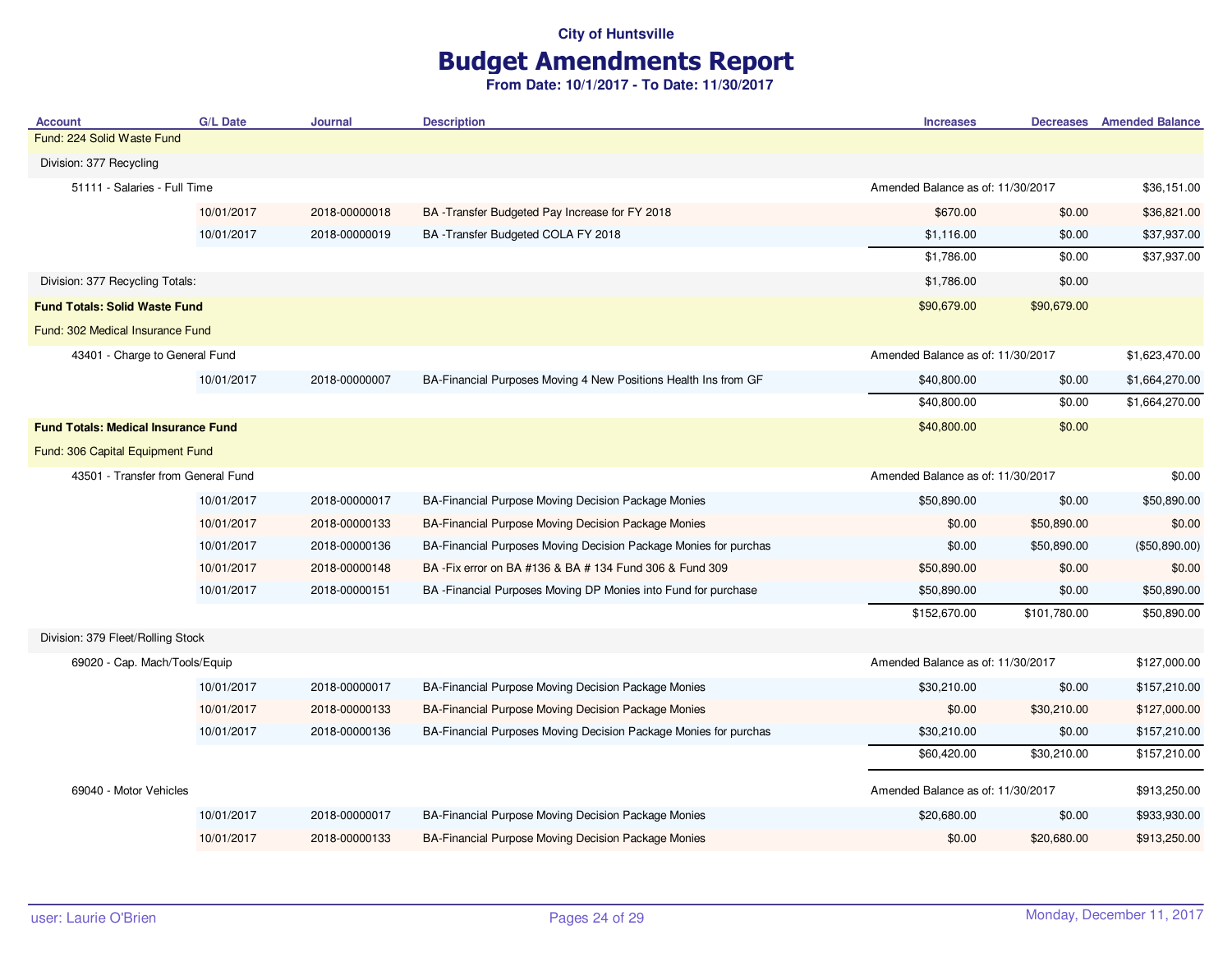# Budget Amendments Report

| <b>Account</b>                             | G/L Date   | Journal       | <b>Description</b>                                               | <b>Increases</b>                  | <b>Decreases</b>                  | <b>Amended Balance</b> |
|--------------------------------------------|------------|---------------|------------------------------------------------------------------|-----------------------------------|-----------------------------------|------------------------|
| Fund: 306 Capital Equipment Fund           |            |               |                                                                  |                                   |                                   |                        |
| Division: 379 Fleet/Rolling Stock          |            |               |                                                                  |                                   |                                   |                        |
| 69040 - Motor Vehicles                     |            |               |                                                                  | Amended Balance as of: 11/30/2017 |                                   | \$913,250.00           |
|                                            | 10/01/2017 | 2018-00000136 | BA-Financial Purposes Moving Decision Package Monies for purchas | \$20,680.00                       | \$0.00                            | \$933,930.00           |
|                                            |            |               |                                                                  | \$41,360.00                       | \$20,680.00                       | \$933,930.00           |
| Division: 379 Fleet/Rolling Stock Totals:  |            |               |                                                                  | \$101,780.00                      | \$50,890.00                       |                        |
| <b>Fund Totals: Capital Equipment Fund</b> |            |               |                                                                  | \$254,450.00                      | \$152,670.00                      |                        |
| Fund: 309 Computer Equip. Replacement Fund |            |               |                                                                  |                                   |                                   |                        |
| 43501 - Transfer from General Fund         |            |               |                                                                  | Amended Balance as of: 11/30/2017 |                                   | \$0.00                 |
|                                            | 10/01/2017 | 2018-00000008 | BA - Financial Purpose Moving Decision Package Monies            | \$34,296.00                       | \$0.00                            | \$34,296.00            |
|                                            | 10/01/2017 | 2018-00000132 | BA - Financial Purpose Moving Decision Package Monies            | \$0.00                            | \$34,296.00                       | \$0.00                 |
|                                            | 10/01/2017 | 2018-00000134 | BA-Financial Purposes Moving Decision Package Monies for purchas | \$0.00                            | \$34,296.00                       | (\$34,296.00)          |
|                                            | 10/01/2017 | 2018-00000148 | BA - Fix error on BA #136 & BA #134 Fund 306 & Fund 309          | \$34,296.00                       | \$0.00                            | \$0.00                 |
|                                            | 10/01/2017 | 2018-00000151 | BA - Financial Purposes Moving DP Monies into Fund for purchase  | \$34,296.00                       | \$0.00                            | \$34,296.00            |
|                                            |            |               |                                                                  | \$102,888.00                      | \$68,592.00                       | \$34,296.00            |
| 43503 - Transfer from Water Fund           |            |               |                                                                  | Amended Balance as of: 11/30/2017 |                                   | \$0.00                 |
|                                            | 10/01/2017 | 2018-00000008 | BA - Financial Purpose Moving Decision Package Monies            | \$2,500.00                        | \$0.00                            | \$2,500.00             |
|                                            | 10/01/2017 | 2018-00000132 | BA - Financial Purpose Moving Decision Package Monies            | \$0.00                            | \$2,500.00                        | \$0.00                 |
|                                            | 10/01/2017 | 2018-00000134 | BA-Financial Purposes Moving Decision Package Monies for purchas | \$0.00                            | \$2,500.00                        | (\$2,500.00)           |
|                                            | 10/01/2017 | 2018-00000148 | BA - Fix error on BA #136 & BA # 134 Fund 306 & Fund 309         | \$2,500.00                        | \$0.00                            | \$0.00                 |
|                                            | 10/01/2017 | 2018-00000151 | BA - Financial Purposes Moving DP Monies into Fund for purchase  | \$2,500.00                        | \$0.00                            | \$2,500.00             |
|                                            |            |               |                                                                  | \$7,500.00                        | \$5,000.00                        | \$2,500.00             |
| 43505 - Transfer from Solid Waste Fund     |            |               |                                                                  |                                   | Amended Balance as of: 11/30/2017 |                        |
|                                            | 10/01/2017 | 2018-00000008 | BA - Financial Purpose Moving Decision Package Monies            | \$7,500.00                        | \$0.00                            | \$7,500.00             |
|                                            | 10/01/2017 | 2018-00000132 | BA - Financial Purpose Moving Decision Package Monies            | \$0.00                            | \$7,500.00                        | \$0.00                 |
|                                            | 10/01/2017 | 2018-00000134 | BA-Financial Purposes Moving Decision Package Monies for purchas | \$0.00                            | \$7,500.00                        | (\$7,500.00)           |
|                                            | 10/01/2017 | 2018-00000148 | BA - Fix error on BA #136 & BA # 134 Fund 306 & Fund 309         | \$7,500.00                        | \$0.00                            | \$0.00                 |
|                                            |            |               |                                                                  |                                   |                                   |                        |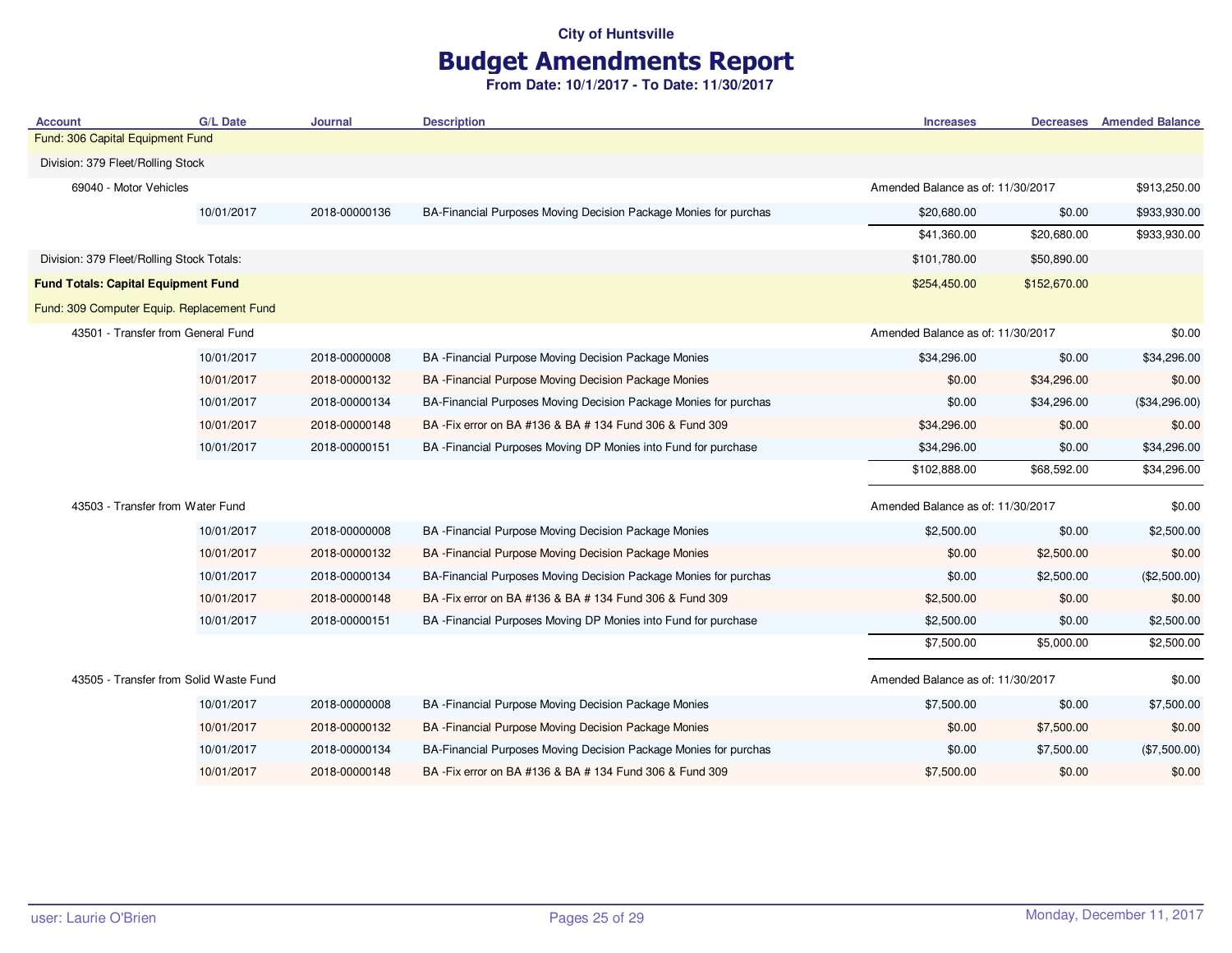## Budget Amendments Report

| <b>Account</b>                                       | <b>G/L Date</b> | Journal       | <b>Description</b>                                               | <b>Increases</b>                  |              | <b>Decreases</b> Amended Balance |
|------------------------------------------------------|-----------------|---------------|------------------------------------------------------------------|-----------------------------------|--------------|----------------------------------|
| Fund: 309 Computer Equip. Replacement Fund           |                 |               |                                                                  |                                   |              |                                  |
| 43505 - Transfer from Solid Waste Fund               |                 |               |                                                                  | Amended Balance as of: 11/30/2017 |              | \$0.00                           |
|                                                      | 10/01/2017      | 2018-00000151 | BA - Financial Purposes Moving DP Monies into Fund for purchase  | \$7,500.00                        | \$0.00       | \$7,500.00                       |
|                                                      |                 |               |                                                                  | \$22,500.00                       | \$15,000.00  | \$7,500.00                       |
| 43526 - Transfr from Other H/M Tax Funds             |                 |               |                                                                  | Amended Balance as of: 11/30/2017 |              | \$0.00                           |
|                                                      | 10/01/2017      | 2018-00000008 | BA - Financial Purpose Moving Decision Package Monies            | \$5,000.00                        | \$0.00       | \$5,000.00                       |
|                                                      | 10/01/2017      | 2018-00000132 | BA - Financial Purpose Moving Decision Package Monies            | \$0.00                            | \$5,000.00   | \$0.00                           |
|                                                      | 10/01/2017      | 2018-00000134 | BA-Financial Purposes Moving Decision Package Monies for purchas | \$0.00                            | \$5,000.00   | (\$5,000.00)                     |
|                                                      | 10/01/2017      | 2018-00000148 | BA - Fix error on BA #136 & BA # 134 Fund 306 & Fund 309         | \$5,000.00                        | \$0.00       | \$0.00                           |
|                                                      | 10/01/2017      | 2018-00000151 | BA - Financial Purposes Moving DP Monies into Fund for purchase  | \$5,000.00                        | \$0.00       | \$5,000.00                       |
|                                                      |                 |               |                                                                  | \$15,000.00                       | \$10,000.00  | \$5,000.00                       |
| Division: 655 IT Computer/Software Equipment         |                 |               |                                                                  |                                   |              |                                  |
| 52200 - Non Capital Equipment Purchases              |                 |               |                                                                  | Amended Balance as of: 11/30/2017 |              | \$73,400.00                      |
|                                                      | 10/01/2017      | 2018-00000008 | BA - Financial Purpose Moving Decision Package Monies            | \$49,296.00                       | \$0.00       | \$122,696.00                     |
|                                                      | 10/01/2017      | 2018-00000132 | BA - Financial Purpose Moving Decision Package Monies            | \$0.00                            | \$49,296.00  | \$73,400.00                      |
|                                                      | 10/01/2017      | 2018-00000134 | BA-Financial Purposes Moving Decision Package Monies for purchas | \$49,296.00                       | \$0.00       | \$122,696.00                     |
|                                                      |                 |               |                                                                  | \$98,592.00                       | \$49,296.00  | \$122,696.00                     |
| 69020 - Cap. Mach/Tools/Equip                        |                 |               |                                                                  | Amended Balance as of: 11/30/2017 |              | \$87,100.00                      |
|                                                      | 11/15/2017      | 2018-00000053 | BA Move Capital Purchase to FY 18 not received due to hurricane  | \$35,481.00                       | \$0.00       | \$122,581.00                     |
|                                                      |                 |               |                                                                  | \$35,481.00                       | \$0.00       | \$122,581.00                     |
| Division: 655 IT Computer/Software Equipment Totals: |                 |               |                                                                  | \$134,073.00                      | \$49,296.00  |                                  |
| <b>Fund Totals: Computer Equip. Replacement Fund</b> |                 |               |                                                                  | \$281,961.00                      | \$147,888.00 |                                  |
| Fund: 601 Court Security SRF                         |                 |               |                                                                  |                                   |              |                                  |
| Division: 432 Court Security Division                |                 |               |                                                                  |                                   |              |                                  |
| 55070 - Purchased Services/Contracts                 |                 |               |                                                                  | Amended Balance as of: 11/30/2017 |              | \$0.00                           |
|                                                      | 10/01/2017      | 2018-00000015 | BA - Financial Purposes Moving Decision Package Monies           | \$54,000.00                       | \$0.00       | \$54,000.00                      |
|                                                      |                 |               |                                                                  | \$54,000.00                       | \$0.00       | \$54,000.00                      |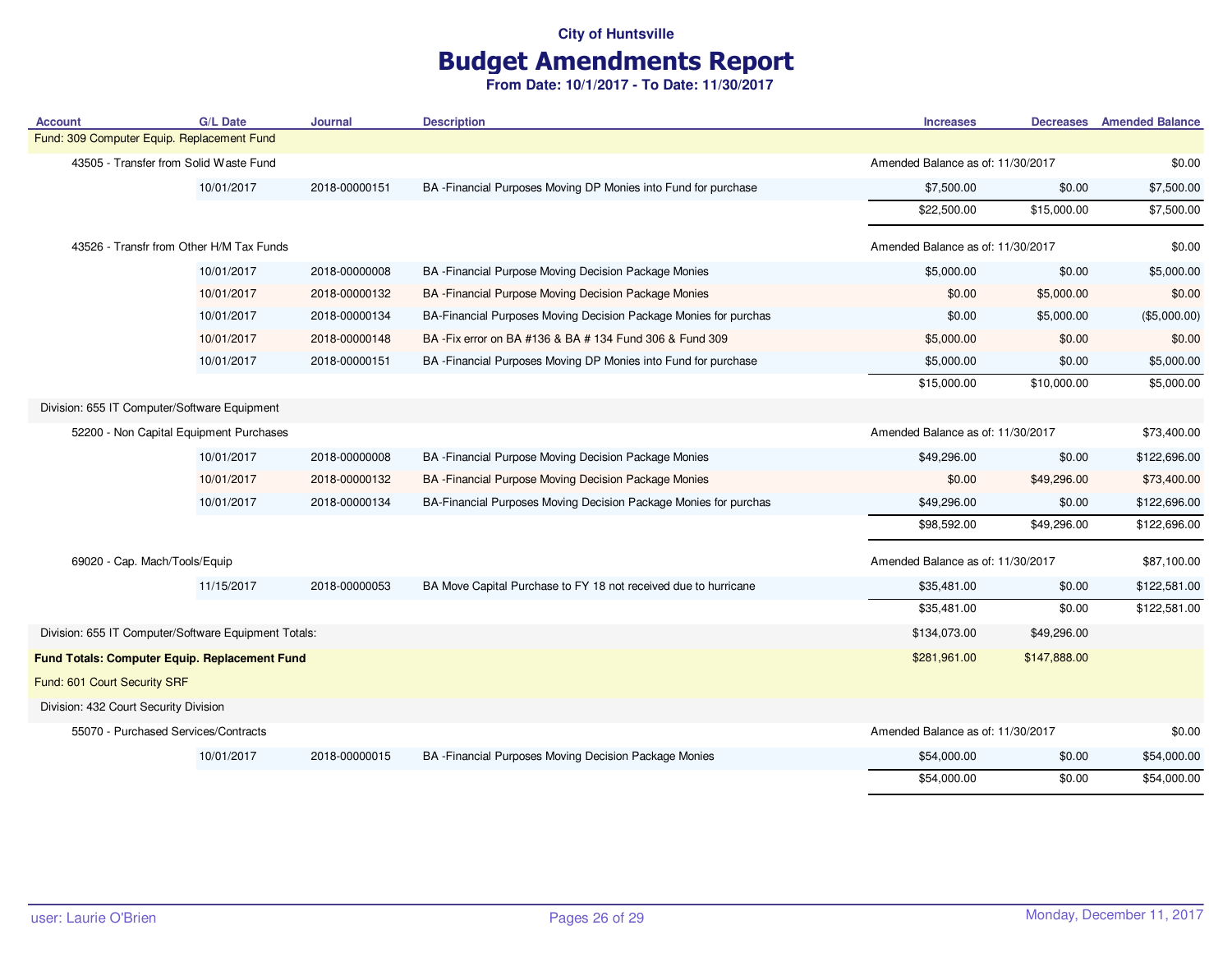## Budget Amendments Report

| <b>Account</b>                                          | <b>G/L Date</b>                                         | <b>Journal</b> | <b>Description</b>                                     | <b>Increases</b>                  |             | <b>Decreases</b> Amended Balance |
|---------------------------------------------------------|---------------------------------------------------------|----------------|--------------------------------------------------------|-----------------------------------|-------------|----------------------------------|
| Fund: 601 Court Security SRF                            |                                                         |                |                                                        |                                   |             |                                  |
| Division: 432 Court Security Division                   |                                                         |                |                                                        |                                   |             |                                  |
| 55999 - Decision Packages for Discussion                |                                                         |                |                                                        | Amended Balance as of: 11/30/2017 |             | \$54,000.00                      |
|                                                         | 10/01/2017                                              | 2018-00000015  | BA - Financial Purposes Moving Decision Package Monies | \$0.00                            | \$54,000.00 | \$0.00                           |
|                                                         |                                                         |                |                                                        | \$0.00                            | \$54,000.00 | \$0.00                           |
| Division: 432 Court Security Division Totals:           |                                                         |                |                                                        | \$54,000.00                       | \$54,000.00 |                                  |
| <b>Fund Totals: Court Security SRF</b>                  |                                                         |                |                                                        | \$54,000.00                       | \$54,000.00 |                                  |
| Fund: 612 PD School Resource Officer SRF                |                                                         |                |                                                        |                                   |             |                                  |
| Division: 1612 Nondept. PD School Res Offcr SRF         |                                                         |                |                                                        |                                   |             |                                  |
| 51140 - Adjustments for Step/COLA/Other PR Benefits     |                                                         |                |                                                        | Amended Balance as of: 11/30/2017 |             | \$20,929.00                      |
|                                                         | 10/01/2017                                              | 2018-00000018  | BA -Transfer Budgeted Pay Increase for FY 2018         | \$0.00                            | \$6,611.00  | \$14,318.00                      |
|                                                         | 10/01/2017                                              | 2018-00000019  | BA-Transfer Budgeted COLA FY 2018                      | \$0.00                            | \$11,018.00 | \$3,300.00                       |
|                                                         |                                                         |                |                                                        | \$0.00                            | \$17,629.00 | \$3,300.00                       |
| Division: 1612 Nondept. PD School Res Offcr SRF Totals: |                                                         |                |                                                        | \$0.00                            | \$17,629.00 |                                  |
| Division: 555 School Resource Officers                  |                                                         |                |                                                        |                                   |             |                                  |
| 51111 - Salaries - Full Time                            |                                                         |                |                                                        | Amended Balance as of: 11/30/2017 |             | \$346,758.00                     |
|                                                         | 10/01/2017                                              | 2018-00000018  | BA -Transfer Budgeted Pay Increase for FY 2018         | \$6,611.00                        | \$0.00      | \$353,369.00                     |
|                                                         | 10/01/2017                                              | 2018-00000019  | BA-Transfer Budgeted COLA FY 2018                      | \$11,018.00                       | \$0.00      | \$364,387.00                     |
|                                                         |                                                         |                |                                                        | \$17,629.00                       | \$0.00      | \$364,387.00                     |
| Division: 555 School Resource Officers Totals:          |                                                         |                |                                                        | \$17,629.00                       | \$0.00      |                                  |
| <b>Fund Totals: PD School Resource Officer SRF</b>      |                                                         |                |                                                        | \$17,629.00                       | \$17,629.00 |                                  |
| Fund: 618 Arts Center SRF                               |                                                         |                |                                                        |                                   |             |                                  |
| Division: 1618 Nondep Wynne Home Operations SRF         |                                                         |                |                                                        |                                   |             |                                  |
| 51140 - Adjustments for Step/COLA/Other PR Benefits     |                                                         |                |                                                        | Amended Balance as of: 11/30/2017 |             | \$5,026.00                       |
|                                                         | 10/01/2017                                              | 2018-00000018  | BA -Transfer Budgeted Pay Increase for FY 2018         | \$0.00                            | \$1,510.00  | \$3,516.00                       |
|                                                         | 10/01/2017                                              | 2018-00000019  | BA-Transfer Budgeted COLA FY 2018                      | \$0.00                            | \$2,516.00  | \$1,000.00                       |
|                                                         |                                                         |                |                                                        | \$0.00                            | \$4,026.00  | \$1,000.00                       |
|                                                         | Division: 1618 Nondep Wynne Home Operations SRF Totals: |                |                                                        |                                   | \$4,026.00  |                                  |
|                                                         |                                                         |                |                                                        |                                   |             |                                  |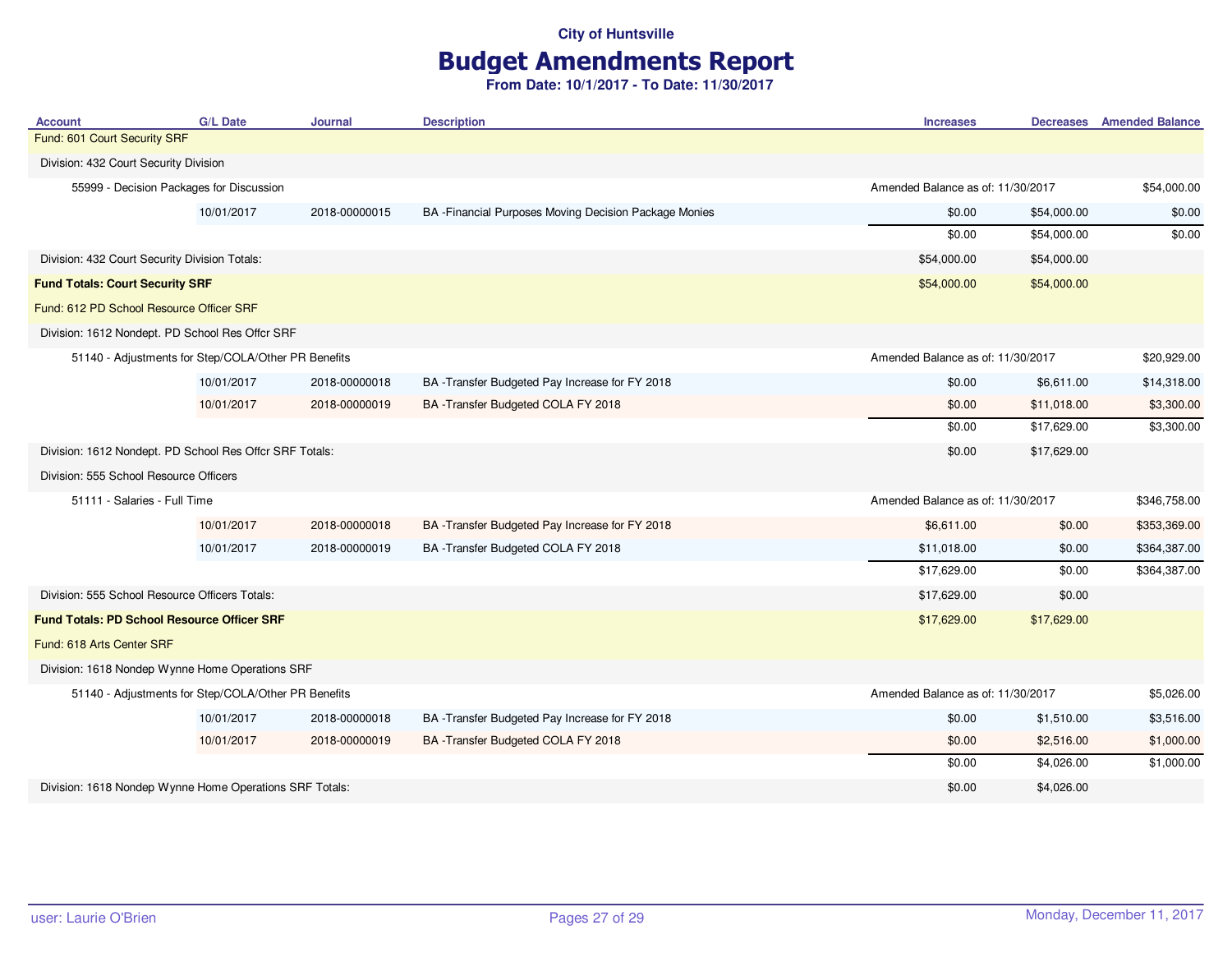# Budget Amendments Report

| <b>Account</b>                      | <b>G/L Date</b>                                                                                                                                                                                                                                                                                                                                                                                                                                                                  | Journal       | <b>Description</b>                                       | <b>Increases</b>                  |                                   | <b>Decreases</b> Amended Balance |
|-------------------------------------|----------------------------------------------------------------------------------------------------------------------------------------------------------------------------------------------------------------------------------------------------------------------------------------------------------------------------------------------------------------------------------------------------------------------------------------------------------------------------------|---------------|----------------------------------------------------------|-----------------------------------|-----------------------------------|----------------------------------|
| Fund: 618 Arts Center SRF           |                                                                                                                                                                                                                                                                                                                                                                                                                                                                                  |               |                                                          |                                   |                                   |                                  |
| Division: 840 Arts Center           |                                                                                                                                                                                                                                                                                                                                                                                                                                                                                  |               |                                                          |                                   |                                   |                                  |
|                                     |                                                                                                                                                                                                                                                                                                                                                                                                                                                                                  |               |                                                          | Amended Balance as of: 11/30/2017 |                                   | \$58,460.00                      |
|                                     | 10/01/2017                                                                                                                                                                                                                                                                                                                                                                                                                                                                       | 2018-00000018 | BA-Transfer Budgeted Pay Increase for FY 2018            | \$1,510.00                        | \$0.00                            | \$59,970.00                      |
|                                     | 10/01/2017                                                                                                                                                                                                                                                                                                                                                                                                                                                                       | 2018-00000019 | BA-Transfer Budgeted COLA FY 2018                        | \$2,516.00                        | \$0.00                            | \$62,486.00                      |
|                                     |                                                                                                                                                                                                                                                                                                                                                                                                                                                                                  |               |                                                          | \$4,026.00                        | \$0.00                            | \$62,486.00                      |
|                                     | 51111 - Salaries - Full Time<br>53010 - Building Maintenance<br>10/18/2017<br>Division: 840 Arts Center Totals:<br>Fund: 663 H/M Tax- Tourism & Visitors Cntr<br>Division: 1663 Nondept-Tourism & Visitors Cntr<br>51140 - Adjustments for Step/COLA/Other PR Benefits<br>10/01/2017<br>10/01/2017<br>11/29/2017<br>94309 - Transfer - Computer Replace Fd<br>10/01/2017<br>10/01/2017<br>Division: 1663 Nondept-Tourism & Visitors Cntr Totals:<br>51111 - Salaries - Full Time |               |                                                          | Amended Balance as of: 11/30/2017 |                                   | \$0.00                           |
|                                     |                                                                                                                                                                                                                                                                                                                                                                                                                                                                                  | 2018-00000161 | BA Approved by CC 10.17.2017 for Wynne Home Roof Repairs | \$57,075.00                       | \$0.00                            | \$57,075.00                      |
|                                     |                                                                                                                                                                                                                                                                                                                                                                                                                                                                                  |               |                                                          | \$57,075.00                       | \$0.00                            | \$57,075.00                      |
|                                     |                                                                                                                                                                                                                                                                                                                                                                                                                                                                                  |               |                                                          | \$61,101.00                       | \$0.00                            |                                  |
| <b>Fund Totals: Arts Center SRF</b> |                                                                                                                                                                                                                                                                                                                                                                                                                                                                                  |               |                                                          | \$61,101.00                       | \$4,026.00                        |                                  |
|                                     |                                                                                                                                                                                                                                                                                                                                                                                                                                                                                  |               |                                                          |                                   |                                   |                                  |
|                                     |                                                                                                                                                                                                                                                                                                                                                                                                                                                                                  |               |                                                          |                                   |                                   |                                  |
|                                     |                                                                                                                                                                                                                                                                                                                                                                                                                                                                                  |               |                                                          | Amended Balance as of: 11/30/2017 |                                   | \$8,691.00                       |
|                                     |                                                                                                                                                                                                                                                                                                                                                                                                                                                                                  | 2018-00000018 | BA-Transfer Budgeted Pay Increase for FY 2018            | \$0.00                            | \$2,884.00                        | \$5,807.00                       |
|                                     |                                                                                                                                                                                                                                                                                                                                                                                                                                                                                  | 2018-00000019 | BA -Transfer Budgeted COLA FY 2018                       | \$0.00                            | \$4,807.00                        | \$1,000.00                       |
|                                     |                                                                                                                                                                                                                                                                                                                                                                                                                                                                                  | 2018-00000425 | BA - Transfer Vacation Buy Back Monies into accounts     | \$0.00                            | \$946.00                          | \$54.00                          |
|                                     |                                                                                                                                                                                                                                                                                                                                                                                                                                                                                  |               |                                                          | \$0.00                            | \$8,637.00                        | \$54.00                          |
|                                     |                                                                                                                                                                                                                                                                                                                                                                                                                                                                                  |               |                                                          |                                   | Amended Balance as of: 11/30/2017 |                                  |
|                                     |                                                                                                                                                                                                                                                                                                                                                                                                                                                                                  | 2018-00000008 | BA - Financial Purpose Moving Decision Package Monies    | \$5,000.00                        | \$0.00                            | \$9,080.00                       |
|                                     |                                                                                                                                                                                                                                                                                                                                                                                                                                                                                  | 2018-00000132 | BA - Financial Purpose Moving Decision Package Monies    | \$0.00                            | \$5,000.00                        | \$4,080.00                       |
|                                     |                                                                                                                                                                                                                                                                                                                                                                                                                                                                                  |               |                                                          | \$5,000.00                        | \$5,000.00                        | \$4,080.00                       |
|                                     |                                                                                                                                                                                                                                                                                                                                                                                                                                                                                  |               |                                                          | \$5,000.00                        | \$13,637.00                       |                                  |
| Division: 881 Tourism               |                                                                                                                                                                                                                                                                                                                                                                                                                                                                                  |               |                                                          |                                   |                                   |                                  |
|                                     |                                                                                                                                                                                                                                                                                                                                                                                                                                                                                  |               |                                                          | Amended Balance as of: 11/30/2017 |                                   | \$92,999.00                      |
|                                     | 10/01/2017                                                                                                                                                                                                                                                                                                                                                                                                                                                                       | 2018-00000018 | BA -Transfer Budgeted Pay Increase for FY 2018           | \$1,690.00                        | \$0.00                            | \$94,689.00                      |
|                                     | 10/01/2017                                                                                                                                                                                                                                                                                                                                                                                                                                                                       | 2018-00000019 | BA-Transfer Budgeted COLA FY 2018                        | \$2,817.00                        | \$0.00                            | \$97,506.00                      |
|                                     | 11/29/2017                                                                                                                                                                                                                                                                                                                                                                                                                                                                       | 2018-00000425 | BA - Transfer Vacation Buy Back Monies into accounts     | \$946.00                          | \$0.00                            | \$98,452.00                      |
|                                     |                                                                                                                                                                                                                                                                                                                                                                                                                                                                                  |               |                                                          | \$5,453.00                        | \$0.00                            | \$98,452.00                      |
| Division: 881 Tourism Totals:       |                                                                                                                                                                                                                                                                                                                                                                                                                                                                                  |               |                                                          | \$5,453.00                        | \$0.00                            |                                  |